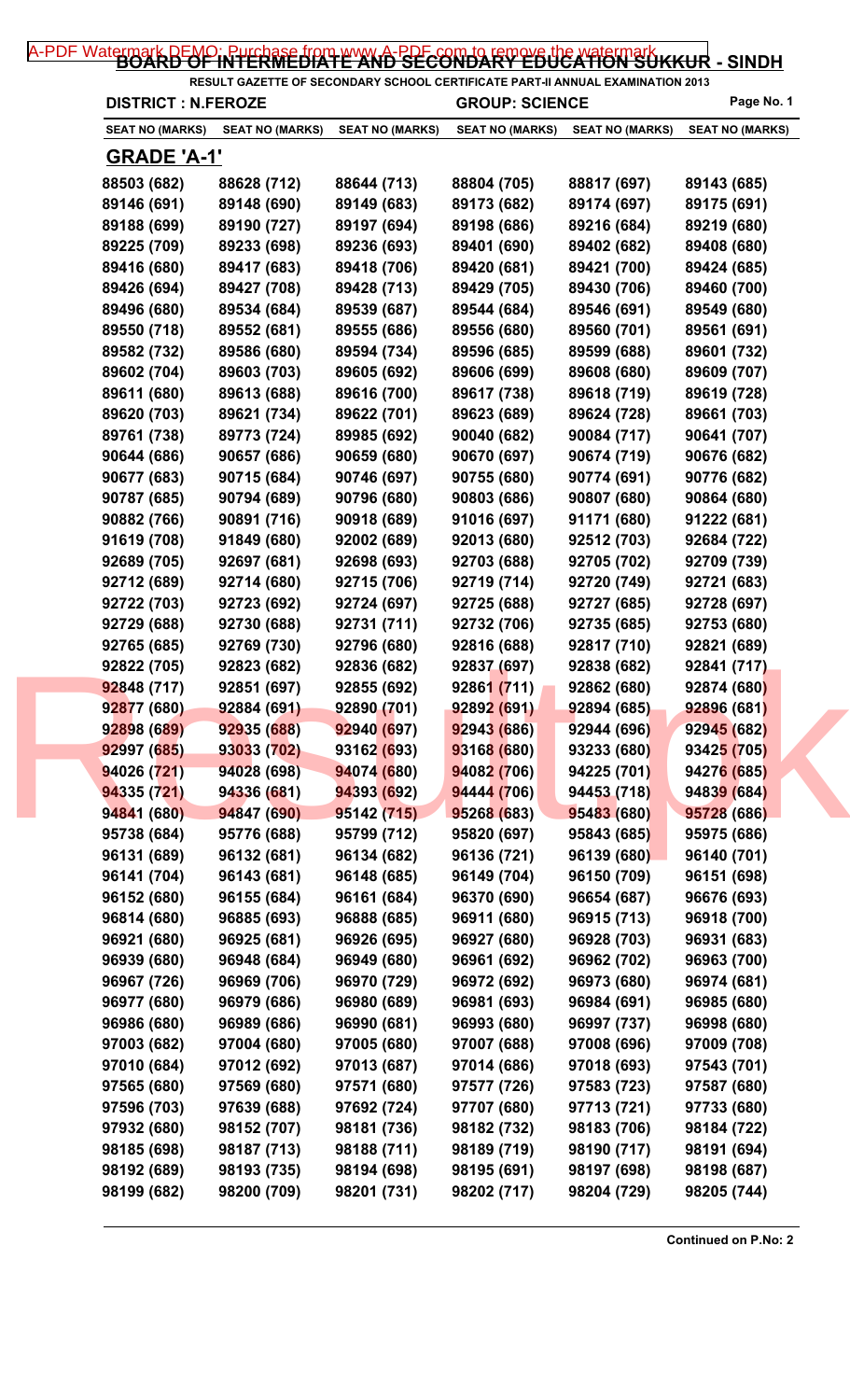| <b>DISTRICT : N.FEROZE</b> |                        |                             | <b>GROUP: SCIENCE</b>  |                        | Page No. 2                 |
|----------------------------|------------------------|-----------------------------|------------------------|------------------------|----------------------------|
| <b>SEAT NO (MARKS)</b>     | <b>SEAT NO (MARKS)</b> | <b>SEAT NO (MARKS)</b>      | <b>SEAT NO (MARKS)</b> | <b>SEAT NO (MARKS)</b> | <b>SEAT NO (MARKS)</b>     |
| <u>GRADE 'A-1'</u>         |                        |                             |                        |                        |                            |
| 98206 (710)                | 98207 (732)            | 98208 (722)                 | 98209 (730)            | 98213 (696)            | 98230 (682)                |
| 98231 (707)                | 98241 (708)            | 98242 (717)                 | 98243 (716)            | 98245 (708)            | 98247 (709)                |
| 98248 (702)                | 98249 (713)            | 98250 (697)                 | 98251 (683)            | 98252 (710)            | 98253 (708)                |
| 98254 (713)                | 98255 (690)            | 98256 (708)                 | 98257 (711)            | 98258 (716)            | 98259 (707)                |
| 98260 (715)                | 98263 (698)            | 98264 (680)                 | 98266 (687)            | 98268 (704)            | 98271 (698)                |
| 98273 (698)                | 98275 (696)            | 98276 (732)                 | 98278 (730)            | 98279 (707)            | 98280 (696)                |
| 98281 (725)                | 98282 (726)            | 98283 (730)                 | 98284 (716)            | 98285 (703)            | 98286 (690)                |
| 98287 (729)                | 98288 (718)            | 98289 (722)                 | 98290 (720)            | 98291 (709)            | 98312 (710)                |
| 98313 (726)                | 98315 (708)            | 98316 (693)                 | 98320 (697)            | 98325 (710)            | 98326 (680)                |
| 98327 (680)                | 98328 (700)            | 98330 (723)                 | 98331 (694)            | 98332 (680)            | 98333 (685)                |
| 98337 (694)                | 98341 (690)            | 98342 (699)                 | 98344 (680)            | 98345 (691)            | 98349 (697)                |
| 98351 (684)                | 98352 (693)            | 98353 (680)                 | 98357 (692)            | 98358 (689)            | 98359 (684)                |
| 98360 (687)                | 98361 (700)            | 98362 (715)                 | 98363 (730)            | 98364 (692)            | 98365 (680)                |
| 98366 (689)                | 98367 (706)            | 98368 (687)                 | 98369 (681)            | 98370 (684)            | 98373 (694)                |
| 98374 (698)                | 98375 (692)            | 98376 (695)                 | 98378 (700)            | 98379 (680)            | 98381 (712)                |
| 98383 (686)                | 98432 (684)            | 98479 (699)                 | 98486 (680)            | 98530 (680)            | 98589 (687)                |
| 98599 (680)                | 98619 (710)            | 98625 (691)                 | 98666 (683)            | 98672 (680)            | 98678 (684)                |
| 98819 (680)                | 98841 (680)            | 98953 (680)                 | 99117 (680)            | 99191 (717)            | 99192 (726)                |
| 99195 (684)                | 99196 (716)            | 99202 (680)                 | 99204 (699)            | 99213 (744)            | 99214 (736)                |
| 99217 (718)                | 99269 (689)            | 99275 (688)                 | 99291 (730)            | 99297 (689)            | 99549 (680)                |
| 99563 (688)                | 99567 (681)            | 99575 (680)                 | 99901 (680)            | 99917 (720)            | 99922 (687)                |
| 99926 (707)                | 99938 (697)            | 99947 (680)                 | 99952 (686)            | 99954 (692)            | 99964 (680)                |
| 99971 (680)                | 100018 (680)           | 100090 (686)                | 100164 (735)           | 100166 (680)           | 100172 (681)               |
| 100306 (689)               | 100331 (687)           | 100332 (681)                | 100333 (702)           | 100334 (698)           | 100335 (698)               |
| 100336 (704)               | 100438 (684)           | 100448 (680)                | 100788 (680)           | 100789 (703)           | 100790 (685)               |
| 100794 (688)               | 100829 (692)           | 100852 (692)                | 100885 (714)           | 100934 (680)           | 100944 (680)               |
| 101451 (685)               | 101452 (680)           | 101453 (683)                | 101454 (693)           | 101455 (688)           | 101458 (68 <mark>5)</mark> |
| 101465 (680)               | 101466 (684)           | 101512 (680)                | 101514 (680)           | 101515 (692)           | 101516 (736)               |
| 101519 (732)               | 101520 (735)           | 101521 (698)                | 101522 (742)           | 101524 (739)           | 101525 (719)               |
| 101527 (749)               | 101528 (691)           | 10152 <mark>9 (</mark> 723) | 101530 (696)           | 101533(711)            | 101534 (730)               |
| 101535 (732)               | 101536 (731)           | 101537 (688)                | 101538 (741)           | 101539 (740)           | 101541 (728)               |
| 101542 (680)               | 101543 (730)           | 101546 (698)                | 101547 (710)           | 101548 (717)           | 101584 (680)               |
| 101586 (706)               | 101591 (680)           | 101592 (729)                | 101596 (686)           | 101604 (680)           | 101609 (713)               |
| 101610 (717)               | 101615 (683)           | 101616 (720)                | 101619 (689)           | 101621 (682)           | 101624 (689)               |
| 101628 (695)               | 101629 (680)           | 101630 (695)                | 101631 (698)           | 101632 (708)           | 101633 (716)               |
| 101634 (711)               | 101635 (680)           | 101681 (680)                | 101683 (687)           | 101691 (688)           | 101692 (680)               |
| 101693 (682)               | 101701 (684)           | 101702 (708)                | 101706 (682)           | 101726 (696)           | 101727 (684)               |
| 101734 (703)               | 101736 (680)           | 101739 (701)                | 101741 (690)           | 101742 (702)           | 101743 (699)               |
| 101775 (680)               | 101786 (680)           | 101787 (699)                | 101808 (701)           | 101809 (694)           | 101829 (689)               |
| 101835 (692)               | 101995 (683)           | 101996 (686)                | 102053 (680)           | 102056 (680)           | 102084 (680)               |
| 102118 (687)               | 102137 (680)           | 102221 (680)                | 102252 (680)           | 102253 (738)           | 102276 (706)               |
| 102288 (690)               | 102323 (680)           | 102329 (682)                | 102330 (701)           |                        |                            |
| <b>GRADE 'A'</b>           |                        |                             |                        |                        |                            |
| 88502 (639)                | 88507 (621)            | 88513 (601)                 | 88526 (605)            | 88538 (598)            | 88539 (602)                |
| 88542 (625)                | 88543 (634)            | 88549 (595)                 | 88559 (618)            | 88576 (618)            | 88577 (643)                |
| 88580 (648)                | 88582 (608)            | 88592 (644)                 | 88593 (599)            | 88595 (604)            | 88596 (622)                |
| 88600 (665)                | 88601 (642)            | 88603 (620)                 | 88607 (601)            | 88610 (595)            | 88611 (640)                |
| 88612 (641)                | 88614 (638)            | 88617 (595)                 | 88619 (635)            | 88621 (636)            | 88626 (620)                |
| 88627 (606)                | 88633 (615)            | 88636 (606)                 | 88637 (633)            | 88638 (598)            | 88640 (654)                |
| 88641 (606)                | 88645 (627)            | 88646 (642)                 | 88650 (595)            | 88651 (595)            | 88703 (602)                |
| 88704 (671)                | 88716 (635)            | 88720 (595)                 | 88721 (600)            | 88733 (638)            | 88735 (671)                |
|                            |                        |                             |                        |                        |                            |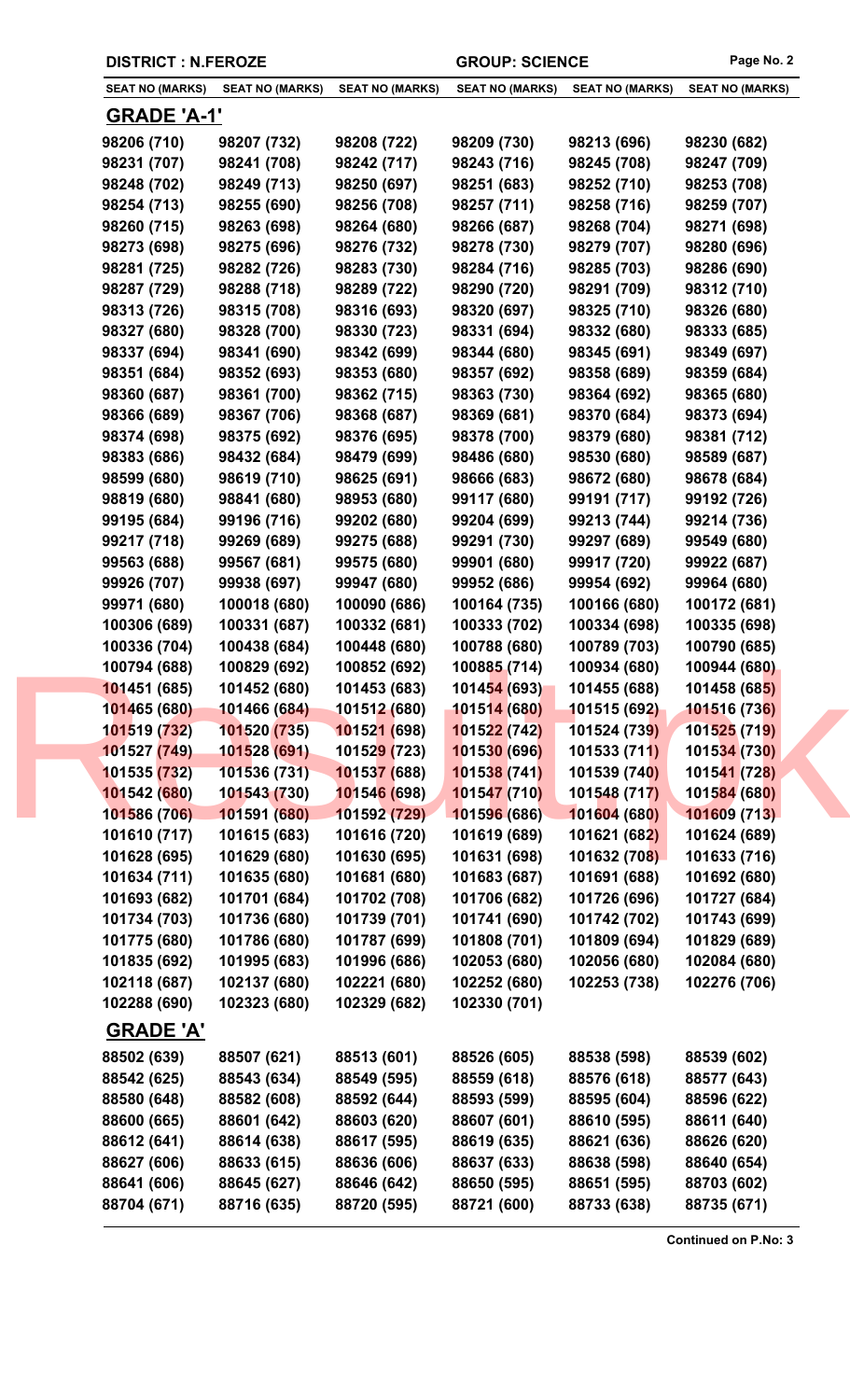| <b>SEAT NO (MARKS)</b> | <b>SEAT NO (MARKS)</b> | <b>SEAT NO (MARKS)</b> | <b>SEAT NO (MARKS)</b> | <b>SEAT NO (MARKS)</b> | <b>SEAT NO (MARKS)</b> |
|------------------------|------------------------|------------------------|------------------------|------------------------|------------------------|
| <b>GRADE 'A'</b>       |                        |                        |                        |                        |                        |
| 88738 (595)            | 88740 (601)            | 88742 (652)            | 88743 (611)            | 88745 (626)            | 88747 (595)            |
| 88753 (650)            | 88757 (595)            | 88764 (618)            | 88766 (595)            | 88772 (642)            | 88774 (642)            |
| 88777 (595)            | 88786 (608)            | 88788 (595)            | 88790 (595)            | 88792 (601)            | 88801 (596)            |
| 88806 (622)            | 88820 (652)            | 88830 (603)            | 88845 (624)            | 88847 (595)            | 88858 (602)            |
| 88861 (634)            | 88867 (595)            | 88889 (615)            | 88903 (606)            | 88908 (636)            | 88922 (625)            |
| 88928 (644)            | 88931 (595)            | 88943 (614)            | 88951 (597)            | 88972 (605)            | 88982 (617)            |
| 89121 (623)            | 89122 (667)            | 89123 (660)            | 89127 (635)            | 89129 (666)            | 89130 (616)            |
| 89131 (597)            | 89132 (631)            | 89133 (611)            | 89134 (620)            | 89135 (598)            | 89136 (621)            |
| 89138 (598)            | 89139 (604)            | 89140 (618)            | 89141 (668)            | 89142 (613)            | 89144 (673)            |
| 89145 (671)            | 89147 (658)            | 89171 (648)            | 89178 (637)            | 89179 (658)            | 89180 (616)            |
|                        |                        |                        |                        |                        |                        |
| 89181 (654)            | 89182 (624)            | 89183 (648)            | 89184 (623)            | 89185 (620)            | 89187 (617)            |
| 89189 (666)            | 89192 (595)            | 89194 (652)            | 89195 (633)            | 89202 (636)            | 89205 (661)            |
| 89206 (599)            | 89208 (661)            | 89210 (654)            | 89211 (607)            | 89212 (606)            | 89213 (616)            |
| 89214 (612)            | 89215 (666)            | 89218 (621)            | 89221 (601)            | 89226 (657)            | 89227 (595)            |
| 89229 (632)            | 89230 (645)            | 89231 (644)            | 89232 (635)            | 89234 (628)            | 89237 (617)            |
| 89240 (617)            | 89241 (663)            | 89243 (655)            | 89246 (654)            | 89271 (601)            | 89272 (619)            |
| 89273 (659)            | 89276 (634)            | 89277 (651)            | 89278 (603)            | 89279 (611)            | 89280 (602)            |
| 89281 (614)            | 89282 (658)            | 89286 (620)            | 89287 (600)            | 89288 (633)            | 89289 (597)            |
| 89290 (639)            | 89291 (609)            | 89293 (600)            | 89294 (649)            | 89295 (629)            | 89296 (644)            |
| 89297 (633)            | 89299 (641)            | 89300 (651)            | 89302 (608)            | 89303 (648)            | 89306 (626)            |
| 89307 (648)            | 89309 (643)            | 89313 (651)            | 89314 (595)            | 89316 (666)            | 89317 (619)            |
| 89318 (620)            | 89320 (615)            | 89321 (595)            | 89327 (662)            | 89328 (621)            | 89329 (603)            |
| 89333 (649)            | 89338 (642)            | 89340 (600)            | 89342 (611)            | 89343 (627)            | 89344 (595)            |
| 89346 (595)            | 89347 (601)            | 89349 (634)            | 89350 (644)            | 89353 (607)            | 89354 (614)            |
| 89355 (633)            | 89356 (639)            | 89357 (618)            | 89358 (650)            | 89359 (611)            | 89360 (641)            |
| 89361 (652)            | 89362 (650)            | 89363 (646)            | 89365 (652)            | 89366 (666)            | 89367 (658)            |
| 89368 (640)            | 89370 (629)            | 89371 (595)            | 89372 (617)            | 89373 (651)            | 89374 (622)            |
| 89375 (604)            | 89376 (645)            | 89378 (611)            | 89382 (595)            | 89384 (625)            | 89403 (665)            |
| 89406 (634)            | 89407 (617)            | 89409 (646)            | 89410 (624)            | 89411 (628)            | 89414 (626)            |
| 89419 (666)            | 89422 (636)            | 89423 (649)            | 89425 (666)            | 89431 (609)            | 89451 (610)            |
| 89452 (638)            | 89453 (615)            | 89454 (638)            | 89455 (660)            | 89456 (635)            | 89457 (615)            |
| 89459 (602)            | 89461 (595)            | 89463 (620)            | 89464 (645)            | 89467 (659)            | 89468 (619)            |
| 89469 (666)            | 89471 (641)            | 89474 (635)            | 89476 (640)            | 89479 (663)            | 89480 (597)            |
| 89481 (595)            | 89484 (617)            | 89485 (596)            | 89491 (628)            | 89492 (645)            | 89494 (606)            |
| 89531 (670)            | 89532 (628)            | 89536 (642)            | 89537 (623)            | 89540 (651)            | 89541 (599)            |
| 89542 (636)            | 89543 (654)            | 89545 (614)            | 89547 (659)            | 89548 (632)            | 89553 (652)            |
| 89554 (656)            | 89557 (666)            | 89558 (666)            | 89559 (669)            | 89562 (650)            | 89563 (629)            |
| 89583 (670)            | 89584 (665)            | 89585 (668)            | 89589 (624)            | 89590 (667)            | 89591 (612)            |
| 89592 (601)            | 89593 (599)            | 89595 (636)            | 89597 (659)            | 89598 (626)            | 89600 (652)            |
| 89604 (613)            | 89610 (623)            | 89612 (667)            | 89615 (640)            | 89625 (611)            | 89642 (606)            |
| 89652 (658)            | 89654 (614)            | 89655 (595)            | 89658 (597)            | 89664 (635)            | 89666 (674)            |
| 89668 (620)            | 89669 (640)            | 89671 (621)            | 89672 (622)            | 89673 (621)            | 89674 (597)            |
| 89675 (645)            | 89676 (620)            | 89679 (614)            | 89683 (595)            | 89687 (609)            | 89690 (625)            |
| 89697 (648)            | 89709 (654)            | 89714 (619)            | 89722 (605)            | 89723 (607)            | 89725 (618)            |
|                        |                        |                        |                        |                        |                        |
| 89726 (631)            | 89729 (595)            | 89730 (621)            | 89739 (622)            | 89740 (612)            | 89746 (595)            |
| 89749 (597)            | 89755 (621)            | 89756 (596)            | 89759 (602)            | 89760 (607)            | 89767 (624)            |
| 89769 (649)            | 89770 (667)            | 89775 (625)            | 89776 (609)            | 89786 (622)            | 89798 (614)            |
| 89802 (648)            | 89804 (642)            | 89805 (636)            | 89809 (601)            | 89812 (626)            | 89813 (674)            |
| 89823 (600)            | 89824 (638)            | 89827 (607)            | 89831 (600)            | 89838 (595)            | 89843 (671)            |
| 89844 (637)            | 89845 (596)            | 89846 (626)            | 89856 (615)            | 89858 (621)            | 89861 (619)            |
| 89867 (595)            | 89868 (600)            | 89874 (595)            | 89883 (595)            | 89904 (595)            | 89906 (601)            |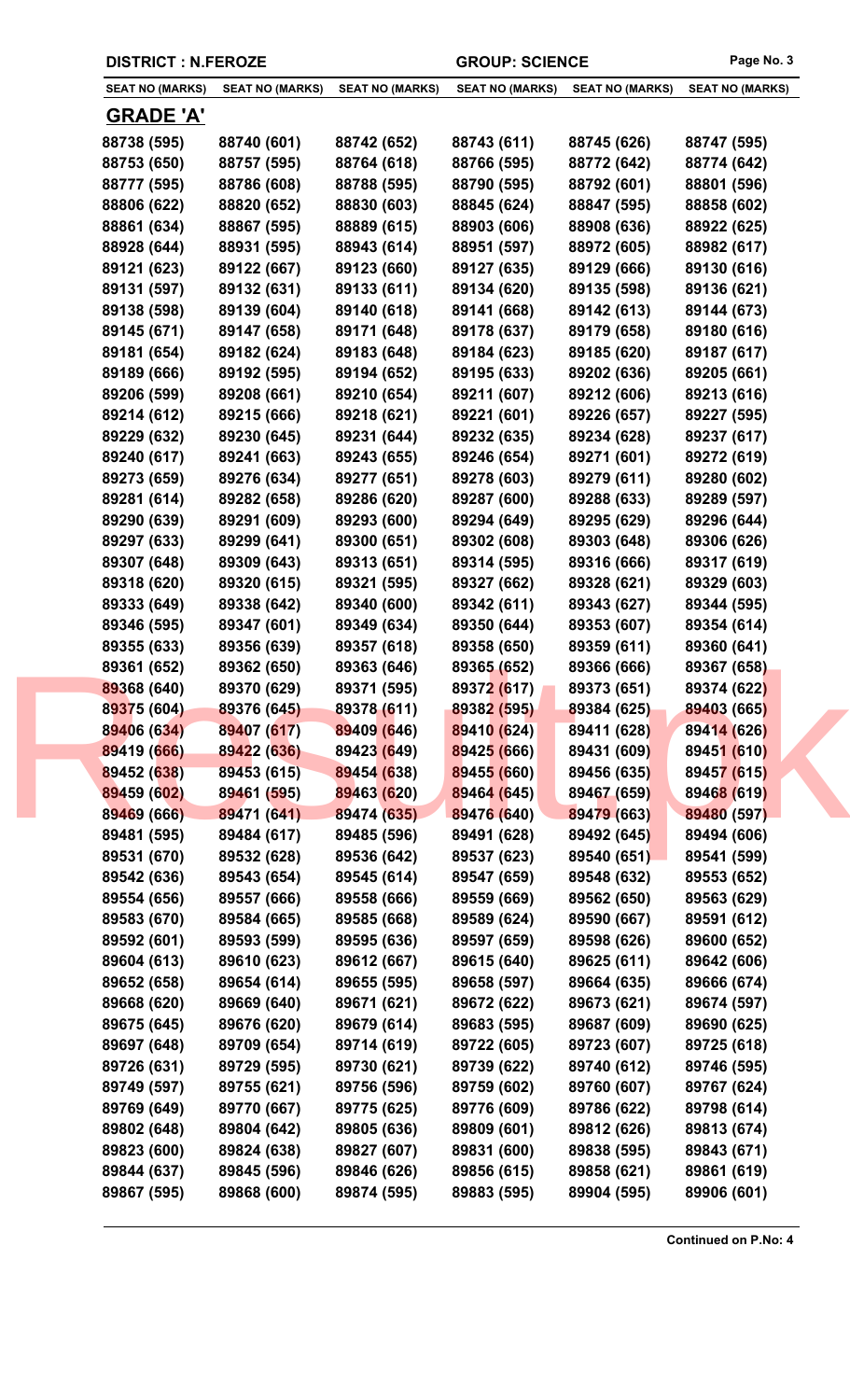| <b>SEAT NO (MARKS)</b> | <b>SEAT NO (MARKS)</b> | <b>SEAT NO (MARKS)</b> | <b>SEAT NO (MARKS)</b> | <b>SEAT NO (MARKS)</b> | <b>SEAT NO (MARKS)</b> |
|------------------------|------------------------|------------------------|------------------------|------------------------|------------------------|
| <b>GRADE 'A'</b>       |                        |                        |                        |                        |                        |
| 89910 (618)            | 89911 (657)            | 89916 (607)            | 89917 (603)            | 89918 (626)            | 89923 (637)            |
| 89927 (631)            | 89929 (595)            | 89984 (603)            | 89986 (674)            | 90008 (649)            | 90010 (655)            |
| 90017 (598)            | 90023 (603)            | 90026 (621)            | 90027 (595)            | 90039 (660)            | 90045 (615)            |
| 90074 (647)            | 90075 (644)            | 90076 (609)            | 90078 (660)            | 90087 (661)            | 90088 (667)            |
| 90089 (612)            | 90091 (632)            | 90093 (660)            | 90096 (625)            | 90101 (608)            | 90104 (604)            |
| 90105 (662)            | 90106 (654)            | 90107 (654)            | 90113 (620)            | 90114 (595)            | 90115 (595)            |
| 90118 (620)            | 90121 (666)            | 90124 (621)            | 90127 (647)            | 90130 (607)            | 90131 (636)            |
| 90132 (634)            | 90134 (609)            | 90136 (621)            | 90140 (595)            | 90150 (629)            | 90152 (608)            |
| 90161 (600)            | 90162 (651)            | 90163 (603)            | 90164 (614)            | 90165 (651)            | 90166 (632)            |
| 90169 (608)            | 90172 (602)            | 90173 (613)            | 90175 (643)            | 90176 (657)            | 90177 (595)            |
| 90178 (595)            | 90179 (660)            | 90180 (648)            | 90181 (599)            | 90183 (640)            | 90184 (642)            |
| 90186 (661)            | 90215 (598)            | 90216 (616)            | 90231 (595)            | 90233 (628)            | 90251 (619)            |
| 90252 (614)            | 90253 (596)            | 90254 (603)            | 90255 (607)            | 90256 (595)            | 90258 (601)            |
| 90259 (605)            | 90261 (595)            | 90262 (600)            | 90265 (596)            | 90267 (620)            | 90328 (595)            |
| 90443 (595)            | 90515 (632)            | 90576 (620)            | 90594 (595)            | 90599 (611)            | 90631 (655)            |
| 90634 (620)            | 90635 (649)            | 90636 (660)            | 90637 (663)            | 90640 (663)            | 90642 (640)            |
| 90643 (607)            | 90645 (648)            | 90646 (634)            | 90649 (595)            | 90652 (596)            | 90655 (648)            |
| 90656 (623)            | 90661 (650)            | 90664 (643)            | 90668 (664)            | 90669 (612)            | 90671 (604)            |
| 90672 (668)            | 90678 (602)            | 90680 (664)            | 90681 (616)            | 90686 (606)            | 90689 (646)            |
| 90690 (621)            | 90692 (634)            | 90693 (617)            | 90695 (648)            | 90697 (630)            | 90698 (629)            |
| 90702 (627)            | 90706 (616)            | 90707 (611)            | 90712 (599)            | 90713 (607)            | 90717 (631)            |
| 90721 (595)            | 90722 (662)            | 90730 (631)            | 90734 (616)            | 90735 (607)            | 90741 (631)            |
| 90744 (601)            | 90748 (671)            | 90752 (595)            | 90753 (621)            | 90757 (671)            | 90758 (630)            |
| 90760 (640)            | 90761 (650)            | 90762 (634)            | 90763 (658)            | 90764 (626)            | 90765 (667)            |
| 90766 (659)            | 90767 (665)            | 90768 (621)            | 90772 (625)            | 90773 (640)            | 90775 (656)            |
| 90777 (668)            | 90778 (671)            | 90779 (665)            | 90780 (607)            | 90781 (634)            | 90783 (634)            |
| 90784 (666)            | 90785 (655)            | 90788 (612)            | 90789 (651)            | 90790 (623)            | 90793 (595)            |
| 90799 (655)            | 90800(619)             | 90801 (638)            | 90802 (654)            | 90804 (634)            | 90806 (611)            |
| 90808 (640)            | 90809 (608)            | 90810(610)             | 90811 (606)            | 90863 (672)            | 90865 (643)            |
| 90871 (617)            | 90873 (625)            | 90881 (608)            | 90886 (632)            | 90898 (629)            | 90899 (629)            |
| 90906 (643)            | 90909 (664)            | 90910(595)             | 90911(642)             | 90913 (665)            | 90914 (669)            |
| 90915 (669)            | 90941 (657)            | 90947 (639)            | 90951 (599)            | 90953 (625)            | 90983 (618)            |
| 90988 (595)            | 90990 (602)            | 90992 (603)            | 91012 (607)            | 91013 (630)            | 91015 (611)            |
| 91017 (661)            | 91018 (636)            | 91021 (595)            | 91022 (660)            | 91025(645)             | 91026 (654)            |
| 91027 (636)            | 91028 (602)            | 91029 (620)            | 91032 (624)            | 91033(630)             | 91034 (621)            |
| 91036 (619)            | 91037 (595)            | 91038 (656)            | 91039 (658)            | 91040 (651)            | 91041 (650)            |
| 91043 (611)            | 91045 (657)            | 91046 (606)            | 91047 (658)            | 91048 (654)            | 91049 (661)            |
| 91050 (608)            | 91051 (655)            | 91052 (601)            | 91053 (643)            | 91054 (659)            | 91055 (607)            |
| 91056 (600)            | 91057 (633)            | 91060 (637)            | 91061 (643)            | 91092 (613)            | 91098 (608)            |
| 91099 (596)            | 91108 (627)            | 91116 (600)            | 91117 (616)            | 91122 (595)            | 91124 (609)            |
| 91125 (626)            | 91126 (657)            | 91127 (616)            | 91129 (606)            | 91130 (613)            | 91131 (617)            |
| 91133 (601)            | 91134 (596)            | 91139 (617)            | 91144 (613)            | 91149 (601)            | 91152 (636)            |
| 91153 (626)            | 91155 (609)            | 91167 (624)            | 91168 (603)            | 91182 (658)            | 91184 (628)            |
| 91185 (595)            | 91190 (612)            | 91198 (603)            | 91205 (598)            | 91206 (620)            | 91209 (643)            |
| 91216 (660)            | 91219 (637)            | 91221 (632)            | 91227 (667)            | 91228 (635)            | 91232 (602)            |
| 91236 (595)            | 91237 (595)            | 91238 (616)            | 91239 (619)            | 91242 (620)            | 91244 (629)            |
| 91248 (618)            | 91253 (620)            | 91260 (605)            | 91262 (622)            | 91263 (608)            | 91267 (635)            |
| 91271 (615)            | 91276 (619)            | 91278 (631)            | 91285 (611)            | 91290 (638)            | 91293 (598)            |
| 91294 (640)            | 91295 (604)            | 91298 (646)            | 91299 (600)            | 91300 (617)            | 91303 (622)            |
| 91306 (633)            | 91309 (595)            | 91365 (598)            | 91370 (595)            | 91409 (611)            | 91436 (595)            |
| 91444 (618)            | 91453 (614)            | 91457 (597)            | 91493 (595)            | 91506 (596)            | 91511 (616)            |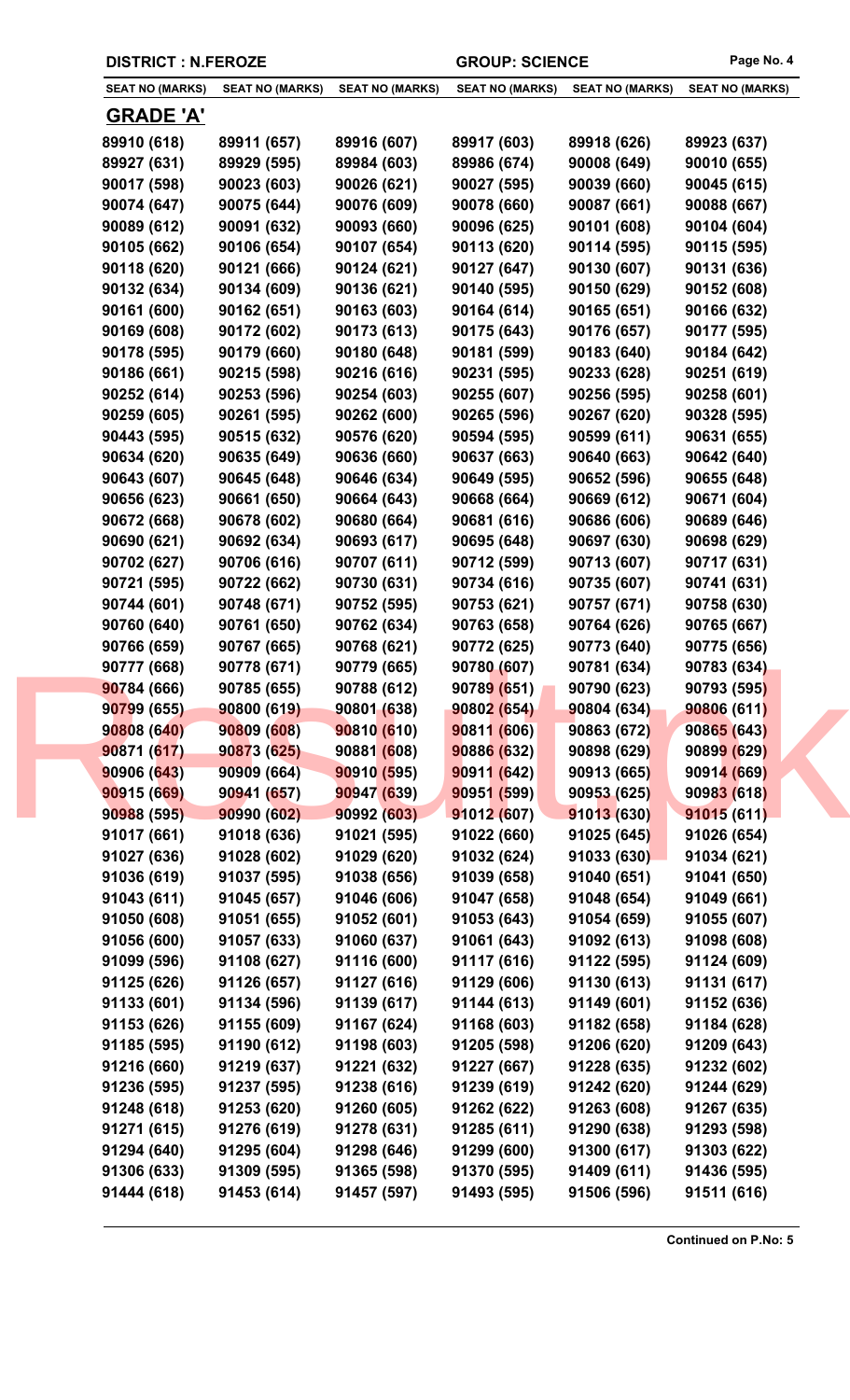| <b>SEAT NO (MARKS)</b> | <b>SEAT NO (MARKS)</b> | <b>SEAT NO (MARKS)</b> | <b>SEAT NO (MARKS)</b> | <b>SEAT NO (MARKS)</b> | <b>SEAT NO (MARKS)</b> |
|------------------------|------------------------|------------------------|------------------------|------------------------|------------------------|
| <u>GRADE 'A'</u>       |                        |                        |                        |                        |                        |
| 91536 (638)            | 91539 (596)            | 91561 (672)            | 91572 (595)            | 91578 (631)            | 91584 (666)            |
| 91599 (602)            | 91601 (643)            | 91605 (611)            | 91613 (617)            | 91642 (595)            | 91645 (612)            |
| 91650 (596)            | 91653 (599)            | 91655 (596)            | 91656 (632)            | 91695 (622)            | 91700 (635)            |
| 91704 (611)            | 91705 (610)            | 91728 (595)            | 91734 (606)            | 91736 (595)            | 91749 (596)            |
| 91752 (607)            | 91754 (597)            | 91761 (595)            | 91825 (624)            | 91826 (632)            | 91827 (632)            |
| 91829 (654)            | 91832 (620)            | 91837 (600)            | 91839 (652)            | 91840 (650)            | 91842 (597)            |
| 91848 (625)            | 91850 (624)            | 91851 (612)            | 91852 (595)            | 91853 (654)            | 91854 (629)            |
| 91856 (619)            | 91857 (595)            | 91858 (632)            | 91928 (674)            | 91953 (599)            | 91961 (630)            |
| 91996 (595)            | 92003 (597)            | 92004 (628)            | 92006 (605)            | 92007 (652)            | 92023 (602)            |
| 92048 (648)            | 92050 (608)            | 92152 (614)            | 92153 (598)            | 92155 (647)            | 92158 (612)            |
| 92162 (595)            | 92163 (616)            | 92166 (637)            | 92182 (645)            | 92187 (595)            | 92188 (647)            |
| 92199 (604)            | 92203 (605)            | 92206 (630)            | 92214 (600)            | 92216 (627)            | 92218 (612)            |
| 92222 (614)            | 92271 (605)            | 92319 (622)            | 92334 (602)            | 92368 (619)            | 92507 (595)            |
| 92511 (620)            | 92514 (600)            | 92516 (674)            | 92519 (647)            | 92526 (619)            | 92528 (595)            |
| 92540 (595)            | 92548 (631)            | 92560 (595)            | 92561 (601)            | 92562 (618)            | 92570 (640)            |
| 92571 (609)            | 92572 (665)            | 92573 (618)            | 92574 (596)            | 92584 (618)            | 92586 (646)            |
| 92587 (608)            | 92588 (620)            | 92591 (625)            | 92595 (601)            | 92599 (618)            | 92603 (663)            |
| 92608 (672)            | 92610 (637)            | 92614 (596)            | 92619 (635)            | 92622 (595)            | 92624 (607)            |
| 92628 (649)            | 92631 (652)            | 92635 (657)            | 92636 (671)            | 92641 (598)            | 92681 (646)            |
| 92682 (643)            | 92683 (670)            | 92685 (625)            | 92687 (611)            | 92690 (605)            | 92691 (595)            |
| 92692 (661)            | 92693 (637)            | 92694 (661)            | 92695 (648)            | 92696 (673)            | 92699 (639)            |
| 92700 (648)            | 92701 (612)            | 92704 (606)            | 92706 (625)            | 92707 (662)            | 92710 (662)            |
| 92711 (634)            | 92713 (603)            | 92716 (623)            | 92717 (664)            | 92718 (631)            | 92726 (667)            |
| 92733 (645)            | 92751 (628)            | 92752 (624)            | 92754 (604)            | 92755 (655)            | 92756 (671)            |
| 92758 (640)            | 92759 (644)            | 92760 (620)            | 92761 (643)            | 92762 (649)            | 92763 (653)            |
| 92764 (610)            | 92766 (631)            | 92767 (643)            | 92768 (663)            | 92770 (652)            | 92771 (660)            |
| 92772 (643)            | 92773 (642)            | 92774 (651)            | 92775 (635)            | 92776 (650)            | 92777 (607)            |
| 92780 (617)            | 92782 (599)            | 92783 (609)            | 92784 (613)            | 92785 (614)            | 92786 (607)            |
| 92787 (628)            | 92788 (647)            | 92789 (634)            | 92790 (663)            | 92791 (613)            | 92792 (630)            |
| 92793 (648)            | 92794 (668)            | 92795 (614)            | 92799 (612)            | 92800(659)             | 92801(614)             |
| 92808 (643)            | 92810 (674)            | 92812(635)             | 92813 (612)            | 92814 (642)            | 92815 (607)            |
| 92819 (632)            | 92820 (647)            | 92824 (654)            | 92825 (596)            | 92826 (671)            | 92827 (646)            |
| 92829 (645)            | 92830 (658)            | 92831(613)             | 92832 (654)            | 92833 (658)            | 92839 (671)            |
| 92840 (649)            | 92842 (646)            | 92843 (622)            | 92844 (614)            | 92846 (647)            | 92847 (609)            |
| 92852 (666)            | 92853 (632)            | 92854 (662)            | 92856 (646)            | 92857(635)             | 92858 (614)            |
| 92859 (640)            | 92860 (637)            | 92863 (665)            | 92864 (595)            | 92865 (647)            | 92866 (615)            |
| 92869 (615)            | 92870 (624)            | 92871 (640)            | 92872 (652)            | 92873 (673)            | 92875 (669)            |
| 92876 (658)            | 92878 (616)            | 92879 (610)            | 92880 (634)            | 92881 (663)            | 92882 (651)            |
| 92883 (634)            | 92885 (635)            | 92886 (645)            | 92887 (636)            | 92888 (665)            | 92889 (640)            |
| 92891 (660)            | 92893 (652)            | 92895 (669)            | 92897 (660)            | 92899 (661)            | 92901 (614)            |
| 92902 (630)            | 92903 (646)            | 92931 (636)            | 92932 (661)            | 92933 (668)            | 92934 (672)            |
| 92938 (647)            | 92939 (618)            | 92942 (608)            | 92946 (653)            | 92981 (646)            | 92982 (654)            |
| 92985 (630)            | 92986 (615)            | 92990 (628)            | 92992 (596)            | 92995 (626)            | 92998 (597)            |
| 92999 (612)            | 93000 (608)            | 93001 (643)            | 93002 (607)            | 93003 (630)            | 93004 (640)            |
| 93005 (656)            | 93007 (672)            | 93008 (658)            | 93009 (647)            | 93010 (672)            | 93011 (667)            |
| 93013 (659)            | 93023 (595)            | 93024 (623)            | 93027 (609)            | 93030 (617)            | 93031 (654)            |
| 93032 (612)            | 93034 (666)            | 93035 (647)            | 93036 (606)            | 93092 (649)            | 93093 (669)            |
| 93108 (624)            | 93116 (638)            | 93133 (624)            | 93134 (608)            | 93143 (604)            | 93146 (607)            |
| 93148 (616)            | 93149 (595)            | 93151 (608)            | 93152 (610)            | 93154 (664)            | 93155 (654)            |
| 93156 (640)            | 93157 (599)            | 93161 (645)            | 93166 (636)            | 93167 (653)            | 93170 (608)            |
| 93175 (647)            | 93178 (598)            | 93181 (620)            | 93182 (649)            | 93184 (630)            | 93189 (616)            |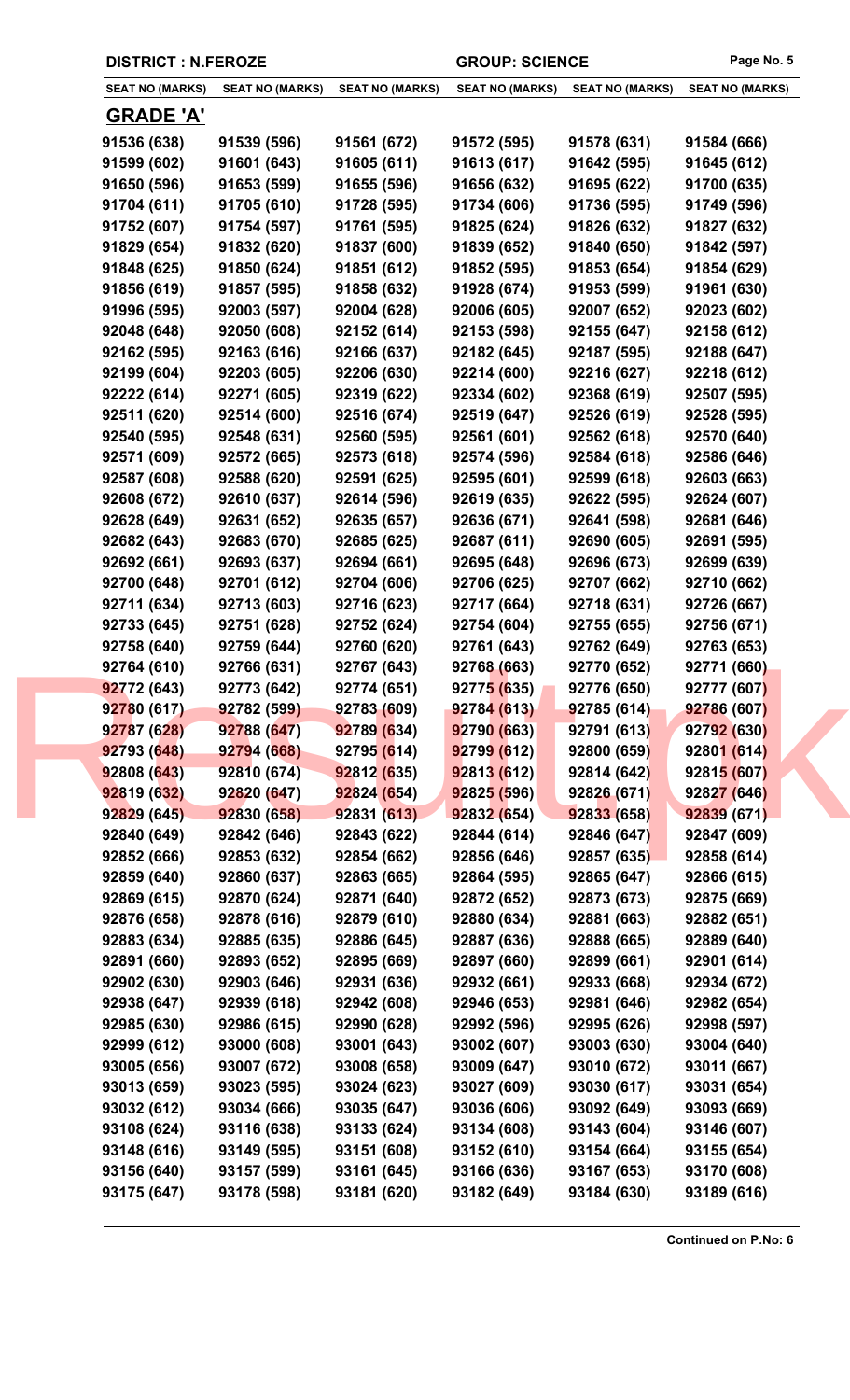| <b>SEAT NO (MARKS)</b> | <b>SEAT NO (MARKS)</b> | <b>SEAT NO (MARKS)</b>     | <b>SEAT NO (MARKS)</b>     | <b>SEAT NO (MARKS)</b>     | <b>SEAT NO (MARKS)</b>     |
|------------------------|------------------------|----------------------------|----------------------------|----------------------------|----------------------------|
| <b>GRADE 'A'</b>       |                        |                            |                            |                            |                            |
| 93190 (595)            | 93192 (595)            | 93193 (600)                | 93195 (601)                | 93196 (633)                | 93199 (603)                |
| 93206 (616)            | 93208 (637)            | 93209 (597)                | 93213 (621)                | 93218 (610)                | 93219 (595)                |
| 93220 (606)            | 93223 (614)            | 93224 (596)                | 93225 (605)                | 93226 (660)                | 93227 (620)                |
| 93229 (617)            | 93230 (616)            | 93234 (672)                | 93235 (640)                | 93252 (635)                | 93254 (597)                |
| 93255 (595)            | 93257 (625)            | 93258 (618)                | 93259 (595)                | 93267 (602)                | 93268 (618)                |
| 93269 (621)            | 93274 (610)            | 93276 (643)                | 93281 (595)                | 93283 (622)                | 93284 (595)                |
| 93286 (612)            | 93288 (661)            | 93293 (595)                | 93294 (609)                | 93295 (595)                | 93296 (606)                |
| 93297 (607)            | 93333 (647)            | 93338 (642)                | 93554 (602)                | 93567 (612)                | 93575 (625)                |
| 93581 (637)            | 93594 (632)            | 93595 (606)                | 93606 (627)                | 93608 (654)                | 93617 (639)                |
| 93646 (606)            | 93656 (632)            | 93660 (606)                | 93662 (650)                | 93678 (644)                | 93684 (624)                |
| 93689 (635)            | 93690 (596)            | 93691 (605)                | 93695 (595)                | 93711 (610)                | 93712 (614)                |
| 93720 (625)            | 93747 (595)            | 93816 (596)                | 93819 (611)                | 93825 (598)                | 93843 (599)                |
| 93868 (595)            | 93869 (619)            | 93873 (603)                | 93880 (649)                | 93881 (622)                | 93883 (595)                |
| 93887 (598)            | 93894 (614)            | 93905 (626)                | 93924 (595)                | 93959 (605)                | 94017 (612)                |
| 94027 (674)            | 94033 (595)            | 94035 (637)                | 94041 (616)                | 94058 (621)                | 94071 (595)                |
| 94073 (641)            | 94075 (666)            | 94098 (642)                | 94099 (619)                | 94102 (599)                | 94103 (595)                |
| 94106 (656)            | 94112 (654)            | 94117 (619)                | 94147 (620)                | 94157 (651)                | 94184 (615)                |
| 94212 (635)            | 94219 (599)            | 94226 (623)                | 94234 (598)                | 94261 (615)                | 94262 (640)                |
| 94263 (595)            | 94265 (602)            | 94267 (638)                | 94268 (652)                | 94270 (649)                | 94271 (644)                |
| 94272 (671)            | 94273 (630)            | 94274 (642)                | 94275 (654)                | 94277 (640)                | 94278 (666)                |
| 94279 (647)            | 94280 (614)            | 94281 (655)                | 94282 (662)                | 94291 (630)                | 94296 (598)                |
| 94308 (595)            | 94311 (613)            | 94327 (608)                | 94328 (605)                | 94333 (665)                | 94337 (621)                |
| 94338 (666)            | 94340 (665)            | 94341 (623)                | 94348 (642)                | 94398 (631)                | 94404 (660)                |
| 94407 (595)            | 94413 (647)            | 94414 (622)                | 94418 (595)                | 94426 (609)                | 94433 (617)                |
| 94437 (623)            | 94441 (654)            | 94443 (599)                | 94448 (612)                | 94451 (614)                |                            |
| 94459 (630)            | 94460 (625)            | 94462 (602)                | 94464 (596)                | 94504 (619)                | 94457 (657)                |
| 94513 (595)            | 94514 (595)            |                            |                            |                            | 94511 (624)                |
| 94544 (595)            | 94553 (595)            | 94520 (603)<br>94554 (611) | 94521 (616)<br>94558 (601) | 94527 (618)<br>94560 (598) | 94529 (607)<br>94581 (637) |
| 94585 (614)            | 94586 (633)            | 94625 (595)                | 94701 (595)                | 94744 (644)                | 94746 (607)                |
| 94751 (622)            | 94808 (606)            | 94810 (604)                | 94827 (613)                | 94831 (617)                | 94832 (623)                |
| 94835 (639)            | 94836 (597)            | 94845 (659)                | 94848(613)                 | 94861 (595)                | 94878 (595)                |
| 94959 (633)            | 94960 (601)            | 94966 (602)                | 94970 (635)                | 94971 (621)                | 94984 (649)                |
| 94989 (639)            | 94994 (627)            |                            | 95026 (627)                | 95051 (610)                |                            |
| 95062 (636)            | 95076 (601)            | 95020 (603)<br>95091 (595) | 95093 (627)                | 95132 (627)                | 95052 (595)<br>95134 (637) |
| 95145 (626)            | 95167 (625)            | 95179 (597)                | 95180 (614)                | 95197(610)                 | 95252 (595)                |
| 95253 (616)            | 95255 (646)            | 95257 (623)                | 95259 (630)                | 95260 (602)                | 95262 (600)                |
| 95280 (624)            | 95286 (607)            | 95300 (600)                | 95305 (595)                | 95306 (600)                | 95318 (603)                |
| 95319 (611)            | 95320 (655)            | 95332 (663)                | 95360 (643)                | 95363 (595)                | 95370 (629)                |
| 95372 (625)            | 95373 (633)            | 95377 (601)                | 95381 (615)                | 95390 (597)                | 95436 (626)                |
| 95437 (597)            | 95438 (635)            | 95441 (595)                | 95443 (606)                | 95444 (658)                | 95445 (606)                |
| 95446 (673)            | 95448 (595)            | 95449 (619)                | 95450 (618)                | 95453 (599)                | 95455 (631)                |
| 95457 (632)            | 95458 (644)            | 95459 (634)                | 95463 (644)                | 95466 (595)                | 95467 (612)                |
| 95482 (634)            | 95485 (617)            | 95486 (606)                | 95489 (619)                | 95491 (606)                | 95494 (599)                |
| 95496 (633)            | 95497 (641)            | 95500 (618)                | 95505 (625)                | 95506 (596)                | 95508 (629)                |
|                        |                        |                            |                            |                            |                            |
| 95512 (595)            | 95513 (644)            | 95514 (640)                | 95517 (603)                | 95518 (631)                | 95544 (644)                |
| 95547 (595)            | 95549 (608)            | 95553 (612)                | 95563 (595)                | 95564 (624)                | 95575 (614)                |
| 95600 (657)            | 95639 (625)            | 95643 (626)                | 95646 (595)                | 95650 (601)                | 95651 (595)                |
| 95740 (595)            | 95756 (595)            | 95763 (646)                | 95766 (619)                | 95775 (602)<br>95841 (595) | 95809 (595)                |
| 95810 (637)            | 95811 (637)            | 95827 (595)<br>95858 (619) | 95833 (660)<br>95859 (636) |                            | 95845 (663)                |
| 95856 (619)            | 95857 (605)            |                            |                            | 95862 (624)                | 95864 (595)                |
| 95865 (658)            | 95867 (614)            | 95868 (627)                | 95888 (595)                | 95892 (600)                | 95901 (633)                |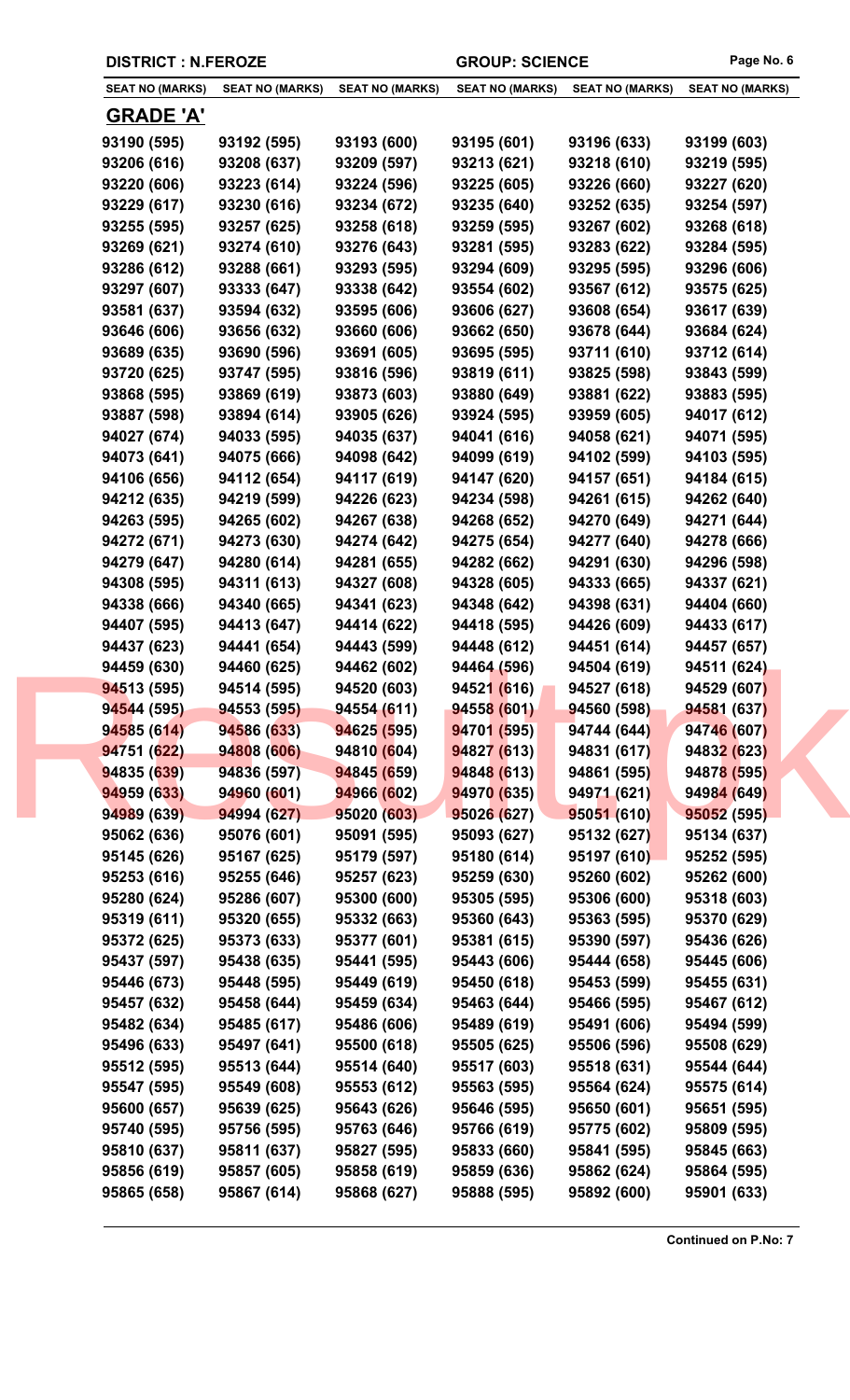|             | <b>DISTRICT : N.FEROZE</b>                       |                        |                        | <b>GROUP: SCIENCE</b>  |                        |  |
|-------------|--------------------------------------------------|------------------------|------------------------|------------------------|------------------------|--|
|             | <b>SEAT NO (MARKS)</b><br><b>SEAT NO (MARKS)</b> | <b>SEAT NO (MARKS)</b> | <b>SEAT NO (MARKS)</b> | <b>SEAT NO (MARKS)</b> | <b>SEAT NO (MARKS)</b> |  |
|             | <u>GRADE 'A'</u>                                 |                        |                        |                        |                        |  |
| 95906 (644) | 95913 (617)                                      | 95915 (666)            | 95962 (631)            | 95964 (610)            | 95965 (649)            |  |
| 95966 (601) | 95967 (670)                                      | 95974 (595)            | 95976 (622)            | 95983 (648)            | 95985 (626)            |  |
| 96009 (595) | 96012 (626)                                      | 96014 (605)            | 96019 (628)            | 96021 (623)            | 96022 (634)            |  |
| 96024 (595) | 96026 (595)                                      | 96030 (595)            | 96056 (597)            | 96060 (595)            | 96133 (658)            |  |
| 96135 (633) | 96137 (669)                                      | 96138 (629)            | 96142 (661)            | 96145 (658)            | 96146 (621)            |  |
| 96153 (671) | 96156 (630)                                      | 96158 (630)            | 96159 (650)            | 96162 (674)            | 96183 (608)            |  |
| 96193 (602) | 96228 (642)                                      | 96240 (653)            | 96245 (635)            | 96255 (595)            | 96256 (595)            |  |
| 96259 (597) | 96265 (628)                                      | 96303 (605)            | 96314 (609)            | 96355 (654)            | 96363 (632)            |  |
| 96385 (625) | 96394 (649)                                      | 96395 (636)            | 96419 (600)            | 96424 (606)            | 96443 (598)            |  |
| 96444 (631) | 96453 (633)                                      | 96455 (612)            | 96481 (614)            | 96489 (623)            | 96491 (596)            |  |
| 96500 (607) | 96503 (595)                                      | 96504 (595)            | 96519 (660)            | 96561 (632)            | 96563 (661)            |  |
| 96572 (635) | 96581 (655)                                      | 96659 (638)            | 96665 (622)            | 96669 (614)            | 96673 (595)            |  |
| 96674 (627) | 96677 (641)                                      | 96679 (611)            | 96683 (620)            | 96686 (597)            | 96689 (647)            |  |
| 96693 (598) | 96694 (612)                                      | 96695 (603)            | 96697 (622)            | 96698 (664)            | 96699 (656)            |  |
| 96706 (616) | 96707 (638)                                      | 96708 (629)            | 96710 (597)            | 96716 (658)            | 96723 (595)            |  |
| 96724 (663) | 96726 (674)                                      | 96727 (595)            | 96738 (644)            | 96743 (607)            | 96744 (597)            |  |
| 96746 (598) | 96748 (595)                                      | 96753 (603)            | 96755 (666)            | 96760 (598)            | 96761 (599)            |  |
| 96771 (598) | 96801 (621)                                      | 96802 (628)            | 96804 (634)            | 96806 (624)            | 96810 (620)            |  |
| 96811 (637) | 96812 (604)                                      | 96815 (621)            | 96816 (595)            | 96820 (610)            | 96822 (647)            |  |
| 96824 (595) | 96825 (620)                                      | 96832 (625)            | 96835 (632)            | 96836 (662)            | 96838 (651)            |  |
| 96839 (633) | 96841 (645)                                      | 96842 (640)            | 96843 (633)            | 96849 (599)            | 96850 (642)            |  |
| 96871 (624) | 96872 (658)                                      | 96873 (611)            | 96874 (635)            | 96875 (660)            | 96876 (623)            |  |
| 96878 (623) | 96880 (611)                                      | 96881 (662)            | 96882 (606)            | 96884 (656)            | 96886 (635)            |  |
| 96890 (629) | 96891 (664)                                      | 96892 (636)            | 96894 (606)            | 96895 (595)            | 96896 (643)            |  |
| 96899 (618) | 96900 (671)                                      | 96901 (632)            | 96902 (609)            | 96904 (596)            | 96905 (631)            |  |
| 96907 (654) | 96908 (662)                                      | 96910 (636)            | 96913 (625)            | 96914 (647)            | 96916 (658)            |  |
| 96917 (646) | 96919 (657)                                      | 96922 (600)            | 96924 (669)            | 96929 (670)            | 96930 (666)            |  |
| 96932 (626) | 96933 (616)                                      | 96934 (665)            | 96935 (638)            | 96936 (637)            | 96937 (600)            |  |
| 96938 (674) | 96940 (656)                                      | 96941 (628)            | 96942 (638)            | 96943 (661)            | 96944 (648)            |  |
| 96945 (612) | 96946 (624)                                      | 96964 (608)            | 96965 (648)            | 96966 (652)            | 96968 (651)            |  |
| 96971 (629) | 96975 (659)                                      | 96976 (672)            | 96978 (635)            | 96982 (630)            | 96983 (656)            |  |
| 96987 (665) | 96988 (655)                                      | 96991 (608)            | 96992 (617)            | 96994 (636)            | 96995 (597)            |  |
| 96999 (652) | 97000 (659)                                      | 97001 (627)            | 97002 (665)            | 97006 (606)            | 97011 (659)            |  |
| 97015 (612) | 97016 (644)                                      | 97017 (648)            | 97020 (648)            | 97067 (595)            | 97098 (620)            |  |
| 97099 (623) | 97100 (642)                                      | 97101 (632)            | 97102 (605)            | 97103 (647)            | 97117 (601)            |  |
| 97146 (595) | 97149 (608)                                      | 97153 (607)            | 97198 (629)            | 97199 (624)            | 97202 (595)            |  |
| 97204 (611) | 97251 (606)                                      | 97256 (595)            | 97263 (620)            | 97265 (613)            | 97283 (601)            |  |
| 97289 (595) | 97299 (634)                                      | 97310 (595)            | 97311 (599)            | 97312 (601)            | 97313 (598)            |  |
| 97333 (623) | 97336 (603)                                      | 97340 (645)            | 97348 (636)            | 97352 (671)            | 97357 (608)            |  |
| 97358 (603) | 97368 (600)                                      | 97369 (595)            | 97373 (595)            | 97374 (607)            | 97379 (639)            |  |
| 97386 (595) | 97396 (653)                                      | 97397 (633)            | 97409 (665)            | 97431 (600)            | 97433 (614)            |  |
| 97437 (609) | 97438 (624)                                      | 97439 (639)            | 97440 (620)            | 97444 (619)            | 97445 (625)            |  |
| 97453 (599) | 97454 (623)                                      | 97460 (606)            | 97465 (595)            | 97466 (595)            | 97467 (595)            |  |
| 97468 (605) | 97472 (621)                                      | 97474 (609)            | 97482 (666)            | 97485 (596)            | 97493 (611)            |  |
| 97495 (613) | 97498 (602)                                      | 97500 (598)            | 97501 (601)            | 97502 (622)            | 97503 (600)            |  |
| 97505 (657) | 97506 (595)                                      | 97507 (637)            | 97508 (632)            | 97509 (619)            | 97510 (595)            |  |
| 97511 (601) | 97518 (595)                                      | 97519 (625)            | 97522 (597)            | 97523 (613)            | 97541 (642)            |  |
| 97545 (621) | 97546 (659)                                      | 97549 (626)            | 97550 (657)            | 97566 (660)            | 97575 (610)            |  |
| 97578 (595) | 97579 (605)                                      | 97581 (648)            | 97582 (624)            | 97584 (628)            | 97589 (614)            |  |
| 97590 (638) | 97592 (642)                                      | 97594 (627)            | 97595 (605)            | 97599 (647)            | 97600 (611)            |  |
| 97601 (595) | 97604 (654)                                      | 97606 (599)            | 97608 (595)            | 97609 (618)            | 97611 (648)            |  |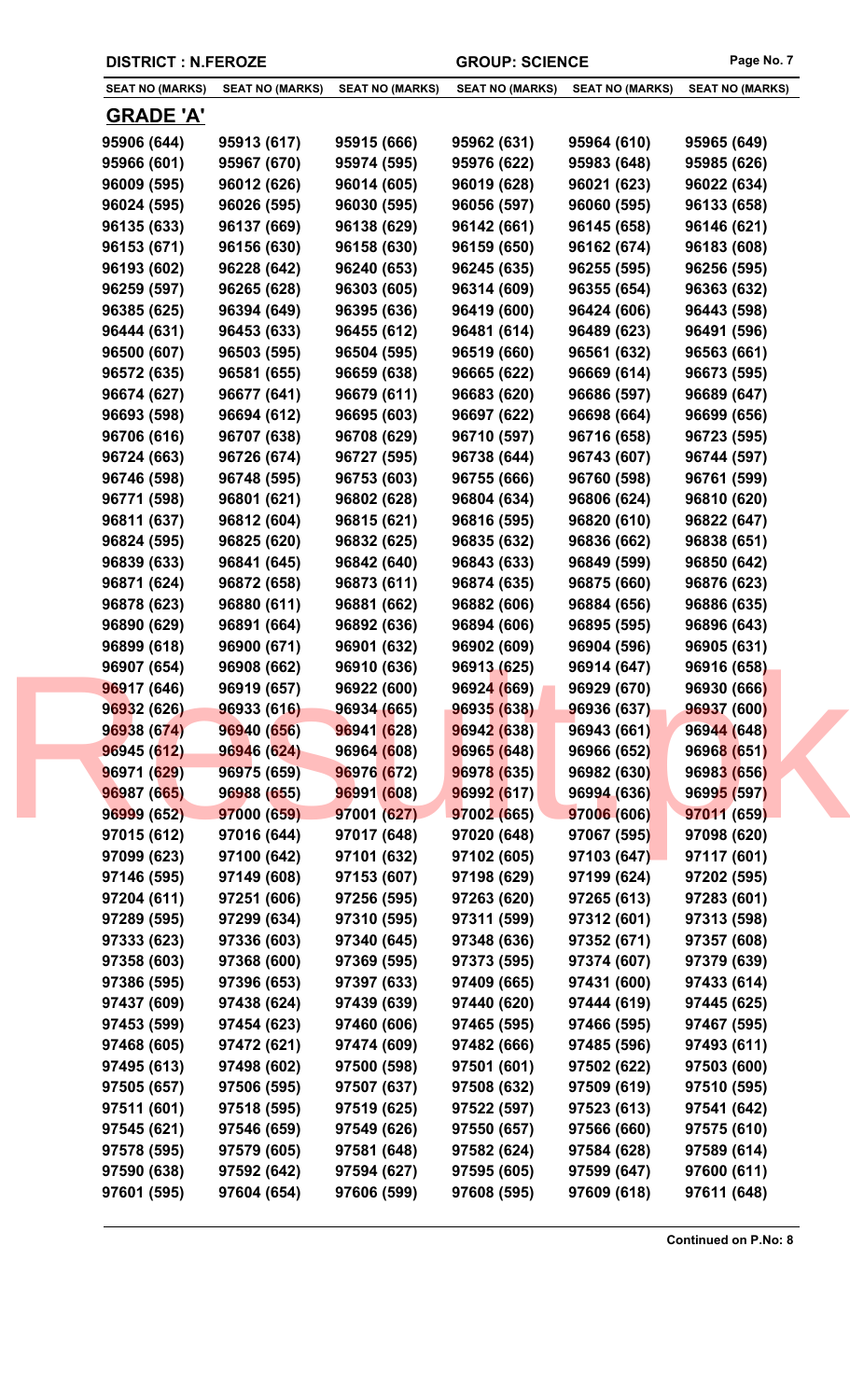|                        | <b>DISTRICT : N.FEROZE</b> |                        | <b>GROUP: SCIENCE</b>  | Page No. 8             |                        |
|------------------------|----------------------------|------------------------|------------------------|------------------------|------------------------|
| <b>SEAT NO (MARKS)</b> | <b>SEAT NO (MARKS)</b>     | <b>SEAT NO (MARKS)</b> | <b>SEAT NO (MARKS)</b> | <b>SEAT NO (MARKS)</b> | <b>SEAT NO (MARKS)</b> |
| <b>GRADE 'A'</b>       |                            |                        |                        |                        |                        |
| 97617 (613)            | 97626 (595)                | 97629 (604)            | 97630 (595)            | 97631 (619)            | 97634 (625)            |
| 97635 (667)            | 97636 (608)                | 97638 (658)            | 97641 (603)            | 97643 (624)            | 97650 (595)            |
| 97655 (595)            | 97659 (633)                | 97664 (599)            | 97668 (602)            | 97672 (595)            | 97673 (630)            |
| 97679 (616)            | 97693 (620)                | 97696 (614)            | 97704 (623)            | 97716 (595)            | 97727 (660)            |
| 97734 (659)            | 97735 (670)                | 97736 (639)            | 97740 (608)            | 97741 (604)            | 97746 (602)            |
| 97751 (621)            | 97752 (665)                | 97759 (604)            | 97763 (620)            | 97766 (645)            | 97769 (612)            |
| 97775 (671)            | 97776 (658)                | 97794 (620)            | 97800 (604)            | 97811 (621)            | 97815 (636)            |
| 97816 (608)            | 97818 (616)                | 97827 (633)            | 97833 (623)            | 97838 (615)            | 97845 (621)            |
| 97846 (610)            | 97847 (595)                | 97849 (637)            | 97856 (615)            | 97867 (636)            | 97868 (607)            |
| 97872 (605)            | 97874 (604)                | 97876 (634)            | 97877 (595)            | 97878 (674)            | 97880 (598)            |
| 97882 (595)            | 97891 (608)                | 97893 (611)            | 97896 (657)            | 97906 (663)            | 97909 (644)            |
| 97915 (641)            | 97927 (636)                | 97930 (637)            | 97982 (596)            | 97985 (627)            | 97995 (600)            |
| 98006 (614)            | 98008 (595)                | 98009 (642)            | 98010 (640)            | 98011 (639)            | 98023 (661)            |
| 98030 (595)            | 98053 (607)                | 98054 (605)            | 98058 (610)            | 98061 (609)            | 98066 (672)            |
| 98081 (595)            | 98087 (620)                | 98089 (646)            | 98091 (655)            | 98092 (643)            | 98096 (622)            |
| 98100 (636)            | 98116 (636)                | 98117 (637)            | 98121 (631)            | 98122 (627)            | 98124 (595)            |
| 98128 (642)            | 98129 (595)                | 98131 (595)            | 98132 (612)            | 98135 (644)            | 98136 (595)            |
| 98139 (608)            | 98141 (631)                | 98142 (604)            | 98144 (595)            | 98145 (618)            | 98149 (611)            |
| 98150 (642)            | 98186 (664)                | 98196 (672)            | 98203 (655)            | 98210 (655)            | 98211 (652)            |
| 98212 (665)            | 98221 (623)                | 98223 (598)            | 98225 (648)            | 98229 (674)            | 98232 (595)            |
| 98244 (660)            | 98246 (639)                | 98261 (673)            | 98262 (674)            | 98265 (671)            | 98267 (610)            |
| 98272 (643)            | 98274 (642)                | 98277 (671)            | 98311 (630)            | 98314 (659)            | 98317 (595)            |
| 98318 (649)            | 98319 (657)                | 98321 (671)            | 98322 (664)            | 98323 (665)            | 98324 (640)            |
| 98329 (613)            | 98334 (639)                | 98335 (664)            | 98336 (674)            | 98339 (643)            | 98340 (641)            |
| 98343 (628)            | 98346 (649)                | 98347 (671)            | 98348 (670)            | 98350 (663)            | 98354 (653)            |
| 98355 (654)            | 98371 (667)                | 98372 (673)            | 98377 (660)            | 98380 (662)            | 98382 (659)            |
| 98384 (668)            | 98402 (621)                | 98411 (614)            | 98413 (621)            | 98414 (648)            | 98418 (595)            |
| 98426 (612)            | 98430 (666)                | 98435 (657)            | 98443 (610)            | 98444 (653)            | 98446 (642)            |
| 98447 (652)            | 98448 (635)                | 98452 (595)            | 98453 (633)            | 98468 (597)            | 98469 (623)            |
| 98471 (624)            | 98477 (671)                | 98480 (606)            | 98482 (642)            | 98487 (657)            | 98488 (617)            |
| 98489 (633)            | 98491 (605)                | 98492 (654)            | 98494 (635)            | 98523 (596)            | 98526 (607)            |
| 98528 (622)            | 98533 (600)                | 98546 (611)            | 98568 (666)            | 98569 (597)            | 98570 (650)            |
| 98571 (600)            | 98574 (624)                | 98576 (621)            | 98581 (595)            | 98582 (595)            | 98584 (653)            |
| 98585 (674)            | 98586 (605)                | 98587 (651)            | 98588 (653)            | 98595 (608)            | 98598 (645)            |
| 98614 (612)            | 98616 (634)                | 98617 (659)            | 98618 (595)            | 98620 (656)            | 98623 (612)            |
| 98627 (649)            | 98628 (641)                | 98635 (609)            | 98636 (595)            | 98638 (598)            | 98639 (595)            |
| 98642 (606)            | 98646 (626)                | 98656 (607)            | 98659 (645)            | 98660 (621)            | 98661 (596)            |
| 98662 (642)            | 98663 (595)                | 98664 (595)            | 98667 (595)            | 98675 (613)            | 98677 (606)            |
| 98679 (613)            | 98680 (595)                | 98683 (620)            | 98686 (618)            | 98687 (624)            | 98688 (610)            |
| 98689 (608)            | 98693 (603)                | 98703 (595)            | 98708 (595)            | 98712 (595)            | 98714 (618)            |
| 98716 (595)            | 98805 (620)                | 98809 (603)            | 98811 (613)            | 98823 (657)            | 98826 (620)            |
| 98827 (595)            | 98832 (668)                | 98879 (596)            | 98882 (604)            | 98886 (632)            | 98889 (606)            |
| 98896 (607)            | 98898 (627)                | 98923 (635)            | 98928 (636)            | 98931 (609)            | 98932 (595)            |
| 98938 (669)            | 98946 (595)                | 98949 (647)            | 98950 (611)            | 98954 (615)            | 98957 (618)            |
| 98958 (671)            | 98987 (660)                | 98991 (605)            | 98996 (630)            | 98997 (595)            | 99088 (611)            |
| 99091 (659)            | 99092 (618)                | 99095 (628)            | 99098 (614)            | 99100 (595)            | 99118 (599)            |
| 99120 (663)            | 99122 (628)                | 99125 (669)            | 99126 (629)            | 99127 (614)            | 99131 (670)            |
| 99132 (616)            | 99133 (597)                | 99137 (606)            | 99138 (610)            | 99139 (625)            | 99140 (645)            |
| 99141 (618)            | 99143 (646)                | 99144 (641)            | 99146 (655)            | 99153 (643)            | 99155 (604)            |
| 99156 (653)            | 99157 (663)                | 99164 (604)            | 99166 (653)            | 99193 (607)            | 99194 (613)            |
| 99200 (651)            | 99201 (624)                | 99203 (629)            | 99205 (642)            | 99206 (664)            | 99208 (625)            |
|                        |                            |                        |                        |                        |                        |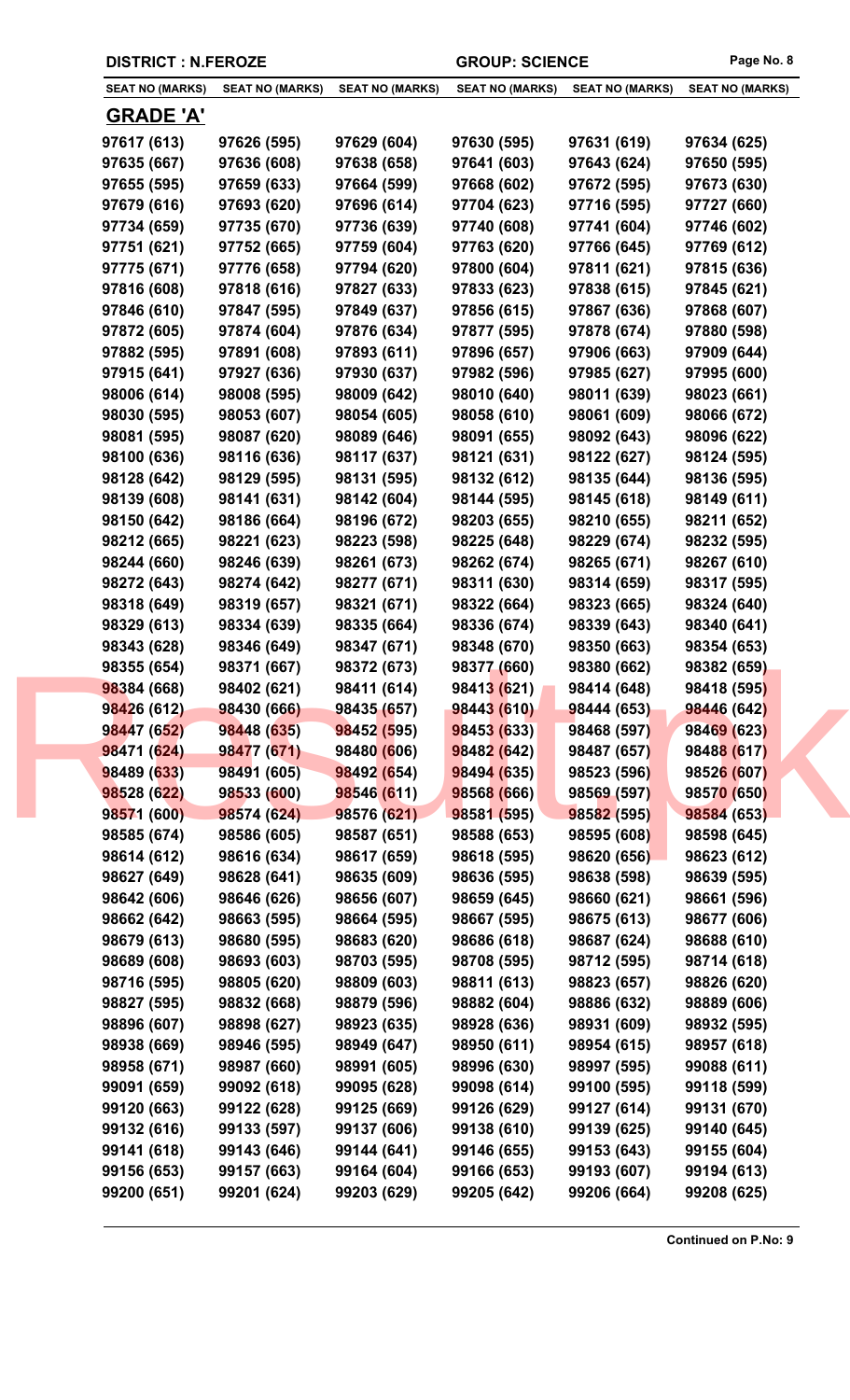| <b>SEAT NO (MARKS)</b> | <b>SEAT NO (MARKS)</b> | <b>SEAT NO (MARKS)</b>      | <b>SEAT NO (MARKS)</b> | <b>SEAT NO (MARKS)</b> | <b>SEAT NO (MARKS)</b> |
|------------------------|------------------------|-----------------------------|------------------------|------------------------|------------------------|
|                        |                        |                             |                        |                        |                        |
| <u>GRADE 'A'</u>       |                        |                             |                        |                        |                        |
| 99209 (627)            | 99210 (609)            | 99216 (647)                 | 99221 (616)            | 99222 (609)            | 99223 (635)            |
| 99224 (639)            | 99225 (622)            | 99228 (639)                 | 99233 (601)            | 99234 (603)            | 99246 (657)            |
| 99247 (618)            | 99248 (660)            | 99249 (640)                 | 99250 (620)            | 99251 (669)            | 99252 (674)            |
| 99254 (640)            | 99256 (648)            | 99258 (618)                 | 99259 (649)            | 99262 (621)            | 99263 (613)            |
| 99267 (627)            | 99270 (651)            | 99272 (595)                 | 99273 (614)            | 99274 (613)            | 99278 (595)            |
| 99279 (645)            | 99281 (613)            | 99283 (608)                 | 99287 (618)            | 99290 (626)            | 99292 (628)            |
| 99293 (671)            | 99294 (674)            | 99295 (625)                 | 99300 (622)            | 99305 (595)            | 99310 (595)            |
| 99311 (630)            | 99312 (601)            | 99342 (595)                 | 99344 (599)            | 99348 (660)            | 99349 (605)            |
| 99350 (600)            | 99353 (595)            | 99356 (650)                 | 99362 (642)            | 99371 (613)            | 99373 (623)            |
| 99386 (602)            | 99389 (614)            | 99397 (601)                 | 99398 (624)            | 99405 (618)            | 99408 (599)            |
| 99416 (639)            | 99417 (605)            | 99447 (634)                 | 99455 (639)            | 99456 (642)            | 99457 (610)            |
| 99459 (661)            | 99460 (648)            | 99476 (617)                 | 99487 (603)            | 99491 (633)            | 99505 (600)            |
| 99509 (601)            | 99521 (598)            | 99524 (600)                 | 99542 (604)            | 99547 (614)            | 99552 (630)            |
| 99557 (672)            | 99560 (628)            | 99564 (663)                 | 99569 (595)            | 99571 (639)            | 99582 (638)            |
| 99583 (629)            | 99584 (595)            | 99585 (632)                 | 99586 (595)            | 99588 (657)            | 99589 (641)            |
| 99590 (642)            | 99597 (636)            | 99598 (660)                 | 99599 (606)            | 99608 (623)            | 99663 (608)            |
| 99670 (662)            | 99676 (623)            | 99677 (595)                 | 99683 (611)            | 99684 (617)            | 99686 (599)            |
| 99687 (612)            | 99688 (610)            | 99700 (625)                 | 99707 (617)            | 99708 (600)            | 99710 (602)            |
| 99711 (599)            | 99712 (606)            | 99713 (603)                 | 99723 (634)            | 99724 (595)            | 99782 (633)            |
| 99790 (658)            | 99793 (616)            | 99803 (610)                 | 99823 (610)            | 99827 (621)            | 99838 (625)            |
| 99839 (626)            | 99842 (608)            | 99843 (610)                 | 99844 (595)            | 99845 (599)            | 99846 (666)            |
| 99848 (616)            | 99851 (614)            | 99852 (595)                 | 99854 (643)            | 99857 (625)            | 99861 (619)            |
| 99865 (607)            | 99892 (615)            | 99893 (651)                 | 99894 (611)            | 99896 (659)            | 99897 (617)            |
| 99902 (642)            | 99906 (658)            | 99907 (642)                 | 99909 (625)            | 99914 (598)            | 99916 (618)            |
| 99919 (637)            | 99923 (647)            | 99925 (595)                 | 99927 (638)            | 99928 (595)            | 99932 (608)            |
| 99935 (664)            | 99937 (613)            | 99940 (664)                 | 99941 (599)            | 99949 (673)            | 99953 (621)            |
| 99956 (595)            | 99957 (664)            | 99961 (637)                 | 99968 (595)            | 99974 (599)            | 99988 (627)            |
| 99991 (644)            | 99994 (609)            | 99999 (608)                 | 100000 (628)           | 100003 (637)           | 100004 (655)           |
| 100008 (616)           | 100009 (663)           | 100010(654)                 | 100015 (600)           | 100016 (641)           | 100019 (650)           |
| 100020 (595)           | 100022 (621)           | 10003 <mark>0 (</mark> 610) | 100033 (656)           | 100038 (673)           | 100040 (617)           |
| 100041 (597)           | 100050 (663)           | 100052 (595)                | 100057(601)            | 100059 (641)           | 100065 (645)           |
| 100068 (619)           | 100074 (620)           | 100075 (642)                | 100080 (600)           | 100087 (643)           | 100089 (631)           |
| 100091 (634)           | 100096 (668)           | 100098 (673)                | 100114 (606)           | 100118 (636)           | 100119 (595)           |
| 100122 (655)           | 100123 (609)           | 100125 (596)                | 100126 (632)           | 100131 (660)           | 100138 (629)           |
| 100139 (601)           | 100142 (669)           | 100147 (645)                | 100148 (596)           | 100149 (630)           | 100150 (604)           |
| 100151 (649)           | 100154 (608)           | 100155 (641)                | 100156 (661)           | 100157 (595)           | 100160 (650)           |
| 100163 (618)           | 100165 (674)           | 100167 (612)                | 100169 (618)           | 100171 (626)           | 100175 (653)           |
| 100176 (620)           | 100189 (664)           | 100192 (654)                | 100198 (667)           | 100292 (671)           | 100295 (654)           |
| 100296 (606)           | 100304 (616)           | 100307 (601)                | 100308 (608)           | 100309 (630)           | 100310 (651)           |
| 100312 (618)           | 100314 (634)           | 100315 (609)                | 100316 (649)           | 100317 (667)           | 100318 (616)           |
| 100319 (650)           | 100320 (645)           | 100321 (603)                | 100322 (651)           | 100323 (632)           | 100324 (645)           |
| 100357 (601)           | 100358 (659)           | 100362 (631)                | 100367 (609)           | 100368 (645)           | 100369 (606)           |
| 100396 (612)           | 100397 (601)           | 100398 (647)                | 100400 (625)           | 100403 (600)           | 100405 (674)           |
| 100408 (668)           | 100409 (656)           | 100411 (618)                | 100413 (659)           | 100419 (645)           | 100423 (639)           |
| 100424 (647)           | 100425 (624)           | 100428 (609)                | 100430 (607)           | 100433 (626)           | 100435 (608)           |
| 100436 (610)           | 100437 (651)           | 100440 (639)                | 100441 (623)           | 100444 (602)           | 100450 (610)           |
| 100452 (654)           | 100454 (629)           | 100456 (635)                | 100466 (603)           | 100468 (610)           | 100470 (634)           |
| 100471 (673)           | 100476 (648)           | 100479 (604)                | 100481 (645)           | 100484 (638)           | 100486 (603)           |
| 100487 (609)           | 100490 (646)           | 100491 (673)                | 100492 (651)           | 100493 (617)           | 100494 (650)           |
| 100497 (599)           | 100498 (608)           | 100499 (655)                | 100500 (656)           | 100503 (645)           | 100525 (630)           |
| 100529 (597)           | 100592 (618)           | 100608 (636)                | 100611 (604)           | 100627 (616)           | 100633 (626)           |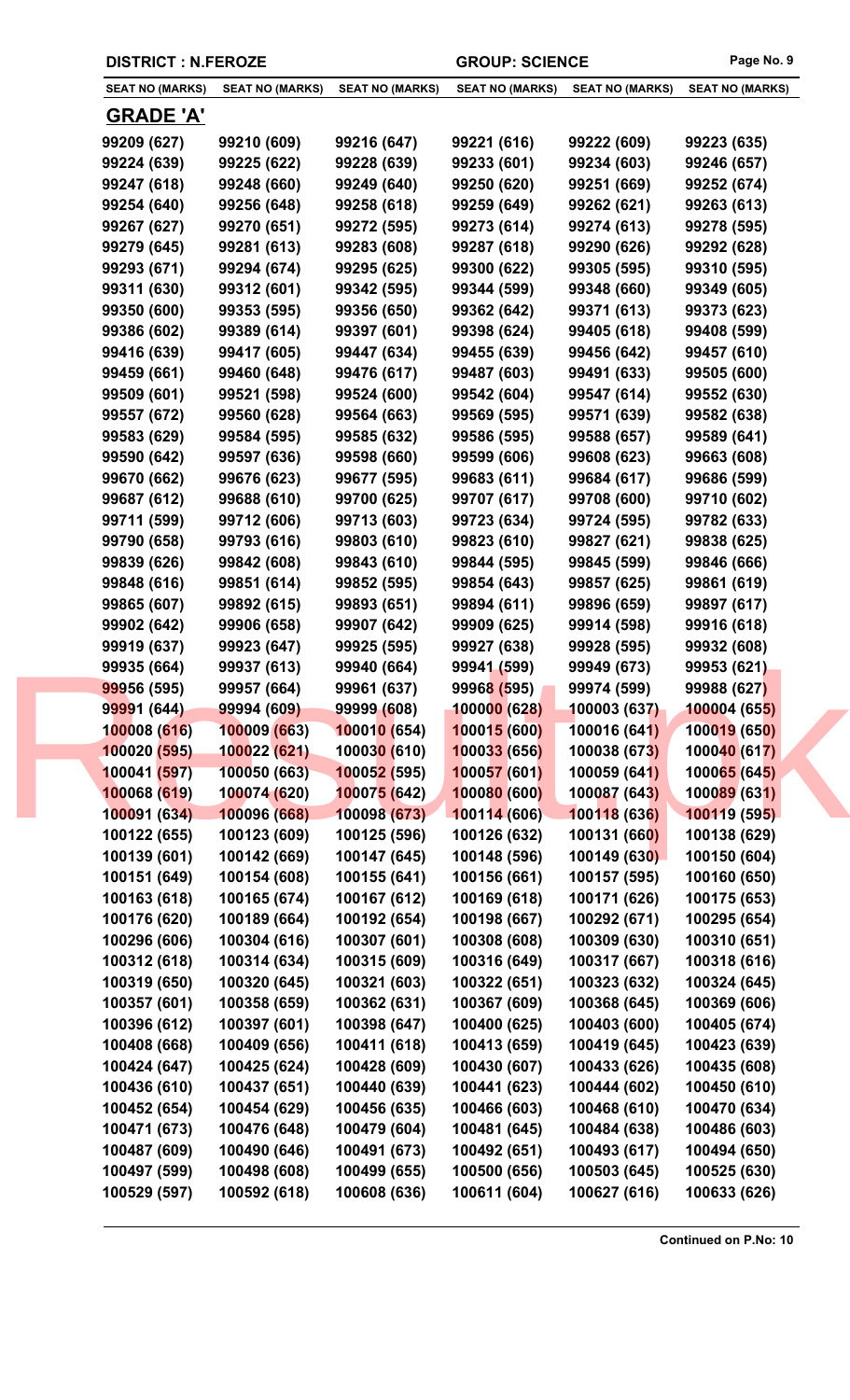| <b>DISTRICT : N.FEROZE</b> |                        |                             | <b>GROUP: SCIENCE</b>  |                        | Page No. 10            |
|----------------------------|------------------------|-----------------------------|------------------------|------------------------|------------------------|
| <b>SEAT NO (MARKS)</b>     | <b>SEAT NO (MARKS)</b> | <b>SEAT NO (MARKS)</b>      | <b>SEAT NO (MARKS)</b> | <b>SEAT NO (MARKS)</b> | <b>SEAT NO (MARKS)</b> |
| <b>GRADE 'A'</b>           |                        |                             |                        |                        |                        |
| 100639 (667)               | 100642 (601)           | 100649 (638)                | 100650 (612)           | 100652 (598)           | 100654 (606)           |
| 100655 (595)               | 100677 (602)           | 100679 (609)                | 100681 (601)           | 100693 (599)           | 100712 (625)           |
| 100787 (667)               | 100793 (660)           | 100795 (637)                | 100796 (595)           | 100798 (625)           | 100803 (599)           |
| 100804 (622)               | 100807 (595)           | 100808 (619)                | 100813 (662)           | 100814 (598)           | 100815 (629)           |
| 100819 (647)               | 100822 (616)           | 100823 (610)                | 100825 (624)           | 100826 (618)           | 100830 (670)           |
| 100834 (641)               | 100836 (619)           | 100837 (649)                | 100838 (619)           | 100844 (618)           | 100853 (608)           |
| 100856 (623)               | 100857 (620)           | 100858 (634)                | 100869 (625)           | 100873 (599)           | 100879 (595)           |
| 100883 (634)               | 100884 (646)           | 100886 (652)                | 100891 (619)           | 100892 (610)           | 100897 (654)           |
| 100898 (665)               | 100906 (633)           | 100908 (659)                | 100911 (613)           | 100913 (631)           | 100916 (628)           |
| 100919 (658)               | 100920 (631)           | 100921 (641)                | 100924 (641)           | 100933 (623)           | 100941 (603)           |
| 100942 (596)               | 100943 (667)           | 100952 (603)                | 100957 (605)           | 100958 (614)           | 100967 (624)           |
| 100977 (595)               | 100989 (617)           | 100997 (596)                | 100998 (614)           | 100999 (595)           | 101000 (668)           |
| 101001 (654)               | 101019 (596)           | 101030 (613)                | 101035 (624)           | 101036 (595)           | 101050 (637)           |
| 101051 (599)               | 101235 (598)           | 101253 (636)                | 101265 (601)           | 101267 (611)           | 101270 (635)           |
| 101303 (619)               | 101327 (607)           | 101345 (645)                | 101355 (619)           | 101361 (634)           | 101370 (606)           |
| 101371 (603)               | 101442 (596)           | 101444 (653)                | 101446 (596)           | 101447 (598)           | 101448 (648)           |
| 101450 (645)               | 101456 (655)           | 101457 (666)                | 101459 (636)           | 101460 (616)           | 101461 (661)           |
| 101462 (610)               | 101463 (668)           | 101464 (653)                | 101481 (624)           | 101483 (611)           | 101484 (647)           |
| 101485 (660)               | 101486 (639)           | 101487 (600)                | 101488 (608)           | 101489 (658)           | 101490 (648)           |
| 101492 (631)               | 101493 (656)           | 101494 (645)                | 101495 (643)           | 101496 (631)           | 101499 (599)           |
| 101511 (643)               | 101517 (667)           | 101518 (617)                | 101523 (665)           | 101531 (621)           | 101532 (628)           |
| 101540 (674)               | 101544 (671)           | 101545 (615)                | 101549 (626)           | 101550 (663)           | 101583 (628)           |
| 101590 (662)               | 101593 (634)           | 101594 (648)                | 101597 (655)           | 101598 (616)           | 101599 (640)           |
| 101600 (648)               | 101601 (643)           | 101603 (636)                | 101605 (664)           | 101606 (633)           | 101608 (657)           |
| 101613 (607)               | 101614 (618)           | 101617 (648)                | 101618 (637)           | 101620 (639)           | 101622 (660)           |
| 101623 (660)               | 101625 (655)           | 101626 (667)                | 101627 (625)           | 101636 (623)           | 101637 (625)           |
| 101682 (670)               | 101686 (657)           | 101687 (660)                | 101688 (674)           | 101689 (643)           | 101690 (628)           |
| 101697 (614)               | 101700 (622)           | 101703 (665)                | 101704 (631)           | 101707 (661)           | 101708 (598)           |
| 101721 (636)               | 101722 (639)           | 101723 (673)                | 101724 (639)           | 101725 (668)           | 101728 (653)           |
| 101729 (598)               | 101730 (601)           | 10173 <mark>1 (</mark> 622) | 101732 (654)           | 101733 (648)           | 101735 (672)           |
| 101737 (653)               | 101762 (640)           | 101765 (597)                | 101766 (613)           | 101769 (632)           | 101770 (595)           |
| 101773 (649)               | 101774 (624)           | 101776 (600)                | 101779 (595)           | 101785 (653)           | 101790 (640)           |
| 101794 (611)               | 101795 (641)           | 101799 (666)                | 101805(673)            | 101806 (674)           | 101807 (610)           |
| 101810 (672)               | 101814 (637)           | 101816 (656)                | 101817 (665)           | 101820 (641)           | 101821 (595)           |
| 101824 (659)               | 101827 (615)           | 101831 (657)                | 101834 (628)           | 101838 (599)           | 101844 (605)           |
| 101849 (656)               | 101852 (614)           | 101853 (626)                | 101855 (653)           | 101862 (615)           | 101874 (601)           |
| 101875 (634)               | 101877 (624)           | 101892 (600)                | 101952 (601)           | 101953 (610)           | 101954 (609)           |
| 101955 (645)               | 101957 (654)           | 101958 (624)                | 101959 (652)           | 101960 (605)           | 101961 (611)           |
| 101962 (621)               | 101963 (605)           | 101964 (668)                | 101965 (626)           | 101967 (645)           | 101968 (643)           |
| 101972 (607)               | 101975 (621)           | 101978 (597)                | 101979 (595)           | 101982 (595)           | 101984 (649)           |
| 101990 (610)               | 101991 (615)           | 101992 (616)                | 101993 (632)           | 101994 (613)           | 101997 (642)           |
| 101999 (641)               | 102000 (656)           | 102001 (615)                | 102002 (658)           | 102003 (667)           | 102004 (632)           |
| 102005 (624)               | 102006 (653)           | 102007 (658)                | 102008 (632)           | 102009 (667)           | 102010 (605)           |
| 102011 (636)               | 102012 (606)           | 102013 (657)                | 102014 (635)           | 102045 (653)           | 102046 (661)           |
| 102048 (651)               | 102051 (659)           | 102059 (617)                | 102061 (630)           | 102064 (625)           | 102066 (672)           |
| 102067 (597)               | 102068 (646)           | 102075 (647)                | 102076 (666)           | 102079 (633)           | 102081 (597)           |
| 102085 (666)               | 102086 (595)           | 102091 (614)                | 102093 (595)           | 102098 (644)           | 102101 (645)           |
| 102104 (622)               | 102107 (595)           | 102110 (645)                | 102112 (599)           | 102113 (602)           | 102115 (632)           |
| 102116 (674)               | 102119 (670)           | 102120 (653)                | 102121 (609)           | 102133 (621)           | 102134 (642)           |
| 102138 (615)               | 102140 (622)           | 102142 (634)                | 102143 (633)           | 102144 (647)           | 102146 (649)           |
| 102185 (658)               | 102188 (599)           | 102196 (634)                | 102201 (595)           | 102211 (606)           | 102240 (673)           |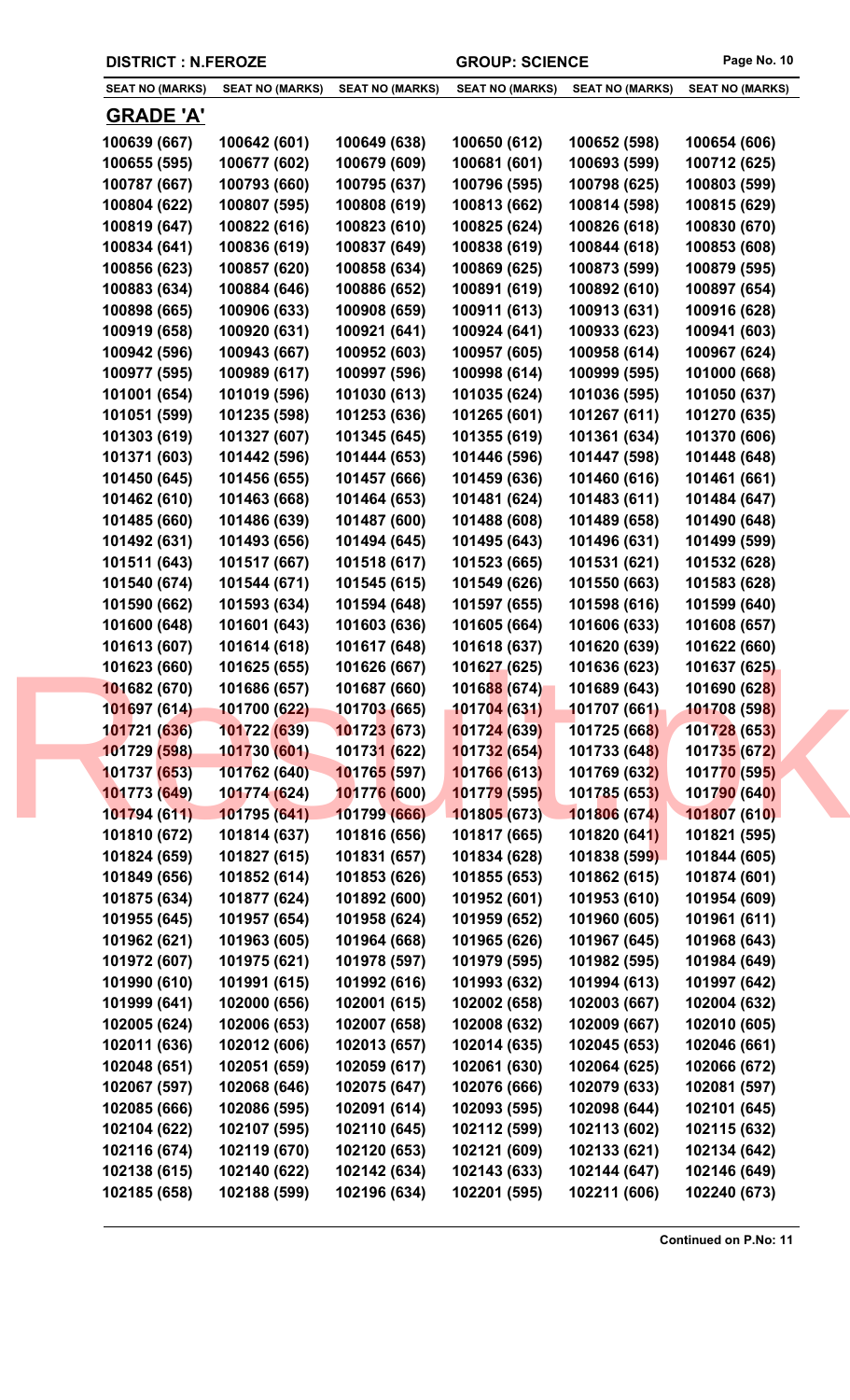|  | <b>DISTRICT : N.FEROZE</b> |                            |                            | <b>GROUP: SCIENCE</b>      |                            | Page No. 11                |
|--|----------------------------|----------------------------|----------------------------|----------------------------|----------------------------|----------------------------|
|  | <b>SEAT NO (MARKS)</b>     | <b>SEAT NO (MARKS)</b>     | <b>SEAT NO (MARKS)</b>     | <b>SEAT NO (MARKS)</b>     | <b>SEAT NO (MARKS)</b>     | <b>SEAT NO (MARKS)</b>     |
|  | <b>GRADE 'A'</b>           |                            |                            |                            |                            |                            |
|  | 102251 (607)               | 102255 (652)               | 102256 (627)               | 102258 (617)               | 102259 (601)               | 102267 (603)               |
|  | 102271 (633)               | 102278 (661)               | 102280 (616)               | 102287 (632)               | 102297 (649)               | 102299 (620)               |
|  | 102300 (606)               | 102301 (610)               | 102303 (613)               | 102307 (600)               | 102309 (667)               | 102310 (659)               |
|  | 102311 (601)               | 102313 (595)               | 102319 (595)               | 102321 (646)               | 102324 (655)               | 102325 (641)               |
|  | 102328 (617)               | 102331 (658)               | 102332 (615)               | 160587 (642)               | 160727 (595)               | 160741 (602)               |
|  | 160742 (595)               | 160744 (645)               | 160906 (627)               | 160936 (598)               | 161020 (613)               | 161041 (600)               |
|  | 161303 (614)               | 161374 (596)               | 161376 (627)               | 161442 (602)               | 161517 (595)               | 161693 (595)               |
|  | <b>GRADE 'B'</b>           |                            |                            |                            |                            |                            |
|  | 88501 (512)                | 88504 (510)                | 88508 (569)                | 88509 (576)                | 88511 (555)                | 88512 (575)                |
|  | 88514 (568)                | 88515 (523)                | 88520 (528)                | 88521 (556)                | 88522 (573)                | 88523 (511)                |
|  | 88527 (573)                | 88529 (571)                | 88530 (531)                | 88532 (554)                | 88533 (530)                | 88534 (553)                |
|  | 88537 (519)                | 88540 (548)                | 88544 (537)                | 88545 (533)                | 88546 (564)                | 88547 (532)                |
|  | 88548 (531)                | 88551 (510)                | 88553 (578)                | 88556 (531)                | 88557 (520)                | 88560 (546)                |
|  | 88562 (529)                | 88563 (520)                | 88564 (562)                | 88566 (510)                | 88568 (572)                | 88570 (573)                |
|  | 88573 (546)                | 88574 (555)                | 88578 (512)                | 88581 (536)                | 88584 (524)                | 88586 (586)                |
|  | 88587 (510)                | 88590 (570)                | 88591 (559)                | 88594 (532)                | 88597 (572)                | 88598 (512)                |
|  | 88599 (532)                | 88602 (510)                | 88604 (526)                | 88608 (576)                | 88609 (571)                | 88613 (510)                |
|  | 88615 (512)                | 88618 (571)                | 88623 (535)                | 88625 (560)                | 88632 (565)                | 88634 (519)                |
|  | 88639 (520)                | 88642 (582)                | 88647 (571)                | 88649 (534)                | 88653 (529)                | 88654 (582)                |
|  | 88655 (549)                | 88658 (548)                | 88701 (515)                | 88705 (575)                | 88711 (515)                | 88713 (510)                |
|  | 88714 (580)                | 88715 (579)                | 88717 (582)                | 88718 (554)                | 88719 (549)                | 88722 (542)                |
|  | 88726 (539)                | 88727 (558)                | 88729 (585)                | 88730 (526)                | 88732 (557)                | 88734 (510)                |
|  | 88737 (525)<br>88752 (536) | 88739 (542)                | 88746 (564)                | 88748 (534)                | 88749 (547)                | 88751 (510)                |
|  | 88762 (529)                | 88754 (542)<br>88765 (570) | 88755 (519)<br>88768 (563) | 88758 (566)<br>88771 (542) | 88759 (556)<br>88775 (526) | 88761 (558)<br>88776 (573) |
|  | 88779 (554)                | 88787 (551)                | 88791 (582)                | 88795 (510)                | 88796 (566)                | 88808 (586)                |
|  | 88809 (524)                | 88814 (555)                | 88815 (526)                | 88816 (510)                | 88818 (570)                | 88819 (575)                |
|  | 88821 (576)                | 88822 (526)                | 88823 (545)                | 88824 (510)                | 88827 (588)                | 88828 (535)                |
|  | 88836 (553)                | 88838 (512)                | 88839 (510)                | 88840 (526)                | 88843 (554)                | 88848 (557)                |
|  | 88849 (536)                | 88850 (559)                | 88853 (561)                | 88854 (545)                | 88855 (558)                | 88856 (513)                |
|  | 88862 (524)                | 88866 (550)                | 88873 (577)                | 88876 (570)                | 88878 (519)                | 88882 (572)                |
|  | 88883 (510)                | 88885 (551)                | 88886 (540)                | 88887 (532)                | 88890 (532)                | 88891 (536)                |
|  | 88893 (573)                | 88898 (537)                | 88899 (562)                | 88901 (531)                | 88902 (515)                | 88904 (529)                |
|  | 88905 (524)                | 88906 (578)                | 88907 (544)                | 88909 (532)                | 88911 (546)                | 88918 (519)                |
|  | 88919 (520)                | 88921 (554)                | 88923 (564)                | 88925 (560)                | 88926 (528)                | 88927 (547)                |
|  | 88933 (574)                | 88937 (535)                | 88939 (560)                | 88941 (544)                | 88942 (565)                | 88944 (553)                |
|  | 88945 (558)                | 88948 (510)                | 88952 (510)                | 88956 (538)                | 88958 (525)                | 88962 (510)                |
|  | 88964 (521)                | 88967 (510)                | 88969 (536)                | 89051 (552)                | 89053 (541)                | 89054 (558)                |
|  | 89055 (512)                | 89056 (550)                | 89063 (539)                | 89067 (552)                | 89068 (553)                | 89069 (581)                |
|  | 89077 (510)                | 89082 (549)                | 89095 (513)                | 89099 (573)                | 89100 (551)                | 89124 (540)                |
|  | 89125 (586)                | 89126 (510)                | 89128 (571)                | 89137 (580)                | 89172 (534)                | 89176 (586)                |
|  | 89177 (566)                | 89186 (581)                | 89191 (587)                | 89193 (581)                | 89196 (513)                | 89199 (565)                |
|  | 89200 (533)                | 89201 (578)                | 89203 (571)                | 89207 (513)                | 89209 (562)                | 89217 (575)                |
|  | 89220 (569)                | 89222 (513)                | 89224 (547)                | 89228 (537)                | 89235 (577)                | 89238 (567)                |
|  | 89239 (527)                | 89244 (545)                | 89245 (529)                | 89275 (583)                | 89283 (586)                | 89284 (531)                |
|  | 89292 (542)                | 89298 (542)                | 89301 (546)                | 89310 (552)                | 89319 (556)                | 89330 (569)                |
|  | 89331 (541)<br>89364 (560) | 89332 (584)<br>89381 (532) | 89335 (550)<br>89383 (545) | 89339 (517)<br>89405 (565) | 89351 (517)<br>89458 (564) | 89352 (563)<br>89465 (552) |
|  | 89466 (556)                | 89470 (549)                | 89472 (587)                | 89473 (585)                | 89475 (572)                | 89477 (571)                |
|  | 89478 (549)                | 89482 (538)                | 89483 (565)                | 89487 (562)                | 89488 (568)                | 89493 (565)                |
|  | 89495 (579)                | 89535 (570)                | 89538 (551)                | 89551 (568)                | 89581 (582)                | 89587 (553)                |
|  |                            |                            |                            |                            |                            |                            |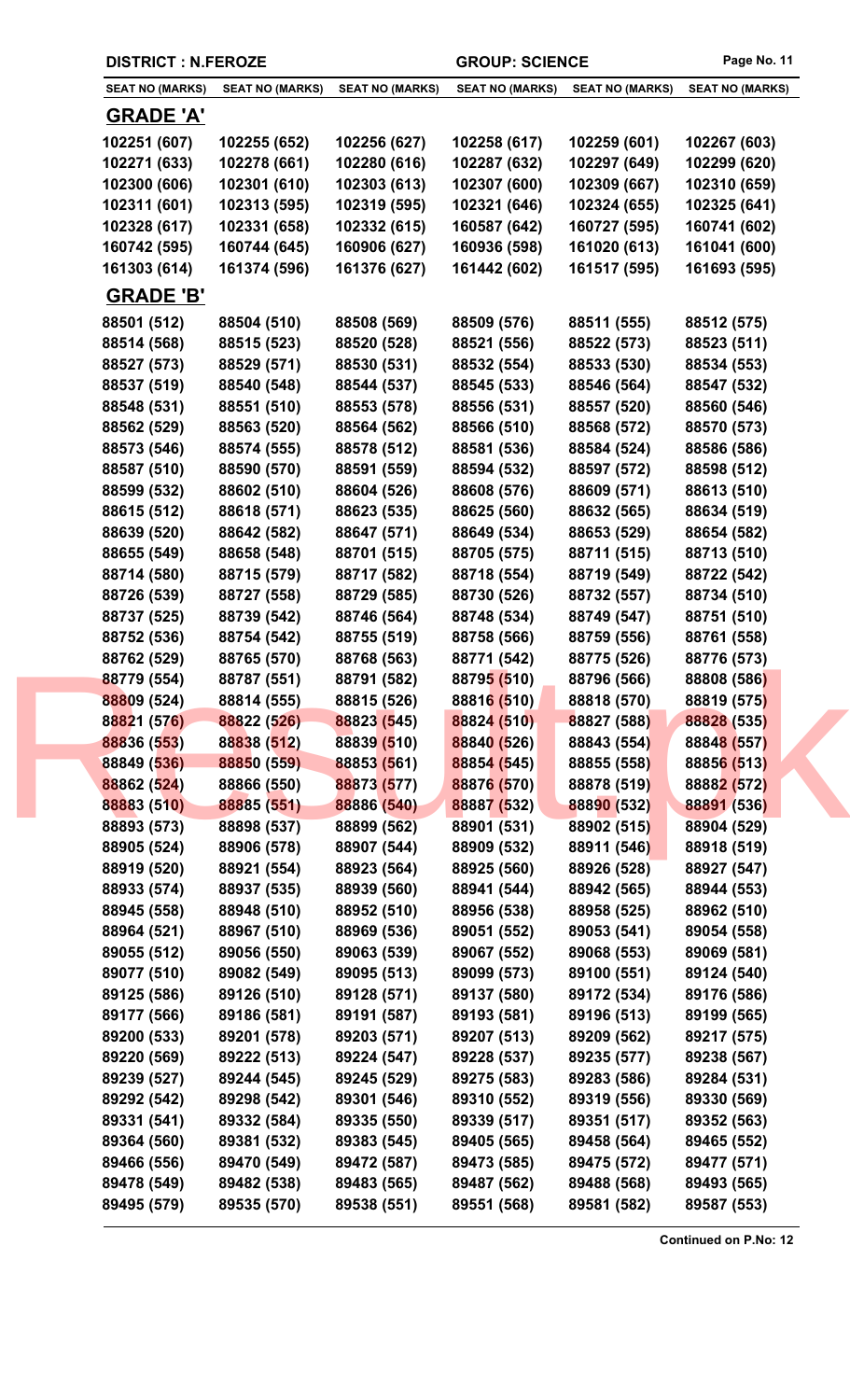| <b>DISTRICT : N.FEROZE</b> |                        | <b>GROUP: SCIENCE</b>  |                        | Page No. 12                |                        |
|----------------------------|------------------------|------------------------|------------------------|----------------------------|------------------------|
| <b>SEAT NO (MARKS)</b>     | <b>SEAT NO (MARKS)</b> | <b>SEAT NO (MARKS)</b> | <b>SEAT NO (MARKS)</b> | <b>SEAT NO (MARKS)</b>     | <b>SEAT NO (MARKS)</b> |
| <b>GRADE 'B'</b>           |                        |                        |                        |                            |                        |
| 89614 (558)                | 89641 (583)            | 89643 (587)            | 89645 (526)            | 89649 (580)                | 89651 (524)            |
| 89662 (542)                | 89663 (510)            | 89681 (537)            | 89682 (576)            | 89684 (536)                | 89685 (551)            |
| 89688 (526)                | 89691 (572)            | 89693 (549)            | 89694 (513)            | 89695 (525)                | 89705 (577)            |
| 89706 (564)                | 89707 (513)            | 89708 (518)            | 89710 (569)            | 89711 (526)                | 89712 (557)            |
| 89713 (589)                | 89719 (557)            | 89720 (523)            | 89721 (553)            | 89724 (512)                | 89727 (575)            |
| 89728 (552)                | 89733 (575)            | 89734 (533)            | 89735 (567)            | 89741 (583)                | 89743 (529)            |
| 89744 (540)                | 89750 (515)            | 89753 (582)            | 89754 (544)            | 89757 (583)                | 89758 (559)            |
| 89762 (513)                | 89763 (534)            | 89764 (518)            | 89765 (584)            | 89768 (515)                | 89771 (525)            |
| 89772 (541)                | 89774 (585)            | 89793 (568)            | 89794 (511)            | 89795 (542)                | 89796 (588)            |
| 89797 (579)                | 89799 (580)            | 89800 (575)            | 89801 (589)            | 89803 (510)                | 89806 (520)            |
| 89807 (574)                | 89815 (552)            | 89816 (580)            | 89817 (511)            | 89821 (556)                | 89825 (575)            |
| 89830 (520)                | 89833 (510)            | 89834 (510)            | 89835 (521)            | 89842 (577)                | 89847 (546)            |
| 89849 (526)                | 89850 (510)            | 89851 (510)            | 89852 (577)            | 89853 (535)                | 89854 (584)            |
| 89855 (519)                | 89857 (575)            | 89864 (525)            | 89865 (575)            | 89866 (521)                | 89869 (572)            |
| 89870 (532)                | 89875 (567)            | 89876 (565)            | 89877 (548)            | 89879 (515)                | 89884 (519)            |
| 89885 (578)                | 89886 (587)            | 89887 (533)            | 89888 (572)            | 89889 (558)                | 89890 (538)            |
| 89893 (535)                | 89894 (579)            | 89895 (589)            | 89896 (546)            | 89897 (548)                | 89898 (578)            |
| 89899 (536)                | 89900 (558)            | 89902 (561)            | 89903 (579)            | 89905 (510)                | 89912 (562)            |
| 89913 (588)                | 89914 (576)            | 89915 (527)            | 89921 (529)            | 89922 (589)                | 89924 (589)            |
| 89932 (526)                | 89934 (574)            | 89935 (566)            | 89936 (587)            | 89981 (548)                | 89982 (575)            |
| 89983 (561)                | 89987 (578)            | 89988 (581)            | 89990 (587)            | 89998 (531)                | 90000 (516)            |
| 90002 (514)                | 90007 (510)            | 90009 (526)            | 90011 (543)            | 90016 (537)                | 90018 (515)            |
| 90020 (562)                | 90022 (514)            | 90025 (584)            | 90028 (575)            | 90032(511)                 | 90035 (556)            |
| 90036 (571)                | 90038 (526)            | 90041 (510)            | 90042 (554)            | 90043 (557)                | 90044 (570)            |
| 90046 (524)                | 90047 (573)            | 90071 (526)            | 90077 (510)            | 90081 (528)                | 90082 (543)            |
| 90083 (569)                | 90086 (510)            | 90090 (545)            | 90094 (546)            | 90095 (585)                | 90097 (532)            |
| 90099 (579)                | 90100 (510)            | 90111 (532)            | 90112 (571)            | 90116 (529)                | 90117 (535)            |
| 90119 (536)                | 90122 (574)            | 90123 (532)            | 90126 (511)            | 90128 (510)                | 90135(541)             |
| 90137 (568)                | 90138 (546)            | 90139(578)             | 90141 (558)            | 90142 (538)                | 90143 (548)            |
| 90145 (574)                | 90146 (557)            | 90147 (569)            | 90148 (560)            | 90149 (513)                | 90151 (542)            |
| 90153 (583)                | 90154(547)             | 90155(533)             | 90156 (556)            | 90158 (518)                | 90159 (569)            |
| 90160 (557)                | 90167 (579)            | 90168 (536)            | 90170(561)             | 90171 (567)                | 90174 (537)            |
| 90182 (588)                | 90185(554)             | 90213 (570)            | 90217(518)             | 90219 (560)                | 90220(540)             |
| 90221 (565)                | 90223 (573)            | 90224 (539)            | 90226 (575)            | 90227(535)                 | 90228 (527)            |
| 90230 (551)                | 90232 (529)            | 90257 (589)            | 90263 (537)            | 90264 (544)                | 90266 (515)            |
| 90268 (537)                | 90269 (514)            | 90284 (564)            | 90285 (578)            | 90286 (520)                | 90288 (537)            |
| 90289 (512)                | 90290 (566)            | 90291 (552)            | 90292 (564)            | 90293 (548)                | 90300 (544)            |
| 90302 (569)                | 90303 (539)            | 90304 (528)            | 90305 (527)            | 90307 (537)                | 90312 (586)            |
| 90313 (547)                | 90314 (580)            | 90316 (552)            | 90317 (579)            | 90318 (535)                | 90322 (510)            |
| 90323 (532)                | 90325 (521)            | 90327 (518)            | 90333 (548)            | 90334 (517)                | 90338 (530)            |
| 90339 (517)                | 90341 (553)            | 90342 (577)            | 90345 (536)            | 90347 (581)                | 90348 (516)            |
| 90349 (522)                | 90350 (550)            | 90353 (520)            | 90354 (558)            | 90355 (552)                | 90356 (560)            |
| 90359 (510)                | 90361 (535)            | 90366 (535)            | 90367 (515)            | 90369 (523)                | 90370 (510)            |
| 90371 (571)                | 90373 (523)            | 90374 (579)            | 90375 (565)            | 90376 (569)                | 90377 (573)            |
| 90378 (548)                | 90379 (560)            | 90380 (556)            | 90381 (525)            | 90382 (567)                | 90387 (574)            |
| 90390 (548)                | 90392 (549)            | 90394 (571)            | 90399 (586)            | 90442 (569)                | 90445 (580)            |
| 90447 (537)                | 90452 (564)            | 90453 (546)            | 90454 (510)            | 90455 (511)                | 90456 (556)            |
| 90457 (538)                | 90458 (534)            | 90462 (575)            | 90465 (529)            | 90476 (529)<br>90516 (510) | 90503 (527)            |
| 90507 (573)                | 90508 (558)            | 90510 (513)            | 90514 (539)            |                            | 90518 (517)            |
| 90521 (510)                | 90523 (539)            | 90527 (527)            | 90545 (582)            | 90546 (515)                | 90549 (522)            |
| 90551 (553)                | 90553 (524)            | 90554 (517)            | 90558 (534)            | 90566 (517)                | 90569 (529)            |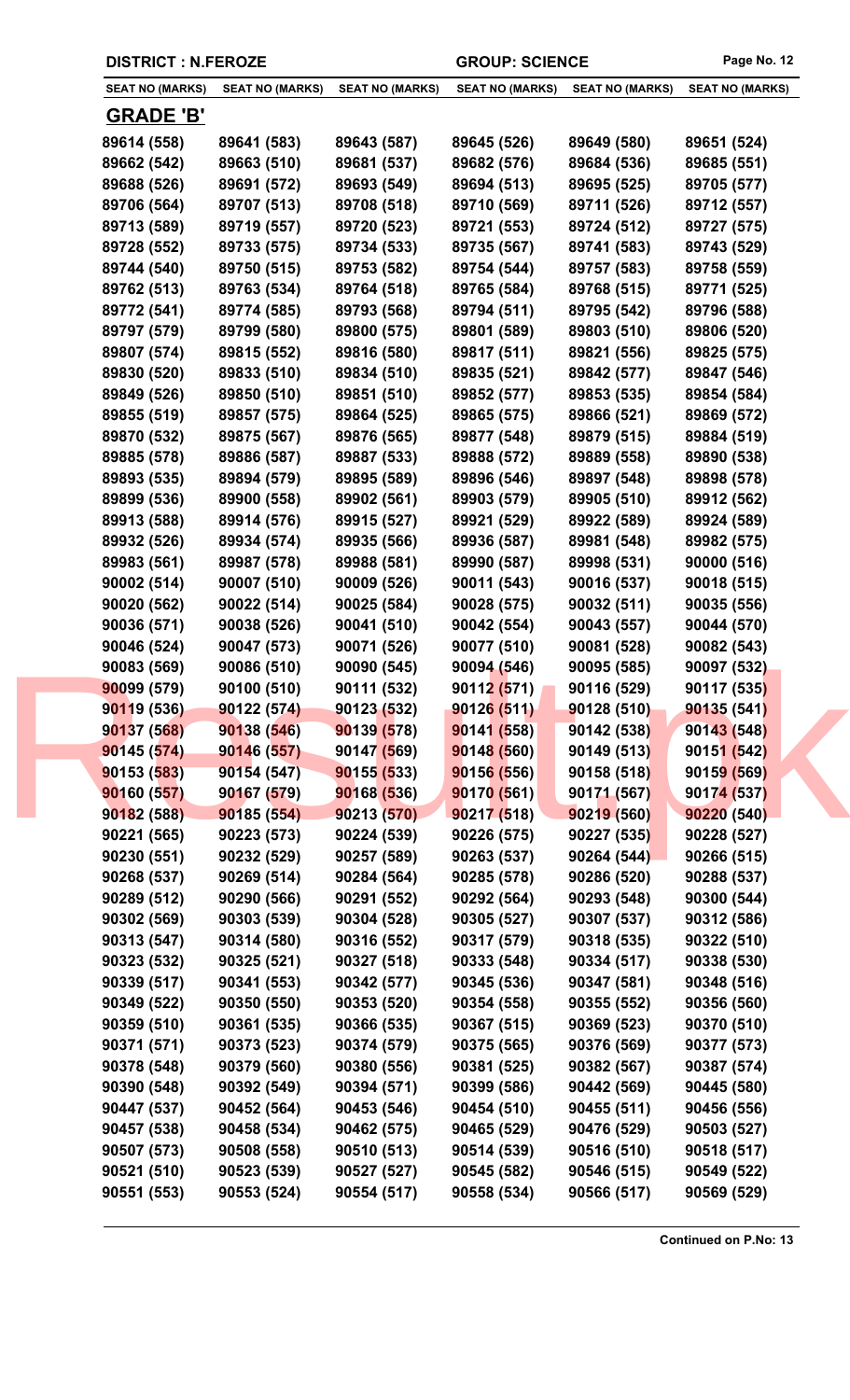|                        | <b>DISTRICT : N.FEROZE</b> |                        | <b>GROUP: SCIENCE</b>  |                        | Page No. 13            |
|------------------------|----------------------------|------------------------|------------------------|------------------------|------------------------|
| <b>SEAT NO (MARKS)</b> | <b>SEAT NO (MARKS)</b>     | <b>SEAT NO (MARKS)</b> | <b>SEAT NO (MARKS)</b> | <b>SEAT NO (MARKS)</b> | <b>SEAT NO (MARKS)</b> |
| <b>GRADE 'B'</b>       |                            |                        |                        |                        |                        |
| 90583 (574)            | 90584 (511)                | 90585 (547)            | 90588 (569)            | 90589 (511)            | 90591 (571)            |
| 90597 (562)            | 90598 (537)                | 90607 (536)            | 90610 (563)            | 90611 (538)            | 90632 (578)            |
| 90638 (574)            | 90639 (555)                | 90647 (551)            | 90648 (575)            | 90650 (581)            | 90653 (571)            |
| 90654 (574)            | 90662 (544)                | 90663 (522)            | 90666 (531)            | 90673 (547)            | 90679 (511)            |
| 90684 (579)            | 90685 (510)                | 90688 (588)            | 90691 (550)            | 90694 (531)            | 90696 (520)            |
| 90699 (511)            | 90700 (536)                | 90701 (578)            | 90703 (537)            | 90704 (563)            | 90705 (570)            |
| 90708 (586)            | 90709 (564)                | 90710 (563)            | 90718 (551)            | 90723 (510)            | 90725 (553)            |
| 90726 (576)            | 90728 (559)                | 90733 (528)            | 90736 (581)            | 90737 (567)            | 90738 (537)            |
| 90739 (543)            | 90740 (585)                | 90743 (558)            | 90745 (578)            | 90747 (580)            | 90749 (510)            |
| 90750 (549)            | 90751 (510)                | 90754 (554)            | 90756 (572)            | 90759 (554)            | 90770 (510)            |
| 90782 (565)            | 90786 (557)                | 90791 (579)            | 90797 (523)            | 90805 (568)            | 90867 (520)            |
| 90868 (524)            | 90869 (567)                | 90870 (578)            | 90872 (515)            | 90875 (526)            | 90876 (520)            |
| 90879 (546)            | 90880 (549)                | 90884 (564)            | 90885 (527)            | 90887 (521)            | 90889 (570)            |
| 90890 (573)            | 90894 (535)                | 90895 (587)            | 90896 (526)            | 90897 (534)            | 90900 (525)            |
| 90903 (548)            | 90904 (519)                | 90908 (532)            | 90912 (546)            | 90916 (557)            | 90917 (586)            |
| 90919 (543)            | 90932 (556)                | 90934 (576)            | 90935 (510)            | 90936 (528)            | 90939 (511)            |
| 90943 (564)            | 90944 (540)                | 90945 (510)            | 90950 (557)            | 90952 (577)            | 90954 (528)            |
| 90955 (564)            | 90956 (528)                | 90981 (549)            | 90982 (548)            | 90984 (552)            | 90985 (567)            |
| 90986 (541)            | 90987 (575)                | 90989 (546)            | 90991 (557)            | 90994 (540)            | 91019 (560)            |
| 91020 (561)            | 91023 (565)                | 91024 (551)            | 91030 (570)            | 91031 (565)            | 91035 (577)            |
| 91042 (516)            | 91044 (570)                | 91058 (588)            | 91059 (558)            | 91091 (537)            | 91093 (573)            |
| 91094 (560)            | 91095 (585)                | 91096 (570)            | 91097 (511)            | 91101 (528)            | 91102 (531)            |
| 91103 (553)            | 91104 (541)                | 91105 (510)            | 91106 (559)            | 91107 (532)            | 91109 (569)            |
| 91110 (570)            | 91112 (572)                | 91113 (510)            | 91115 (564)            | 91119 (520)            | 91120 (553)            |
| 91123 (580)            | 91135 (527)                | 91136 (563)            | 91137 (551)            | 91138 (511)            | 91141 (516)            |
| 91142 (558)            | 91148 (542)                | 91150 (543)            | 91151 (569)            | 91154 (567)            | 91156 (579)            |
| 91162 (575)            | 91163 (569)                | 91166 (520)            | 91170 (510)            | 91173 (560)            | 91175 (557)            |
| 91176 (573)            | 91177 (533)                | 91178 (587)            | 91180 (516)            | 91183 (520)            | 91186 (574)            |
| 91187(514)             | 91189 (549)                | 91191(575)             | 91192 (589)            | 91193 (585)            | 91195 (513)            |
| 91196 (536)            | 91197(510)                 | 91200(558)             | 91201(531)             | 91204 (529)            | 91208 (567)            |
| 91210 (589)            | 91211 (556)                | 91213 (556)            | 91214(581)             | 91215(510)             | 91217 (561)            |
| 91218 (522)            | 91220 (535)                | 91223 (587)            | 91224 (577)            | 91225 (532)            | 91226 (564)            |
| 91230 (563)            | 91231 (570)                | 91233 (580)            | 91234(537)             | 91235(517)             | 91240 (548)            |
| 91241 (540)            | 91243 (570)                | 91246 (548)            | 91247 (558)            | 91249 (565)            | 91250 (586)            |
| 91251 (540)            | 91252 (567)                | 91254 (538)            | 91256 (547)            | 91257 (552)            | 91258 (554)            |
| 91268 (522)            | 91270 (557)                | 91272 (589)            | 91273 (526)            | 91275 (544)            | 91277 (584)            |
| 91283 (558)            | 91286 (533)                | 91287 (524)            | 91288 (528)            | 91289 (563)            | 91296 (571)            |
| 91297 (529)            | 91301 (563)                | 91302 (581)            | 91304 (564)            | 91305 (539)            | 91307 (539)            |
| 91308 (572)            | 91310 (525)                | 91311 (573)            | 91312 (585)            | 91314 (544)            | 91353 (582)            |
| 91354 (510)            | 91356 (510)                | 91357 (518)            | 91358 (521)            | 91360 (517)            | 91361 (510)            |
| 91362 (533)            | 91363 (548)                | 91364 (574)            | 91366 (544)            | 91367 (564)            | 91368 (561)            |
| 91372 (578)            | 91375 (528)                | 91376 (536)            | 91377 (510)            | 91379 (565)            | 91380 (527)            |
| 91381 (580)            | 91387 (532)                | 91388 (514)            | 91389 (510)            | 91392 (533)            | 91393 (546)            |
| 91394 (543)            | 91395 (530)                | 91397 (569)            | 91398 (514)            | 91399 (562)            | 91402 (528)            |
| 91405 (520)            | 91408 (535)                | 91410 (570)            | 91432 (546)            | 91433 (531)            | 91437 (536)            |
| 91438 (549)            | 91440 (510)                | 91441 (575)            | 91445 (531)            | 91446 (528)            | 91447 (513)            |
| 91448 (518)            | 91449 (576)                | 91451 (529)            | 91454 (548)            | 91455 (523)            | 91465 (532)            |
| 91492 (570)            | 91494 (518)                | 91495 (588)            | 91496 (568)            | 91497 (566)            | 91498 (526)            |
| 91500 (551)            | 91501 (560)                | 91503 (546)            | 91504 (525)            | 91505 (575)            | 91508 (531)            |
| 91509 (533)            | 91510 (527)                | 91513 (553)            | 91514 (510)            | 91516 (570)            | 91531 (514)            |
| 91533 (536)            | 91538 (561)                | 91541 (512)            | 91542 (514)            | 91545 (547)            | 91548 (529)            |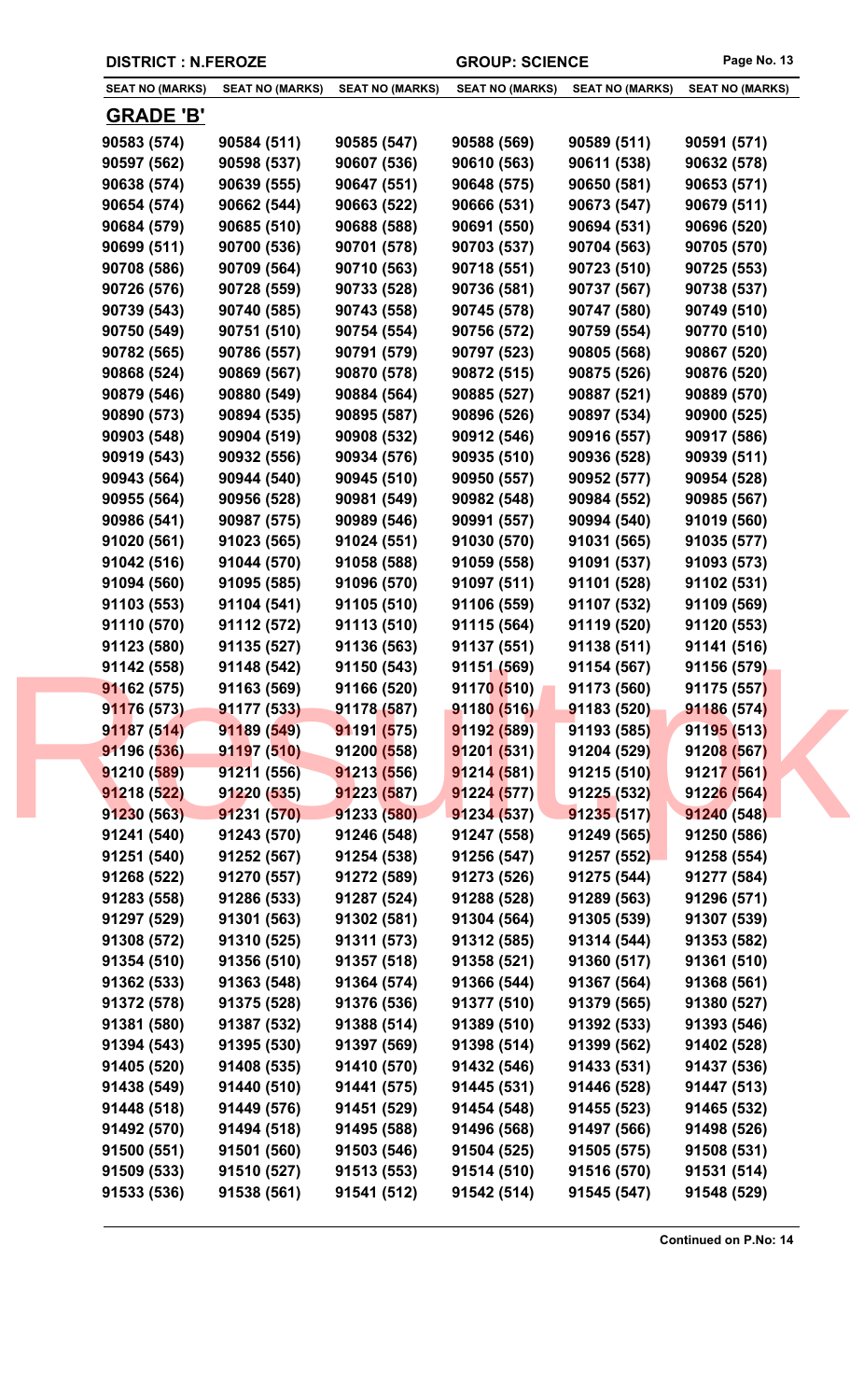|                        | <b>DISTRICT : N.FEROZE</b> |                        | <b>GROUP: SCIENCE</b>  |                        | Page No. 14            |
|------------------------|----------------------------|------------------------|------------------------|------------------------|------------------------|
| <b>SEAT NO (MARKS)</b> | <b>SEAT NO (MARKS)</b>     | <b>SEAT NO (MARKS)</b> | <b>SEAT NO (MARKS)</b> | <b>SEAT NO (MARKS)</b> | <b>SEAT NO (MARKS)</b> |
| <b>GRADE 'B'</b>       |                            |                        |                        |                        |                        |
| 91549 (546)            | 91550 (521)                | 91551 (510)            | 91554 (540)            | 91557 (510)            | 91559 (552)            |
| 91560 (528)            | 91566 (583)                | 91567 (573)            | 91568 (520)            | 91569 (568)            | 91576 (510)            |
| 91579 (574)            | 91581 (537)                | 91583 (573)            | 91591 (571)            | 91593 (531)            | 91594 (573)            |
| 91595 (569)            | 91596 (589)                | 91597 (539)            | 91598 (518)            | 91602 (510)            | 91606 (552)            |
| 91607 (587)            | 91608 (584)                | 91609 (548)            | 91610 (583)            | 91614 (510)            | 91620 (510)            |
| 91624 (547)            | 91630 (582)                | 91634 (532)            | 91639 (559)            | 91643 (512)            | 91644 (517)            |
| 91646 (535)            | 91648 (536)                | 91649 (538)            | 91652 (548)            | 91657 (568)            | 91658 (528)            |
| 91661 (516)            | 91662 (540)                | 91691 (510)            | 91692 (553)            | 91693 (559)            | 91696 (541)            |
| 91697 (568)            | 91698 (552)                | 91699 (561)            | 91701 (513)            | 91702 (523)            | 91703 (534)            |
| 91706 (520)            | 91707 (564)                | 91708 (512)            | 91710 (515)            | 91711 (515)            | 91717 (541)            |
| 91719 (510)            | 91720 (563)                | 91721 (566)            | 91722 (533)            | 91723 (589)            | 91724 (564)            |
| 91726 (512)            | 91727 (583)                | 91729 (512)            | 91730 (550)            | 91732 (540)            | 91733 (571)            |
| 91735 (582)            | 91738 (528)                | 91739 (537)            | 91740 (522)            | 91741 (522)            | 91742 (531)            |
| 91743 (526)            | 91744 (534)                | 91745 (551)            | 91747 (543)            | 91748 (513)            | 91750 (586)            |
| 91753 (538)            | 91755 (547)                | 91756 (579)            | 91757 (579)            | 91758 (562)            | 91759 (577)            |
| 91765 (577)            | 91771 (510)                | 91772 (516)            | 91773 (516)            | 91803 (525)            | 91810 (551)            |
| 91811 (510)            | 91812 (553)                | 91814 (558)            | 91815 (510)            | 91816 (514)            | 91820 (575)            |
| 91823 (567)            | 91828 (544)                | 91830 (530)            | 91833 (526)            | 91834 (581)            | 91835 (547)            |
| 91838 (558)            | 91841 (572)                | 91843 (541)            | 91845 (534)            | 91847 (558)            | 91855 (576)            |
| 91859 (589)            | 91881 (565)                | 91883 (513)            | 91884 (544)            | 91886 (513)            | 91887 (561)            |
| 91888 (523)            | 91889 (526)                | 91892 (510)            | 91893 (551)            | 91894 (510)            | 91895 (519)            |
| 91896 (528)            | 91897 (552)                | 91898 (523)            | 91899 (548)            | 91901 (548)            | 91902 (556)            |
| 91903 (560)            | 91905 (576)                | 91906 (551)            | 91921 (535)            | 91925 (528)            | 91926 (522)            |
| 91934 (510)            | 91962 (554)                | 91967 (511)            | 91974 (533)            | 91981 (524)            | 91986 (535)            |
| 91994 (526)            | 91995 (572)                | 91999 (552)            | 92009 (560)            | 92010 (533)            | 92015 (532)            |
| 92017 (568)            | 92018 (510)                | 92020 (588)            | 92026 (560)            | 92027 (589)            | 92036 (563)            |
| 92039 (538)            | 92040 (517)                | 92042 (521)            | 92043 (510)            | 92045 (556)            | 92049 (548)            |
| 92053 (562)            | 92054 (569)                | 92057 (516)            | 92060 (514)            | 92074 (520)            | 92079 (522)            |
| 92080(525)             | 92082 (514)                | 92088(519)             | 92089 (519)            | 92090 (575)            | 92101 (519)            |
| 92104 (510)            | 92107(519)                 | 92151 (538)            | 92154(532)             | 92161 (549)            | 92165 (542)            |
| 92170 (558)            | 92171 (542)                | 92173 (576)            | 92174(518)             | 92179 (526)            | 92181 (541)            |
| 92186 (517)            | 92189 (510)                | 92190 (537)            | 92191 (539)            | 92192 (589)            | 92194 (523)            |
| 92198 (549)            | 92201 (536)                | 92202(532)             | 92204(548)             | 92205(587)             | 92208(510)             |
| 92209 (578)            | 92211 (566)                | 92212 (557)            | 92215 (589)            | 92217 (562)            | 92220 (533)            |
| 92221 (514)            | 92223 (581)                | 92224 (540)            | 92252 (510)            | 92253(527)             | 92254 (553)            |
| 92256 (549)            | 92259 (530)                | 92266 (550)            | 92268 (585)            | 92269 (522)            | 92270 (527)            |
| 92273 (581)            | 92276 (563)                | 92277 (565)            | 92297 (525)            | 92304 (554)            | 92320 (510)            |
| 92321 (563)            | 92324 (510)                | 92328 (571)            | 92329 (544)            | 92333 (576)            | 92339 (534)            |
| 92340 (510)            | 92343 (554)                | 92345 (577)            | 92354 (516)            | 92360 (516)            | 92365 (531)            |
| 92366 (559)            | 92386 (556)                | 92390 (545)            | 92391 (567)            | 92394 (557)            | 92403 (565)            |
| 92411 (566)            | 92414 (566)                | 92421 (539)            | 92422 (530)            | 92426 (569)            | 92451 (525)            |
| 92453 (536)            | 92462 (510)                | 92502 (533)            | 92503 (549)            | 92504 (530)            | 92505 (548)            |
| 92510 (568)            | 92513 (587)                | 92515 (550)            | 92517 (519)            | 92520 (583)            | 92521 (534)            |
| 92523 (532)            | 92529 (560)                | 92532 (512)            | 92533 (541)            | 92534 (545)            | 92535 (544)            |
| 92537 (564)            | 92538 (573)                | 92541 (548)            | 92542 (544)            | 92543 (552)            | 92544 (526)            |
| 92546 (538)            | 92550 (511)                | 92556 (540)            | 92557 (545)            | 92558 (549)            | 92559 (582)            |
| 92563 (586)            | 92564 (588)                | 92565 (588)            | 92567 (544)            | 92569 (534)            | 92575 (544)            |
| 92576 (573)            | 92577 (532)                | 92579 (571)            | 92580 (555)            | 92582 (569)            | 92583 (582)            |
| 92585 (587)            | 92589 (575)                | 92590 (587)            | 92592 (529)            | 92593 (539)            | 92594 (553)            |
| 92596 (589)            | 92597 (529)                | 92598 (558)            | 92600 (560)            | 92602 (518)            | 92605 (518)            |
| 92606 (572)            | 92615 (523)                | 92616 (550)            | 92618 (566)            | 92620 (568)            | 92621 (543)            |
|                        |                            |                        |                        |                        |                        |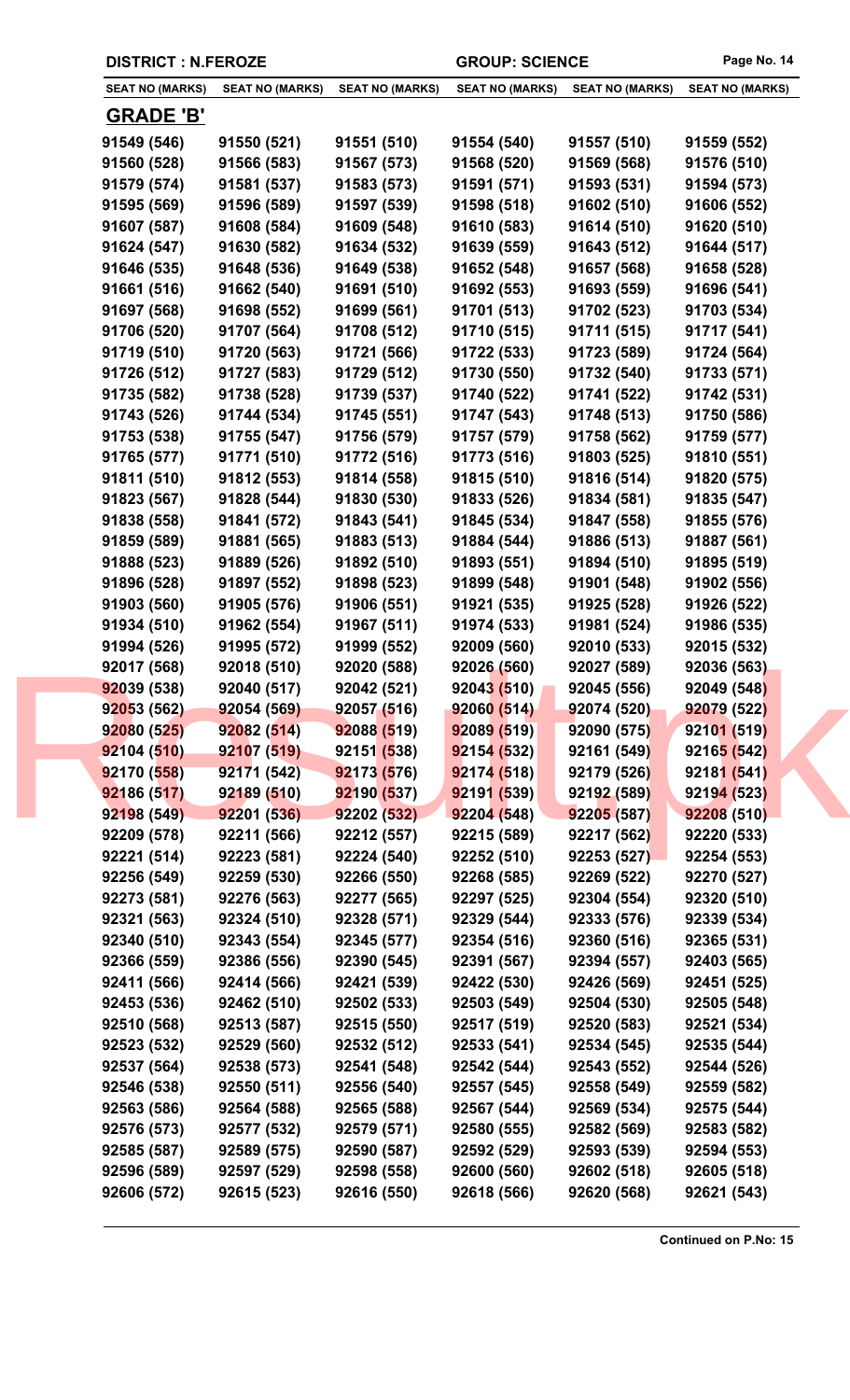|                        | <b>DISTRICT : N.FEROZE</b> |                        | <b>GROUP: SCIENCE</b>  |                        | Page No. 15            |
|------------------------|----------------------------|------------------------|------------------------|------------------------|------------------------|
| <b>SEAT NO (MARKS)</b> | <b>SEAT NO (MARKS)</b>     | <b>SEAT NO (MARKS)</b> | <b>SEAT NO (MARKS)</b> | <b>SEAT NO (MARKS)</b> | <b>SEAT NO (MARKS)</b> |
| <b>GRADE 'B'</b>       |                            |                        |                        |                        |                        |
| 92623 (547)            | 92625 (574)                | 92626 (563)            | 92627 (549)            | 92629 (572)            | 92630 (567)            |
| 92632 (533)            | 92633 (580)                | 92634 (545)            | 92640 (560)            | 92686 (588)            | 92688 (564)            |
| 92702 (563)            | 92708 (540)                | 92757 (548)            | 92778 (586)            | 92781 (572)            | 92797 (562)            |
| 92798 (570)            | 92804 (533)                | 92805 (549)            | 92806 (571)            | 92807 (535)            | 92809 (545)            |
| 92828 (546)            | 92834 (583)                | 92835 (542)            | 92845 (538)            | 92849 (565)            | 92850 (567)            |
| 92867 (583)            | 92868 (544)                | 92900 (583)            | 92904 (582)            | 92936 (570)            | 92937 (574)            |
| 92983 (571)            | 92984 (535)                | 92987 (565)            | 92988 (557)            | 92989 (589)            | 92991 (572)            |
| 92993 (581)            | 92994 (575)                | 92996 (576)            | 93006 (565)            | 93012 (532)            | 93021 (578)            |
| 93026 (539)            | 93029 (539)                | 93051 (564)            | 93070 (527)            | 93072 (529)            | 93094 (539)            |
| 93095 (555)            | 93096 (576)                | 93099 (528)            | 93100 (576)            | 93102 (554)            | 93103 (539)            |
| 93104 (575)            | 93106 (574)                | 93107 (585)            | 93109 (561)            | 93112 (512)            | 93113 (568)            |
| 93114 (540)            | 93131 (554)                | 93132 (573)            | 93136 (578)            | 93138 (570)            | 93139 (578)            |
| 93140 (573)            | 93141 (572)                | 93142 (587)            | 93144 (576)            | 93145 (570)            | 93147 (560)            |
| 93150 (530)            | 93153 (539)                | 93158 (525)            | 93160 (579)            | 93163 (523)            | 93164 (555)            |
| 93165 (547)            | 93169 (583)                | 93171 (573)            | 93173 (575)            | 93174 (523)            | 93176 (546)            |
| 93177 (563)            | 93179 (549)                | 93180 (553)            | 93185 (547)            | 93187 (566)            | 93188 (589)            |
| 93191 (538)            | 93194 (569)                | 93197 (525)            | 93198 (589)            | 93200 (564)            | 93201 (558)            |
| 93202 (548)            | 93203 (568)                | 93204 (572)            | 93205 (514)            | 93207 (536)            | 93210 (565)            |
| 93212 (577)            | 93216 (518)                | 93217 (521)            | 93221 (575)            | 93222 (580)            | 93228 (532)            |
| 93231 (585)            | 93232 (589)                | 93236 (566)            | 93237 (550)            | 93238 (551)            | 93239 (525)            |
| 93240 (536)            | 93253 (514)                | 93256 (518)            | 93260 (583)            | 93261 (538)            | 93262 (585)            |
| 93263 (510)            | 93264 (535)                | 93265 (559)            | 93266 (538)            | 93270 (539)            | 93271 (561)            |
| 93272 (534)            | 93278 (573)                | 93279 (573)            | 93280 (532)            | 93282 (557)            | 93285 (561)            |
| 93287 (588)            | 93289 (543)                | 93290 (521)            | 93291 (545)            | 93328 (534)            | 93329 (581)            |
| 93331 (575)            | 93332 (542)                | 93334 (531)            | 93339 (541)            | 93343 (520)            | 93348 (536)            |
| 93350 (536)            | 93351 (517)                | 93352 (566)            | 93362 (526)            | 93363 (545)            | 93367 (518)            |
| 93368 (540)            | 93371 (510)                | 93382 (521)            | 93389 (563)            | 93392 (574)            | 93397 (566)            |
| 93398 (559)            | 93399 (579)                | 93403 (536)            | 93406 (524)            | 93407 (525)            | 93409 (550)            |
| 93410 (523)            | 93411 (510)                | 93412(516)             | 93413 (540)            | 93417 (558)            | 93418 (559)            |
| 93419 (528)            | 93422 (510)                | 93423 (574)            | 93424(574)             | 93426 (582)            | 93461 (528)            |
| 93466 (518)            | 93472 (510)                | 93474 (535)            | 93475 (528)            | 93477 (559)            | 93478 (555)            |
| 93482 (576)            | 93484 (566)                | 93487 (510)            | 93488 (565)            | 93490 (534)            | 93497 (581)            |
| 93524 (586)            | 93525 (532)                | 93528 (547)            | 93533 (551)            | 93534 (528)            | 93542 (552)            |
| 93543 (545)            | 93545 (577)                | 93548 (521)            | 93549 (541)            | 93553 (568)            | 93559 (520)            |
| 93560 (510)            | 93564 (523)                | 93565 (540)            | 93570 (569)            | 93572(581)             | 93573 (558)            |
| 93577 (536)            | 93580 (517)                | 93582 (582)            | 93584 (539)            | 93585 (550)            | 93586 (536)            |
| 93593 (580)            | 93596 (578)                | 93598 (558)            | 93602 (534)            | 93605 (520)            | 93624 (553)            |
| 93627 (531)            | 93631 (541)                | 93632 (510)            | 93634 (544)            | 93636 (551)            | 93637 (540)            |
| 93638 (586)            | 93640 (558)                | 93651 (534)            | 93652 (562)            | 93653 (553)            | 93657 (551)            |
| 93664 (523)            | 93671 (584)                | 93674 (524)            | 93677 (589)            | 93682 (516)            | 93686 (566)            |
| 93692 (542)            | 93693 (531)                | 93694 (566)            | 93698 (527)            | 93699 (550)            | 93700 (535)            |
| 93703 (510)            | 93704 (520)                | 93708 (514)            | 93709 (545)            | 93710 (563)            | 93715 (510)            |
| 93722 (587)            | 93730 (527)                | 93732 (570)            | 93734 (544)            | 93739 (514)            | 93741 (519)            |
| 93749 (543)            | 93792 (525)                | 93794 (572)            | 93795 (574)            | 93798 (557)            | 93806 (548)            |
| 93809 (513)            | 93812 (574)                | 93813 (577)            | 93818 (524)            | 93820 (521)            | 93822 (531)            |
| 93826 (521)            | 93828 (510)                | 93833 (519)            | 93836 (579)            | 93837 (510)            | 93838 (584)            |
| 93846 (538)            | 93851 (511)                | 93862 (510)            | 93865 (510)            | 93870 (573)            | 93872 (542)            |
| 93874 (519)            | 93875 (526)                | 93877 (542)            | 93879 (580)            | 93882 (515)            | 93888 (521)            |
| 93889 (524)            | 93893 (510)                | 93895 (557)            | 93896 (568)            | 93898 (538)            | 93902 (510)            |
| 93903 (541)            | 93904 (569)                | 93906 (569)            | 93908 (517)            | 93909 (513)            | 93910 (585)            |
| 93913 (511)            | 93914 (551)                | 93915 (568)            | 93917 (510)            | 93919 (533)            | 93920 (576)            |
|                        |                            |                        |                        |                        |                        |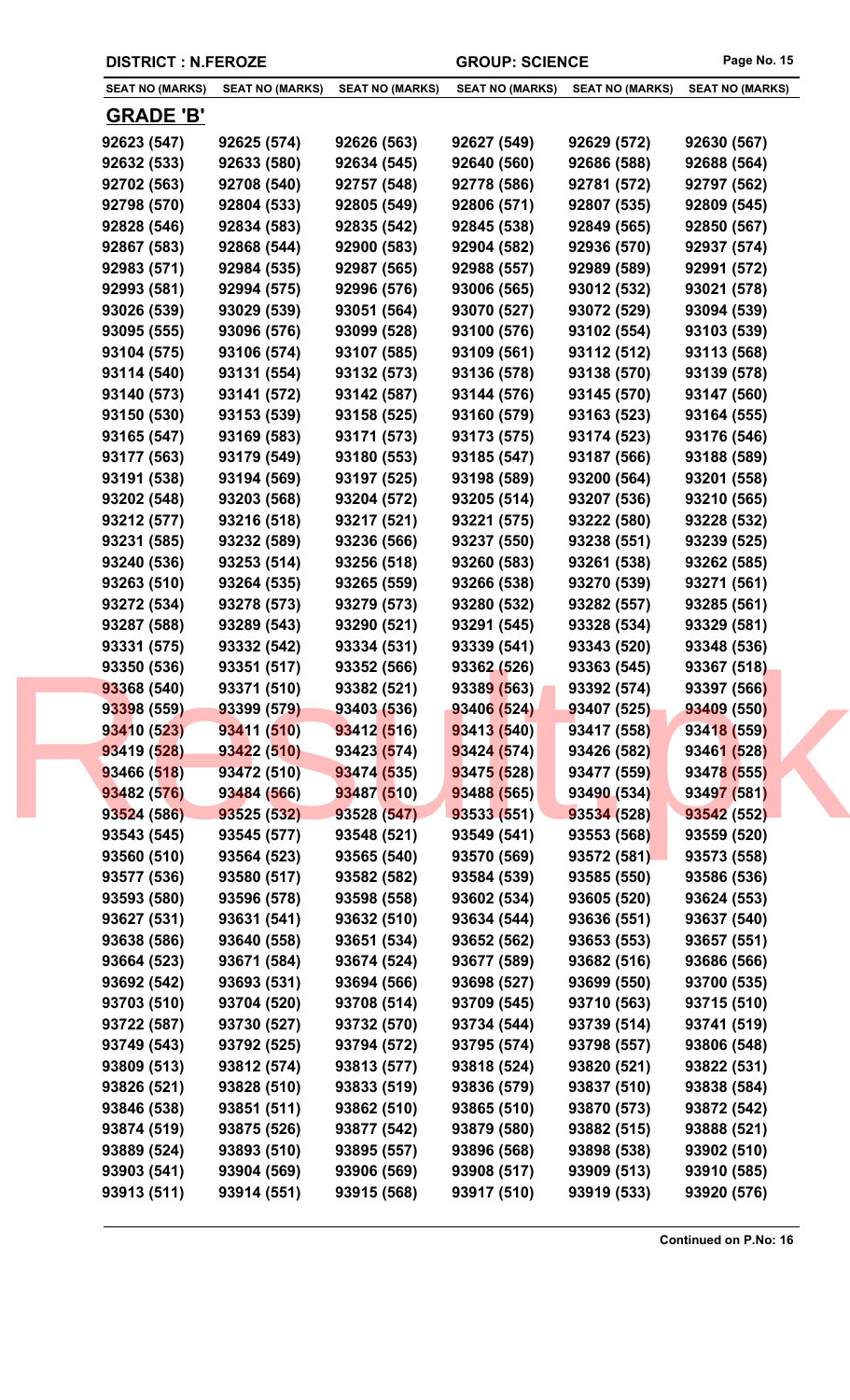|                        | <b>DISTRICT : N.FEROZE</b> |                        | <b>GROUP: SCIENCE</b>  |                        | Page No. 16            |
|------------------------|----------------------------|------------------------|------------------------|------------------------|------------------------|
| <b>SEAT NO (MARKS)</b> | <b>SEAT NO (MARKS)</b>     | <b>SEAT NO (MARKS)</b> | <b>SEAT NO (MARKS)</b> | <b>SEAT NO (MARKS)</b> | <b>SEAT NO (MARKS)</b> |
| <b>GRADE 'B'</b>       |                            |                        |                        |                        |                        |
| 93921 (569)            | 93922 (515)                | 93926 (519)            | 93929 (537)            | 93930 (532)            | 93931 (574)            |
| 93932 (547)            | 93934 (548)                | 93937 (510)            | 93938 (526)            | 93940 (541)            | 93941 (546)            |
| 93943 (527)            | 93944 (539)                | 93949 (510)            | 93952 (545)            | 93953 (571)            | 93957 (569)            |
| 93961 (580)            | 93965 (550)                | 93968 (555)            | 93969 (522)            | 93973 (529)            | 93974 (567)            |
| 93975 (530)            | 94011 (589)                | 94012 (560)            | 94018 (541)            | 94029 (532)            | 94032 (514)            |
| 94034 (560)            | 94036 (589)                | 94043 (518)            | 94047 (542)            | 94048 (538)            | 94049 (521)            |
| 94050 (518)            | 94053 (512)                | 94057 (556)            | 94061 (580)            | 94077 (516)            | 94079 (522)            |
| 94080 (575)            | 94081 (551)                | 94084 (547)            | 94086 (535)            | 94101 (520)            | 94110 (588)            |
| 94111 (528)            | 94113 (576)                | 94115 (521)            | 94116 (523)            | 94120 (544)            | 94121 (567)            |
| 94122 (552)            | 94123 (551)                | 94126 (572)            | 94131 (552)            | 94132 (553)            | 94133 (581)            |
| 94134 (533)            | 94135 (565)                | 94137 (518)            | 94140 (514)            | 94141 (570)            | 94142 (559)            |
| 94145 (566)            | 94146 (554)                | 94149 (564)            | 94162 (571)            | 94163 (512)            | 94171 (510)            |
| 94173 (510)            | 94180 (528)                | 94188 (573)            | 94189 (559)            | 94196 (515)            | 94197 (512)            |
| 94206 (578)            | 94215 (521)                | 94216 (563)            | 94220 (558)            | 94221 (515)            | 94224 (547)            |
| 94227 (532)            | 94229 (548)                | 94230 (547)            | 94235 (530)            | 94264 (572)            | 94266 (586)            |
| 94295 (540)            | 94298 (572)                | 94300 (549)            | 94302 (560)            | 94305 (588)            | 94306 (520)            |
| 94307 (545)            | 94310 (565)                | 94312 (550)            | 94313 (585)            | 94315 (549)            | 94316 (510)            |
| 94317 (586)            | 94318 (547)                | 94320 (530)            | 94321 (530)            | 94322 (577)            | 94323 (583)            |
| 94326 (581)            | 94329 (588)                | 94331 (528)            | 94332 (574)            | 94339 (580)            | 94347 (531)            |
| 94349 (574)            | 94350 (512)                | 94386 (519)            | 94387 (512)            | 94390 (555)            | 94391 (513)            |
| 94392 (561)            | 94394 (518)                | 94399 (583)            | 94401 (510)            | 94402 (572)            | 94403 (510)            |
| 94405 (510)            | 94406 (555)                | 94409 (557)            | 94410 (555)            | 94411 (524)            | 94412 (510)            |
| 94415 (511)            | 94417 (588)                | 94420 (578)            | 94422 (510)            | 94423 (560)            | 94424 (511)            |
| 94425 (569)            | 94427 (515)                | 94428 (580)            | 94436 (530)            | 94438 (514)            | 94442 (555)            |
| 94446 (516)            | 94447 (515)                | 94449 (525)            | 94450 (518)            | 94461 (559)            | 94465 (543)            |
| 94466 (575)            | 94467 (572)                | 94468 (531)            | 94469 (527)            | 94473 (543)            | 94501 (583)            |
| 94502 (560)            | 94503 (548)                | 94506 (535)            | 94507 (550)            | 94508 (556)            | 94509 (519)            |
| 94512 (510)            | 94515 (543)                | 94516 (534)            | 94517 (568)            | 94518 (536)            | 94519 (565)            |
| 94524 (526)            | 94525 (586)                | 94526 (569)            | 94530 (546)            | 94531 (521)            | 94532 (537)            |
| 94533 (568)            | 94534 (517)                | 94538 (543)            | 94540(548)             | 94542 (530)            | 94546 (523)            |
| 94551(521)             | 94555 (532)                | 94557 (551)            | 94559(512)             | 94561 (562)            | 94563 (542)            |
| 94564 (567)            | 94565 (560)                | 94566 (551)            | 94567 (576)            | 94568 (570)            | 94571 (585)            |
| 94574 (585)            | 94575 (536)                | 94576 (568)            | 94578 (563)            | 94579 (582)            | 94580 (575)            |
| 94582 (564)            | 94583 (562)                | 94584 (569)            | 94635 (510)            | 94636 (528)            | 94647 (550)            |
| 94652 (538)            | 94659 (518)                | 94660 (549)            | 94661 (526)            | 94666 (544)            | 94672 (527)            |
| 94673 (534)            | 94677 (516)                | 94679 (510)            | 94680 (516)            | 94684 (510)            | 94685 (540)            |
| 94686 (583)            | 94691 (510)                | 94692 (527)            | 94694 (548)            | 94699 (511)            | 94700 (529)            |
| 94742 (579)            | 94748 (560)                | 94749 (545)            | 94753 (512)            | 94754 (537)            | 94764 (545)            |
| 94802 (560)            | 94804 (587)                | 94806 (510)            | 94807 (510)            | 94811 (570)            | 94812 (572)            |
| 94813 (574)            | 94822 (532)                | 94823 (549)            | 94825 (554)            | 94826 (524)            | 94829 (547)            |
| 94830 (525)            | 94833 (561)                | 94837 (537)            | 94838 (578)            | 94840 (559)            | 94843 (545)            |
| 94844 (587)            | 94846 (532)                | 94849 (519)            | 94850 (547)            | 94862 (521)            | 94863 (532)            |
| 94864 (574)            | 94865 (567)                | 94866 (553)            | 94867 (524)            | 94869 (542)            | 94874 (514)            |
| 94875 (529)            | 94877 (556)                | 94889 (567)            | 94891 (569)            | 94892 (537)            | 94893 (520)            |
| 94894 (561)            | 94897 (579)                | 94898 (530)            | 94901 (510)            | 94904 (513)            | 94905 (576)            |
| 94931 (576)            | 94936 (559)                | 94937 (573)            | 94949 (587)            | 94951 (570)            | 94952 (540)            |
| 94958 (553)            | 94961 (515)                | 94964 (525)            | 94967 (559)            | 94968 (510)            | 94972 (526)            |
| 94973 (543)            | 94974 (585)                | 94980 (542)            | 94981 (550)            | 94982 (529)            | 94985 (510)            |
| 94986 (522)            | 94987 (513)                | 94995 (575)            | 94997 (556)            | 94998 (545)            | 95003 (520)            |
| 95004 (514)            | 95009 (581)                | 95010 (559)            | 95014 (557)            | 95017 (510)            | 95019 (572)            |
| 95021 (515)            | 95023 (572)                | 95024 (565)            | 95025 (510)            | 95027 (571)            | 95028 (535)            |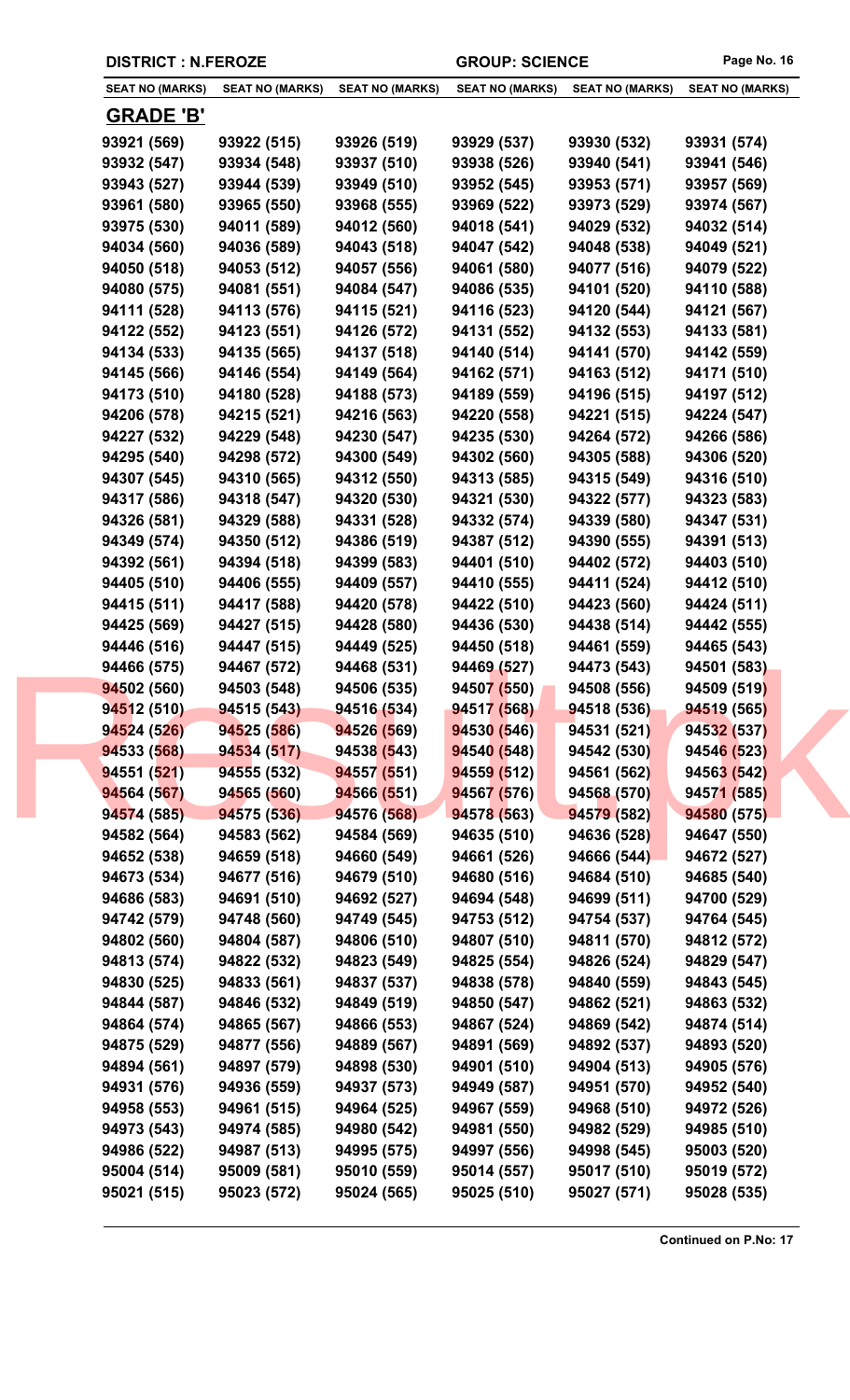|                        | <b>DISTRICT : N.FEROZE</b> |                        | <b>GROUP: SCIENCE</b>  |                        | Page No. 17            |
|------------------------|----------------------------|------------------------|------------------------|------------------------|------------------------|
| <b>SEAT NO (MARKS)</b> | <b>SEAT NO (MARKS)</b>     | <b>SEAT NO (MARKS)</b> | <b>SEAT NO (MARKS)</b> | <b>SEAT NO (MARKS)</b> | <b>SEAT NO (MARKS)</b> |
| <b>GRADE 'B'</b>       |                            |                        |                        |                        |                        |
| 95029 (574)            | 95030 (572)                | 95032 (523)            | 95036 (532)            | 95038 (514)            | 95048 (561)            |
| 95050 (554)            | 95053 (589)                | 95054 (526)            | 95055 (557)            | 95056 (581)            | 95057 (559)            |
| 95064 (582)            | 95065 (525)                | 95067 (558)            | 95068 (560)            | 95073 (555)            | 95074 (553)            |
| 95075 (521)            | 95080 (510)                | 95083 (571)            | 95084 (537)            | 95085 (510)            | 95097 (528)            |
| 95100 (544)            | 95106 (510)                | 95107 (579)            | 95109 (556)            | 95124 (517)            | 95125 (510)            |
| 95126 (534)            | 95127 (557)                | 95129 (519)            | 95138 (533)            | 95139 (541)            | 95144 (553)            |
| 95147 (554)            | 95155 (519)                | 95157 (550)            | 95158 (550)            | 95177 (536)            | 95178 (517)            |
| 95184 (560)            | 95185 (512)                | 95186 (546)            | 95189 (510)            | 95192 (566)            | 95194 (530)            |
| 95201 (544)            | 95205 (548)                | 95211 (513)            | 95251 (573)            | 95254 (554)            | 95258 (548)            |
| 95264 (569)            | 95265 (565)                | 95266 (558)            | 95269 (526)            | 95270 (547)            | 95272 (567)            |
| 95274 (566)            | 95276 (512)                | 95277 (515)            | 95278 (569)            | 95281 (538)            | 95282 (579)            |
| 95283 (525)            | 95284 (530)                | 95285 (581)            | 95287 (574)            | 95288 (537)            | 95292 (553)            |
| 95294 (560)            | 95296 (551)                | 95299 (526)            | 95301 (519)            | 95303 (538)            | 95304 (533)            |
| 95308 (548)            | 95309 (532)                | 95310 (535)            | 95311 (586)            | 95313 (525)            | 95314 (515)            |
| 95315 (582)            | 95316 (550)                | 95322 (562)            | 95323 (510)            | 95325 (555)            | 95330 (538)            |
| 95331 (574)            | 95333 (545)                | 95335 (544)            | 95336 (510)            | 95339 (512)            | 95342 (543)            |
| 95343 (563)            | 95346 (510)                | 95351 (571)            | 95353 (551)            | 95355 (589)            | 95358 (551)            |
| 95359 (555)            | 95361 (536)                | 95364 (560)            | 95365 (575)            | 95366 (527)            | 95368 (551)            |
| 95369 (510)            | 95371 (567)                | 95378 (549)            | 95380 (517)            | 95382 (578)            | 95383 (510)            |
| 95392 (510)            | 95393 (528)                | 95398 (538)            | 95400 (522)            | 95431 (576)            | 95432 (575)            |
| 95433 (570)            | 95435 (587)                | 95439 (585)            | 95440 (550)            | 95447 (513)            | 95451 (577)            |
| 95452 (535)            | 95454 (568)                | 95456 (548)            | 95460 (588)            | 95461 (586)            | 95462 (586)            |
| 95464 (582)            | 95465 (586)                | 95481 (570)            | 95484 (518)            | 95488 (548)            | 95493 (551)            |
| 95495 (530)            | 95498 (573)                | 95499 (528)            | 95503 (548)            | 95504 (571)            | 95507 (514)            |
| 95509 (567)            | 95510 (510)                | 95511 (567)            | 95515 (557)            | 95516 (553)            | 95519 (553)            |
| 95520 (544)            | 95521 (578)                | 95541 (529)            | 95542 (560)            | 95543 (545)            | 95545 (543)            |
| 95546 (531)            | 95548 (521)                | 95550 (533)            | 95551 (550)            | 95552 (511)            | 95554 (526)            |
| 95555 (522)            | 95556 (542)                | 95557 (557)            | 95558 (557)            | 95559 (530)            | 95560 (513)            |
| 95561 (534)            | 95568 (557)                | 95570 (516)            | 95591 (548)            | 95593 (521)            | 95594 (575)            |
| 95595 (528)            | 95597 (515)                | 95598 (542)            | 95599 (520)            | 95605 (585)            | 95607 (579)            |
| 95610 (523)            | 95611 (552)                | 95618 (549)            | 95627 (529)            | 95628 (528)            | 95629 (580)            |
| 95630 (544)            | 95635 (571)                | 95637 (529)            | 95638 (510)            | 95640 (577)            | 95641 (577)            |
| 95642 (584)            | 95644 (586)                | 95645 (567)            | 95647 (530)            | 95649 (581)            | 95653 (586)            |
| 95654 (551)            | 95659 (518)                | 95661 (544)            | 95663 (535)            | 95721 (517)            | 95723 (515)            |
| 95727 (546)            | 95732 (567)                | 95734 (536)            | 95736 (556)            | 95739(511)             | 95741 (580)            |
| 95746 (586)            | 95747 (564)                | 95749 (545)            | 95750 (579)            | 95755 (510)            | 95757 (573)            |
| 95758 (517)            | 95759 (587)                | 95762 (520)            | 95765 (577)            | 95774 (511)            | 95779 (553)            |
| 95787 (586)            | 95791 (587)                | 95794 (510)            | 95798 (510)            | 95803 (555)            | 95804 (526)            |
| 95815 (586)            | 95816 (527)                | 95819 (523)            | 95822 (527)            | 95823 (555)            | 95824 (528)            |
| 95825 (566)            | 95826 (560)                | 95828 (535)            | 95831 (588)            | 95834 (551)            | 95844 (582)            |
| 95849 (575)            | 95850 (510)                | 95851 (553)            | 95854 (515)            | 95863 (581)            | 95866 (577)            |
| 95869 (556)            | 95874 (573)                | 95877 (522)            | 95878 (556)            | 95879 (583)            | 95880 (585)            |
| 95883 (561)            | 95884 (523)                | 95887 (586)            | 95893 (550)            | 95902 (542)            | 95903 (560)            |
| 95907 (555)            | 95908 (534)                | 95909 (586)            | 95914 (533)            | 95918 (529)            | 95919 (510)            |
| 95920 (571)            | 95923 (513)                | 95961 (580)            | 95963 (536)            | 95969 (549)            | 95970 (511)            |
| 95973 (561)            | 95977 (580)                | 95978 (512)            | 95979 (523)            | 95981 (565)            | 95982 (558)            |
| 95987 (530)            | 95988 (523)                | 95990 (529)            | 95993 (519)            | 95994 (565)            | 95996 (552)            |
| 95998 (581)            | 95999 (530)                | 96000 (563)            | 96001 (515)            | 96002 (522)            | 96007 (551)            |
| 96008 (517)            | 96010 (536)                | 96011 (572)            | 96013 (543)            | 96020 (510)            | 96023 (539)            |
| 96027 (510)            | 96033 (537)                | 96040 (548)            | 96044 (510)            | 96047 (551)            | 96048 (554)            |
| 96049 (543)            | 96052 (568)                | 96055 (534)            | 96058 (534)            | 96059 (556)            | 96061 (557)            |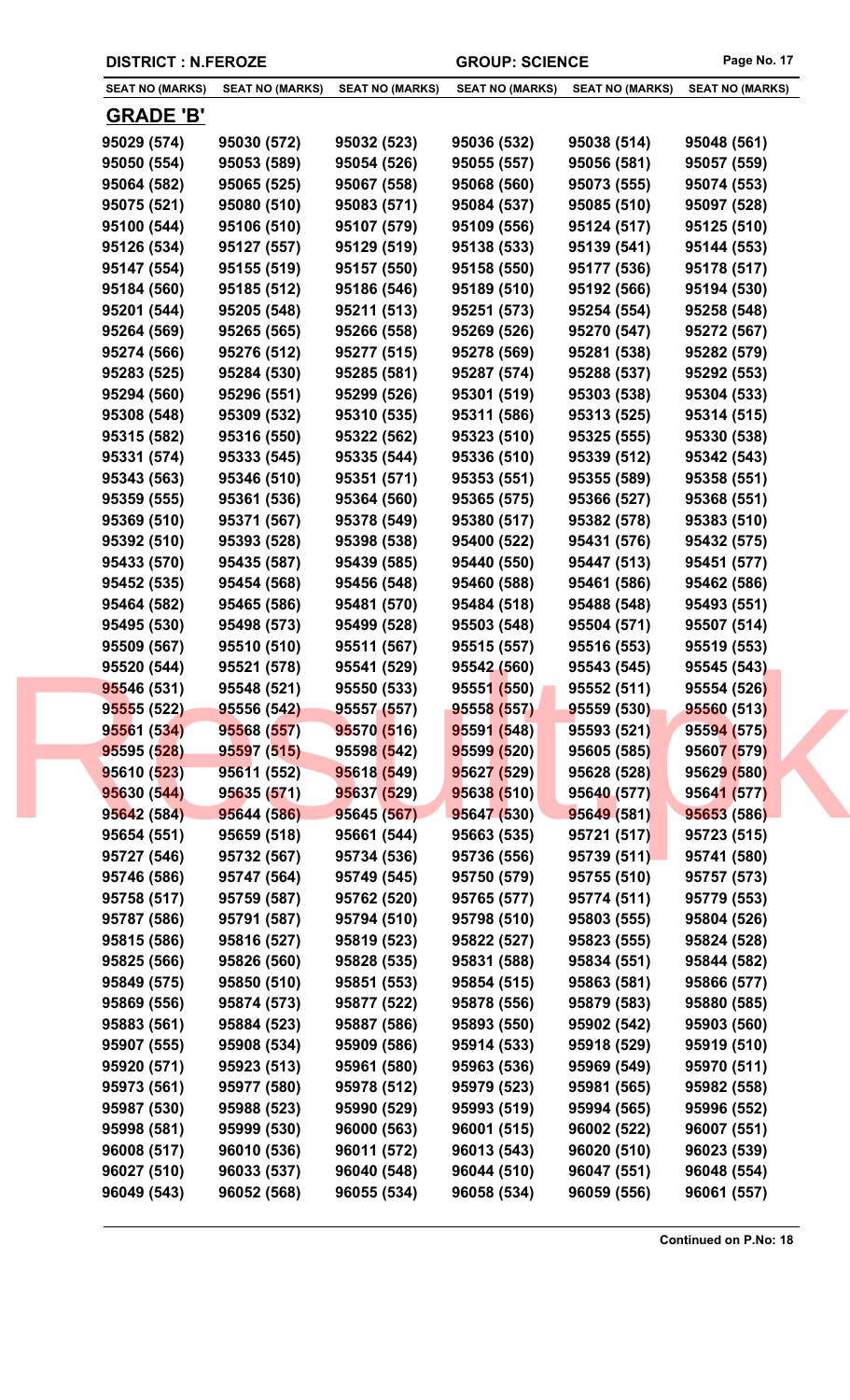|                        | <b>DISTRICT : N.FEROZE</b> |                        | <b>GROUP: SCIENCE</b>  |                        | Page No. 18            |
|------------------------|----------------------------|------------------------|------------------------|------------------------|------------------------|
| <b>SEAT NO (MARKS)</b> | <b>SEAT NO (MARKS)</b>     | <b>SEAT NO (MARKS)</b> | <b>SEAT NO (MARKS)</b> | <b>SEAT NO (MARKS)</b> | <b>SEAT NO (MARKS)</b> |
| <b>GRADE 'B'</b>       |                            |                        |                        |                        |                        |
| 96066 (525)            | 96067 (548)                | 96068 (552)            | 96073 (532)            | 96074 (528)            | 96144 (583)            |
| 96147 (516)            | 96154 (571)                | 96157 (564)            | 96160 (546)            | 96182 (568)            | 96184 (579)            |
| 96187 (569)            | 96188 (531)                | 96196 (522)            | 96198 (538)            | 96200 (571)            | 96201 (547)            |
| 96205 (510)            | 96207 (511)                | 96208 (578)            | 96209 (562)            | 96210 (510)            | 96212 (565)            |
| 96214 (512)            | 96219 (520)                | 96220 (583)            | 96221 (529)            | 96232 (515)            | 96234 (546)            |
| 96235 (557)            | 96237 (510)                | 96243 (557)            | 96244 (580)            | 96247 (532)            | 96248 (523)            |
| 96253 (515)            | 96254 (587)                | 96257 (557)            | 96258 (532)            | 96260 (520)            | 96261 (523)            |
| 96263 (586)            | 96266 (569)                | 96267 (524)            | 96302 (567)            | 96307 (510)            | 96309 (525)            |
| 96311 (533)            | 96312 (511)                | 96317 (586)            | 96319 (525)            | 96352 (510)            | 96354 (517)            |
| 96356 (527)            | 96358 (533)                | 96364 (562)            | 96368 (524)            | 96372 (557)            | 96373 (584)            |
| 96376 (525)            | 96377 (549)                | 96378 (527)            | 96381 (530)            | 96382 (541)            | 96388 (519)            |
| 96390 (512)            | 96391 (579)                | 96397 (514)            | 96400 (553)            | 96401 (556)            | 96402 (553)            |
| 96407 (574)            | 96408 (534)                | 96409 (572)            | 96410 (584)            | 96414 (519)            | 96415 (577)            |
| 96416 (531)            | 96417 (559)                | 96420 (525)            | 96421 (549)            | 96423 (533)            | 96426 (529)            |
| 96427 (567)            | 96429 (576)                | 96430 (577)            | 96432 (538)            | 96435 (510)            | 96436 (533)            |
| 96437 (586)            | 96438 (544)                | 96445 (544)            | 96450 (517)            | 96454 (521)            | 96458 (574)            |
| 96459 (584)            | 96467 (510)                | 96468 (578)            | 96469 (556)            | 96470 (543)            | 96471 (524)            |
| 96472 (573)            | 96474 (510)                | 96476 (534)            | 96480 (531)            | 96482 (530)            | 96487 (577)            |
| 96492 (582)            | 96493 (571)                | 96494 (521)            | 96498 (532)            | 96509 (534)            | 96512 (546)            |
| 96520 (585)            | 96521 (564)                | 96524 (563)            | 96530 (566)            | 96535 (577)            | 96539 (583)            |
| 96541 (575)            | 96547 (551)                | 96549 (587)            | 96552 (532)            | 96555 (560)            | 96556 (519)            |
| 96558 (588)            | 96559 (522)                | 96560 (565)            | 96566 (527)            | 96567 (510)            | 96570 (537)            |
| 96571 (541)            | 96573 (518)                | 96578 (544)            | 96583 (529)            | 96651 (576)            | 96652 (548)            |
| 96655 (572)            | 96663 (571)                | 96664 (581)            | 96668 (578)            | 96671 (539)            | 96675 (564)            |
| 96678 (589)            | 96680 (522)                | 96681 (537)            | 96682 (549)            | 96684 (558)            | 96685 (565)            |
| 96687 (580)            | 96692 (574)                | 96696 (567)            | 96702 (542)            | 96704 (552)            | 96705 (549)            |
| 96709 (543)            | 96712 (510)                | 96714 (569)            | 96715 (553)            | 96717 (547)            | 96721 (582)            |
| 96722 (552)            | 96728 (525)                | 96732 (561)            | 96733 (556)            | 96740 (532)            | 96750 (523)            |
| 96752 (549)            | 96754 (578)                | 96757 (524)            | 96758 (514)            | 96759 (554)            | 96764 (513)            |
| 96765 (515)            | 96766 (576)                | 96767 (573)            | 96772 (511)            | 96775 (563)            | 96776 (516)            |
| 96803 (568)            | 96805 (575)                | 96807 (545)            | 96808 (584)            | 96809 (582)            | 96813 (530)            |
| 96819 (579)            | 96823 (584)                | 96826 (571)            | 96833 (585)            | 96834 (541)            | 96837 (569)            |
| 96840 (528)            | 96846 (538)                | 96852 (552)            | 96877 (569)            | 96879 (542)            | 96883 (582)            |
| 96889 (565)            | 96893 (542)                | 96903 (563)            | 96906 (568)            | 96912 (519)            | 96920 (553)            |
| 96923 (534)            | 96947 (567)                | 96996 (587)            | 97019 (569)            | 97031 (584)            | 97033 (510)            |
| 97038 (539)            | 97041 (581)                | 97043 (516)            | 97045 (510)            | 97052 (556)            | 97053 (538)            |
| 97057 (518)            | 97058 (545)                | 97062 (576)            | 97068 (581)            | 97077 (510)            | 97084 (568)            |
| 97087 (571)            | 97093 (510)                | 97097 (519)            | 97107 (541)            | 97114 (522)            | 97131 (536)            |
| 97132 (540)            | 97135 (569)                | 97136 (545)            | 97138 (519)            | 97139 (526)            | 97141 (521)            |
| 97145 (565)            | 97151 (544)                | 97157 (565)            | 97159 (517)            | 97160 (516)            | 97162 (537)            |
| 97166 (589)            | 97167 (510)                | 97168 (510)            | 97172 (510)            | 97173 (524)            | 97174 (546)            |
| 97175 (541)            | 97176 (553)                | 97178 (576)            | 97179 (562)            | 97180 (542)            | 97181 (510)            |
| 97183 (559)            | 97186 (554)                | 97187 (518)            | 97192 (529)            | 97195 (578)            | 97196 (577)            |
| 97197 (542)            | 97200 (572)                | 97201 (512)            | 97203 (578)            | 97205 (517)            | 97207 (559)            |
| 97208 (527)            | 97209 (541)                | 97210 (544)            | 97211 (510)            | 97212 (574)            | 97213 (579)            |
| 97215 (572)            | 97216 (571)                | 97219 (553)            | 97252 (510)            | 97253 (523)            | 97254 (515)            |
| 97255 (555)            | 97257 (547)                | 97259 (566)            | 97260 (529)            | 97262 (580)            | 97270 (523)            |
| 97271 (562)            | 97272 (586)                | 97273 (514)            | 97274 (510)            | 97276 (532)            | 97277 (555)            |
| 97279 (529)            | 97281 (510)                | 97282 (539)            | 97284 (554)            | 97285 (548)            | 97288 (522)            |
| 97297 (568)            | 97298 (583)                | 97302 (562)            | 97303 (519)            | 97304 (563)            | 97306 (529)            |
| 97308 (510)            | 97309 (510)                | 97314 (520)            | 97315 (578)            | 97319 (589)            | 97321 (510)            |
|                        |                            |                        |                        |                        |                        |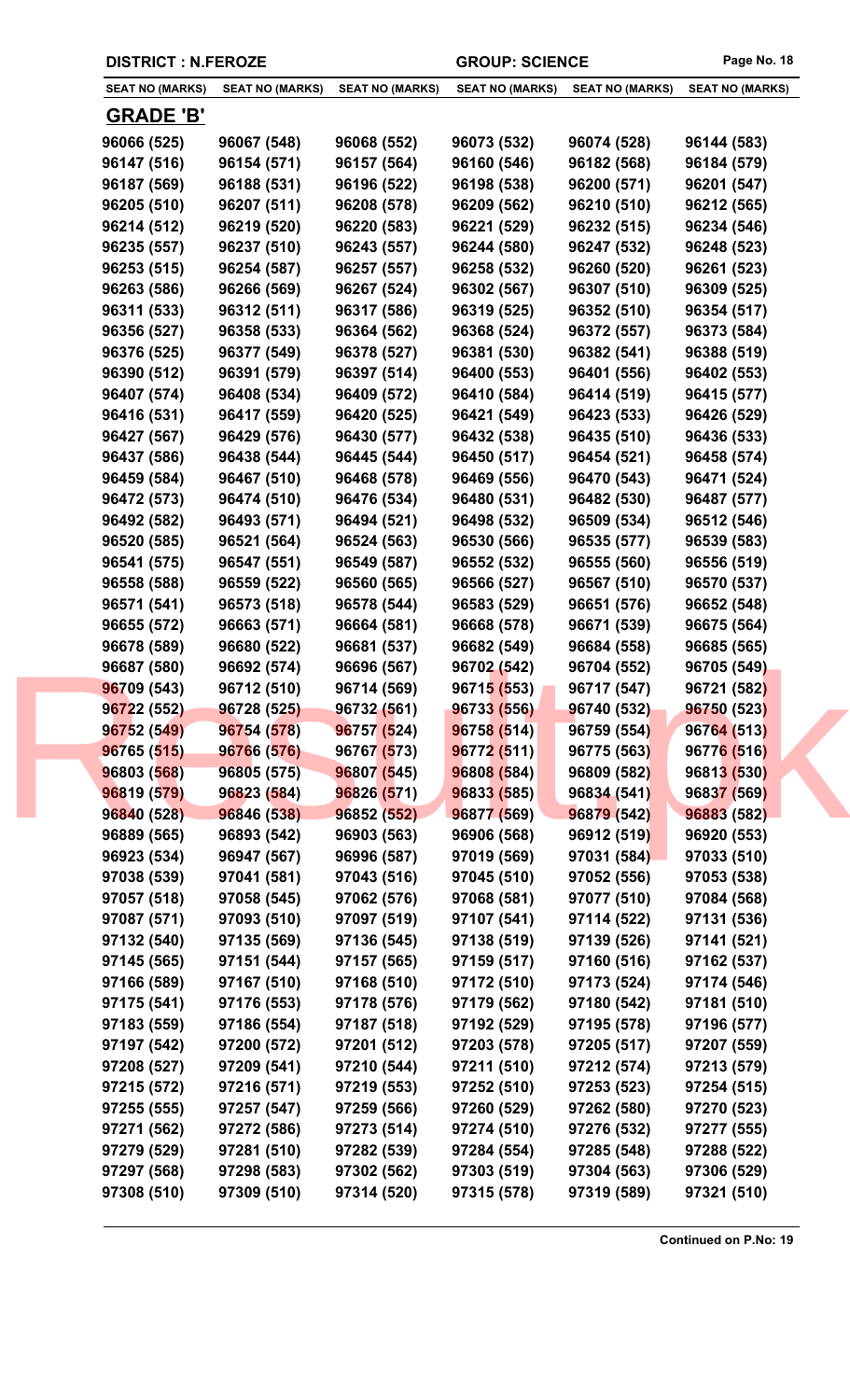|                        | <b>DISTRICT : N.FEROZE</b> |                        | <b>GROUP: SCIENCE</b>  |                        | Page No. 19            |
|------------------------|----------------------------|------------------------|------------------------|------------------------|------------------------|
| <b>SEAT NO (MARKS)</b> | <b>SEAT NO (MARKS)</b>     | <b>SEAT NO (MARKS)</b> | <b>SEAT NO (MARKS)</b> | <b>SEAT NO (MARKS)</b> | <b>SEAT NO (MARKS)</b> |
| <b>GRADE 'B'</b>       |                            |                        |                        |                        |                        |
| 97325 (571)            | 97326 (512)                | 97328 (571)            | 97329 (568)            | 97330 (526)            | 97332 (552)            |
| 97335 (580)            | 97337 (527)                | 97338 (574)            | 97346 (559)            | 97347 (539)            | 97350 (514)            |
| 97353 (579)            | 97354 (543)                | 97356 (517)            | 97360 (549)            | 97361 (527)            | 97363 (510)            |
| 97365 (561)            | 97370 (542)                | 97371 (569)            | 97372 (571)            | 97375 (588)            | 97376 (565)            |
| 97378 (586)            | 97383 (574)                | 97384 (512)            | 97385 (566)            | 97390 (559)            | 97400 (546)            |
| 97405 (577)            | 97410 (520)                | 97434 (539)            | 97436 (569)            | 97442 (578)            | 97443 (571)            |
| 97446 (534)            | 97447 (528)                | 97448 (545)            | 97449 (568)            | 97451 (553)            | 97452 (517)            |
| 97455 (568)            | 97458 (549)                | 97459 (570)            | 97461 (524)            | 97462 (519)            | 97463 (552)            |
| 97469 (517)            | 97471 (564)                | 97473 (514)            | 97475 (529)            | 97476 (510)            | 97477 (540)            |
| 97478 (582)            | 97479 (579)                | 97480 (566)            | 97481 (576)            | 97483 (570)            | 97484 (548)            |
| 97487 (562)            | 97489 (532)                | 97490 (561)            | 97491 (513)            | 97492 (582)            | 97504 (563)            |
| 97512 (528)            | 97513 (564)                | 97514 (561)            | 97515 (531)            | 97516 (528)            | 97520 (524)            |
| 97521 (589)            | 97524 (540)                | 97544 (585)            | 97548 (575)            | 97551 (516)            | 97552 (575)            |
| 97553 (528)            | 97555 (572)                | 97562 (540)            | 97563 (562)            | 97564 (587)            | 97567 (567)            |
| 97570 (562)            | 97572 (567)                | 97576 (551)            | 97585 (510)            | 97586 (510)            | 97588 (534)            |
| 97591 (528)            | 97593 (550)                | 97597 (530)            | 97602 (511)            | 97605 (526)            | 97607 (539)            |
| 97610 (558)            | 97612 (539)                | 97614 (579)            | 97615 (524)            | 97616 (585)            | 97618 (575)            |
| 97619 (574)            | 97621 (528)                | 97624 (542)            | 97625 (562)            | 97627 (579)            | 97628 (562)            |
| 97633 (550)            | 97637 (510)                | 97640 (572)            | 97642 (535)            | 97644 (538)            | 97645 (561)            |
| 97646 (533)            | 97647 (542)                | 97653 (527)            | 97656 (557)            | 97657 (534)            | 97660 (563)            |
| 97662 (583)            | 97665 (533)                | 97667 (585)            | 97669 (526)            | 97674 (533)            | 97681 (528)            |
| 97683 (523)            | 97684 (556)                | 97686 (533)            | 97688 (536)            | 97691 (587)            | 97694 (587)            |
| 97697 (558)            | 97699 (588)                | 97700 (521)            | 97701 (530)            | 97702 (560)            | 97703 (525)            |
| 97705 (569)            | 97706 (538)                | 97708 (553)            | 97709 (523)            | 97710 (534)            | 97711 (560)            |
| 97712 (543)            | 97715 (564)                | 97717 (510)            | 97718 (525)            | 97719 (511)            | 97724 (559)            |
| 97725 (537)            | 97728 (570)                | 97730 (541)            | 97731 (518)            | 97737 (588)            | 97739 (520)            |
| 97742 (579)            | 97743 (519)                | 97744 (538)            | 97747 (553)            | 97748 (539)            | 97749 (532)            |
| 97750 (526)            | 97753 (520)                | 97755 (581)            | 97756 (577)            | 97757 (530)            | 97761 (543)            |
| 97762 (540)            | 97764 (515)                | 97765 (584)            | 97767 (540)            | 97768 (510)            | 97770 (534)            |
| 97774 (550)            | 97777 (540)                | 97779 (558)            | 97780 (566)            | 97781 (553)            | 97783 (551)            |
| 97784 (510)            | 97785 (534)                | 97786 (547)            | 97787 (549)            | 97789 (520)            | 97790 (529)            |
| 97792 (524)            | 97793 (562)                | 97795 (549)            | 97796 (536)            | 97797 (533)            | 97802 (568)            |
| 97803 (539)            | 97804 (588)                | 97807 (541)            | 97808 (516)            | 97809 (583)            | 97810 (551)            |
| 97812 (557)            | 97813 (571)                | 97817 (550)            | 97821 (527)            | 97822 (569)            | 97824 (555)            |
| 97825 (537)            | 97826 (516)                | 97828 (542)            | 97829 (518)            | 97830 (548)            | 97831 (516)            |
| 97832 (517)            | 97836 (553)                | 97840 (568)            | 97841 (565)            | 97842 (572)            | 97843 (583)            |
| 97844 (510)            | 97848 (585)                | 97850 (522)            | 97851 (585)            | 97852 (519)            | 97855 (572)            |
| 97857 (510)            | 97859 (510)                | 97861 (538)            | 97862 (545)            | 97863 (530)            | 97865 (560)            |
| 97866 (565)            | 97869 (536)                | 97870 (545)            | 97871 (520)            | 97875 (516)            | 97879 (524)            |
| 97881 (576)            | 97883 (532)                | 97884 (570)            | 97888 (544)            | 97895 (553)            | 97897 (530)            |
| 97901 (536)            | 97913 (518)                | 97914 (536)            | 97917 (575)            | 97918 (568)            | 97921 (514)            |
| 97923 (553)            | 97926 (510)                | 97928 (552)            | 97983 (578)            | 97984 (550)            |                        |
| 97987 (584)            |                            | 97991 (546)            |                        |                        | 97986 (574)            |
|                        | 97990 (529)                |                        | 97993 (554)            | 97994 (522)            | 97998 (587)            |
| 97999 (544)            | 98000 (542)                | 98001 (543)            | 98002 (570)            | 98003 (554)            | 98004 (539)            |
| 98005 (514)            | 98012 (577)                | 98013 (510)            | 98014 (537)            | 98015 (588)            | 98017 (533)            |
| 98018 (554)            | 98020 (559)                | 98025 (578)            | 98026 (564)            | 98027 (531)            | 98028 (575)            |
| 98029 (568)            | 98031 (536)                | 98034 (550)            | 98035 (546)            | 98036 (510)            | 98037 (565)            |
| 98039 (541)            | 98041 (557)                | 98043 (532)            | 98045 (553)            | 98046 (556)            | 98048 (574)            |
| 98049 (588)            | 98050 (556)                | 98051 (564)            | 98052 (528)            | 98056 (551)            | 98057 (568)            |
| 98059 (536)            | 98060 (556)                | 98063 (517)            | 98067 (577)            | 98068 (520)            | 98069 (540)            |
| 98070 (581)            | 98074 (569)                | 98075 (533)            | 98076 (519)            | 98077 (560)            | 98079 (582)            |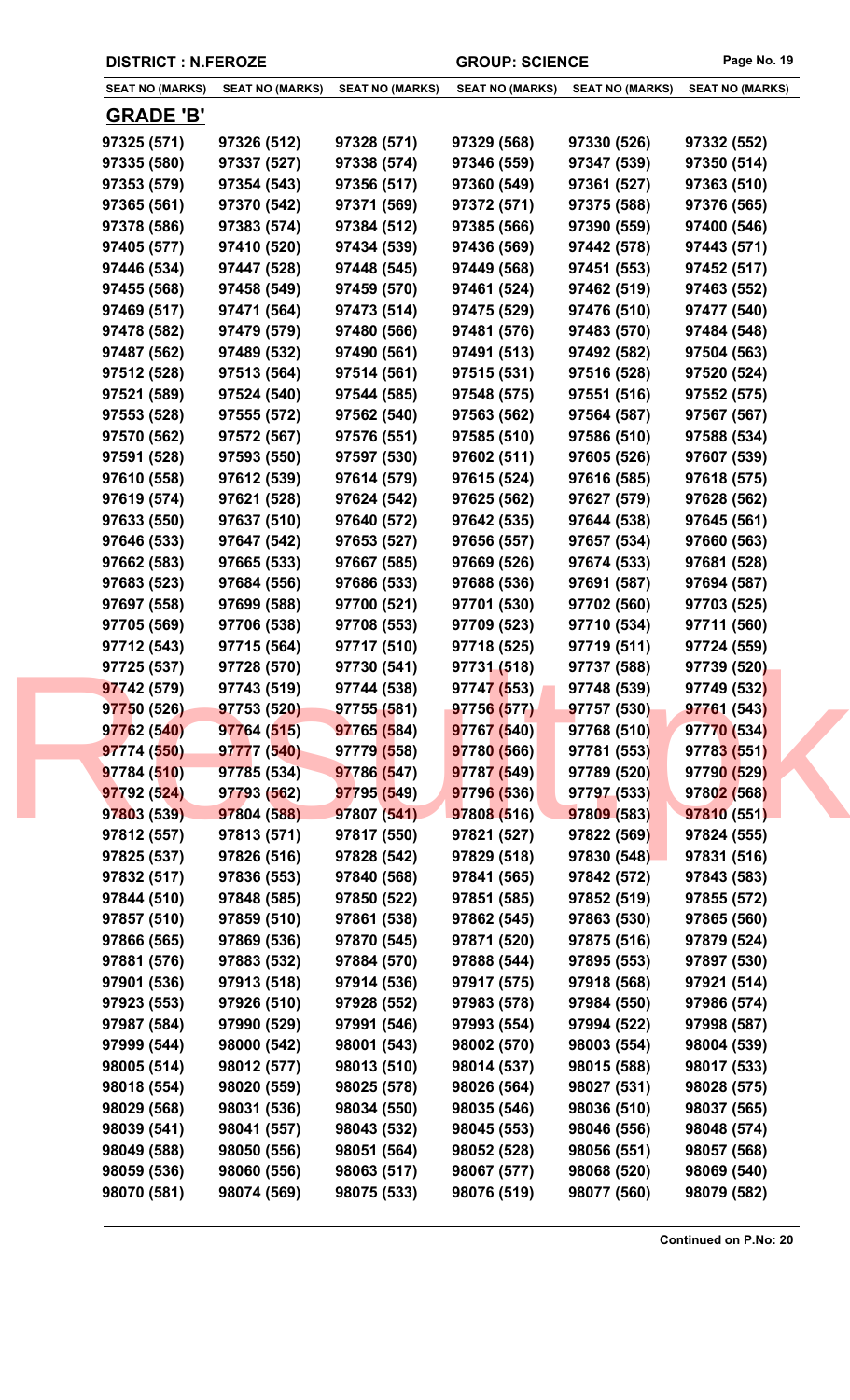|                        | <b>DISTRICT : N.FEROZE</b> |                        | <b>GROUP: SCIENCE</b>  |                        | Page No. 20            |
|------------------------|----------------------------|------------------------|------------------------|------------------------|------------------------|
| <b>SEAT NO (MARKS)</b> | <b>SEAT NO (MARKS)</b>     | <b>SEAT NO (MARKS)</b> | <b>SEAT NO (MARKS)</b> | <b>SEAT NO (MARKS)</b> | <b>SEAT NO (MARKS)</b> |
| <b>GRADE 'B'</b>       |                            |                        |                        |                        |                        |
| 98082 (554)            | 98083 (582)                | 98084 (562)            | 98085 (553)            | 98086 (557)            | 98090 (589)            |
| 98093 (534)            | 98097 (510)                | 98099 (561)            | 98101 (559)            | 98102 (581)            | 98103 (548)            |
| 98104 (547)            | 98105 (519)                | 98107 (512)            | 98108 (516)            | 98118 (517)            | 98119 (562)            |
| 98120 (510)            | 98123 (519)                | 98125 (568)            | 98126 (568)            | 98130 (532)            | 98133 (529)            |
| 98134 (513)            | 98137 (578)                | 98138 (574)            | 98140 (555)            | 98146 (539)            | 98151 (579)            |
| 98153 (517)            | 98154 (554)                | 98156 (568)            | 98157 (561)            | 98222 (568)            | 98224 (580)            |
| 98226 (585)            | 98228 (562)                | 98338 (539)            | 98405 (530)            | 98406 (541)            | 98407 (560)            |
| 98408 (578)            | 98409 (584)                | 98415 (570)            | 98417 (536)            | 98419 (545)            | 98420 (588)            |
| 98423 (574)            | 98425 (527)                | 98427 (539)            | 98428 (542)            | 98429 (552)            | 98431 (524)            |
| 98433 (574)            | 98434 (554)                | 98436 (555)            | 98437 (532)            | 98438 (513)            | 98439 (536)            |
| 98440 (577)            | 98442 (568)                | 98445 (553)            | 98449 (574)            | 98450 (533)            | 98451 (539)            |
| 98457 (586)            | 98459 (583)                | 98461 (556)            | 98467 (571)            | 98470 (523)            | 98472 (554)            |
| 98473 (541)            | 98474 (580)                | 98475 (578)            | 98478 (584)            | 98483 (567)            | 98484 (573)            |
| 98485 (518)            | 98490 (529)                | 98495 (560)            | 98496 (589)            | 98521 (547)            | 98524 (529)            |
| 98525 (580)            | 98527 (510)                | 98529 (521)            | 98545 (517)            | 98547 (574)            | 98550 (566)            |
| 98552 (588)            | 98554 (525)                | 98555 (576)            | 98557 (566)            | 98560 (584)            | 98563 (531)            |
| 98564 (581)            | 98565 (579)                | 98566 (542)            | 98577 (553)            | 98579 (580)            | 98580 (517)            |
| 98592 (550)            | 98593 (579)                | 98594 (563)            | 98596 (581)            | 98597 (571)            | 98601 (563)            |
| 98602 (561)            | 98603 (580)                | 98608 (579)            | 98609 (538)            | 98611 (535)            | 98613 (548)            |
| 98615 (512)            | 98622 (530)                | 98629 (530)            | 98630 (565)            | 98631 (526)            | 98632 (518)            |
| 98643 (565)            | 98644 (588)                | 98651 (555)            | 98652 (571)            | 98658 (510)            | 98665 (573)            |
| 98668 (543)            | 98669 (542)                | 98670 (510)            | 98671 (557)            | 98673 (562)            | 98674 (572)            |
| 98676 (543)            | 98681 (588)                | 98682 (545)            | 98684 (523)            | 98690 (568)            | 98692 (524)            |
| 98694 (549)            | 98695 (577)                | 98696 (523)            | 98698 (519)            | 98699 (535)            | 98701 (579)            |
| 98702 (554)            | 98707 (547)                | 98709 (586)            | 98710 (573)            | 98713 (525)            | 98715 (528)            |
| 98719 (528)            | 98723 (510)                | 98726 (527)            | 98727 (517)            | 98731 (530)            | 98732 (554)            |
| 98734 (522)            | 98736 (557)                | 98783 (533)            | 98786 (530)            | 98788 (545)            | 98794 (537)            |
| 98801 (515)            | 98802 (528)                | 98804 (525)            | 98806 (551)            | 98810 (545)            | 98813 (515)            |
| 98816 (519)            | 98817 (583)                | 98822 (514)            | 98828 (564)            | 98833 (553)            | 98835 (514)            |
| 98837 (516)            | 98850 (518)                | 98851 (557)            | 98852 (534)            | 98858 (585)            | 98859 (529)            |
| 98860 (522)            | 98861 (561)                | 98864 (570)            | 98865 (543)            | 98883 (543)            | 98887 (542)            |
| 98892 (546)            | 98921 (510)                | 98924 (557)            | 98925 (510)            | 98926 (531)            | 98927 (559)            |
| 98930 (510)            | 98933 (528)                | 98934 (555)            | 98935 (560)            | 98937 (524)            | 98939 (574)            |
| 98940 (558)            | 98948 (518)                | 98951 (541)            | 98981 (510)            | 98982 (569)            | 98983 (527)            |
| 98985 (567)            | 98998 (563)                | 99015 (583)            | 99023 (510)            | 99035 (569)            | 99041 (510)            |
| 99042 (582)            | 99045 (548)                | 99051 (525)            | 99052 (510)            | 99056 (532)            | 99057 (554)            |
| 99058 (525)            | 99062 (583)                | 99063 (588)            | 99081 (569)            | 99082 (539)            | 99083 (587)            |
| 99084 (522)            | 99085 (574)                | 99086 (540)            | 99089 (565)            | 99090 (540)            | 99094 (569)            |
| 99096 (582)            | 99097 (541)                | 99099 (564)            | 99101 (539)            | 99102 (540)            | 99104 (510)            |
| 99105 (532)            | 99106 (529)                | 99107 (510)            | 99110 (558)            | 99112 (564)            | 99113 (548)            |
| 99121 (554)            | 99123 (518)                | 99124 (549)            | 99128 (576)            | 99129 (563)            | 99130 (578)            |
| 99134 (565)            | 99135 (531)                | 99142 (518)            | 99145 (583)            | 99147 (572)            | 99148 (569)            |
| 99149 (583)            | 99150 (537)                | 99151 (543)            | 99152 (510)            | 99154 (589)            | 99158 (522)            |
| 99162 (510)            | 99165 (529)                | 99168 (587)            | 99169 (584)            | 99199 (580)            | 99211 (510)            |
| 99212 (575)            | 99219 (516)                | 99226 (583)            | 99229 (575)            | 99230 (588)            | 99235 (510)            |
| 99236 (563)            | 99237 (519)                | 99238 (570)            | 99241 (532)            | 99243 (554)            | 99244 (566)            |
| 99245 (520)            | 99253 (568)                | 99255 (511)            | 99257 (535)            | 99260 (589)            | 99264 (543)            |
| 99265 (551)            | 99266 (562)                | 99268 (581)            | 99276 (520)            | 99277 (563)            | 99280 (530)            |
| 99282 (538)            | 99284 (568)                | 99289 (556)            | 99296 (543)            | 99298 (514)            | 99299 (517)            |
| 99302 (542)            | 99309 (582)                | 99341 (582)            | 99343 (581)            | 99345 (567)            | 99346 (531)            |
| 99347 (568)            | 99351 (519)                | 99352 (564)            | 99354 (520)            | 99355 (510)            | 99357 (563)            |
|                        |                            |                        |                        |                        |                        |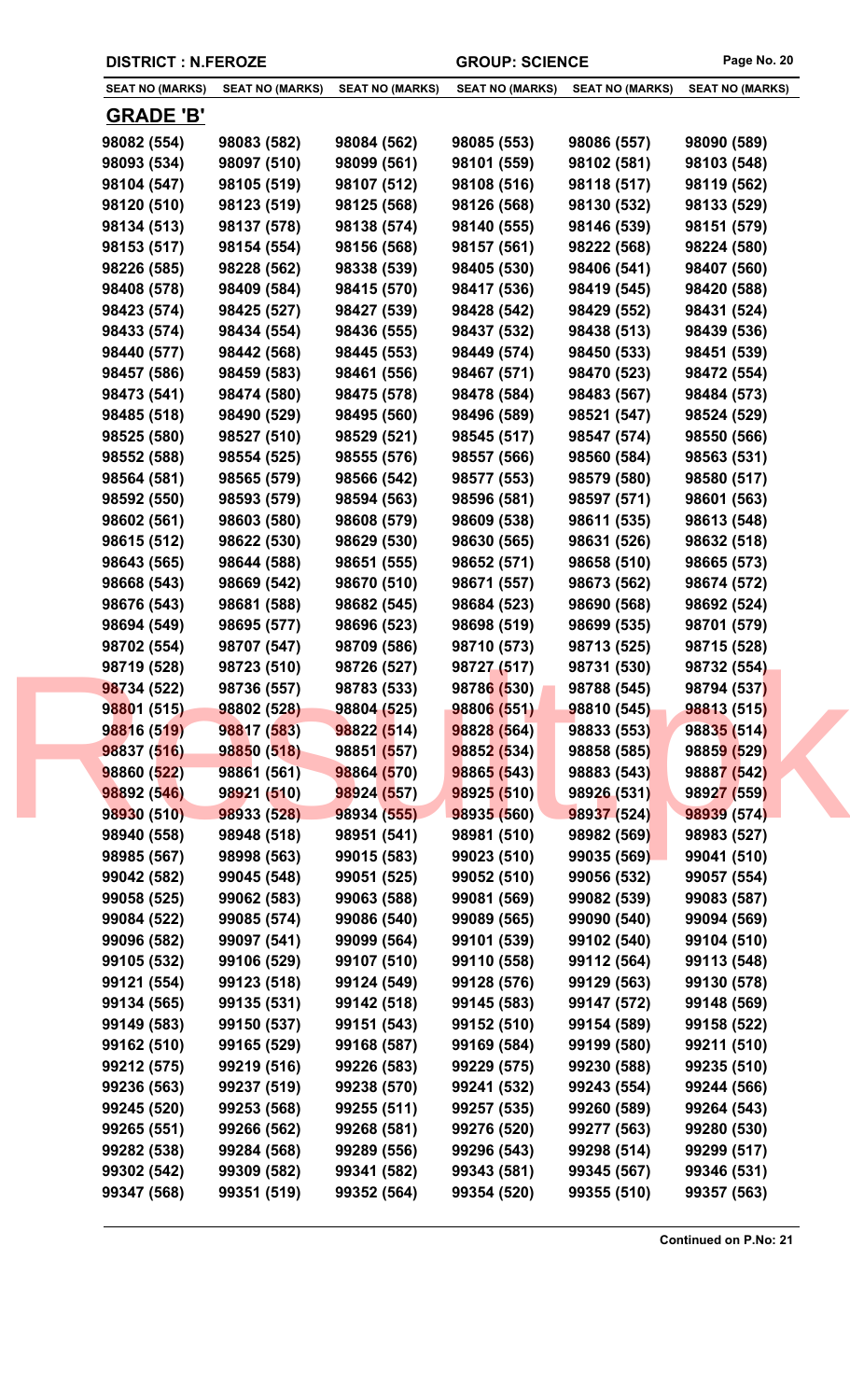|  | <b>DISTRICT : N.FEROZE</b>   |                              |                              | <b>GROUP: SCIENCE</b>        |                              | Page No. 21                  |
|--|------------------------------|------------------------------|------------------------------|------------------------------|------------------------------|------------------------------|
|  | <b>SEAT NO (MARKS)</b>       | <b>SEAT NO (MARKS)</b>       | <b>SEAT NO (MARKS)</b>       | <b>SEAT NO (MARKS)</b>       | <b>SEAT NO (MARKS)</b>       | <b>SEAT NO (MARKS)</b>       |
|  | <b>GRADE 'B'</b>             |                              |                              |                              |                              |                              |
|  | 99358 (574)                  | 99359 (531)                  | 99360 (579)                  | 99361 (510)                  | 99363 (550)                  | 99365 (545)                  |
|  | 99366 (571)                  | 99367 (538)                  | 99368 (542)                  | 99369 (536)                  | 99370 (524)                  | 99372 (577)                  |
|  | 99374 (510)                  | 99376 (518)                  | 99377 (563)                  | 99378 (541)                  | 99380 (524)                  | 99381 (589)                  |
|  | 99385 (541)                  | 99387 (533)                  | 99392 (517)                  | 99395 (540)                  | 99402 (573)                  | 99403 (520)                  |
|  | 99404 (530)                  | 99406 (532)                  | 99409 (584)                  | 99410 (580)                  | 99411 (510)                  | 99413 (566)                  |
|  | 99415 (561)                  | 99419 (510)                  | 99441 (589)                  | 99444 (546)                  | 99445 (521)                  | 99446 (535)                  |
|  | 99472 (536)                  | 99473 (567)                  | 99474 (520)                  | 99477 (545)                  | 99479 (523)                  | 99481 (551)                  |
|  | 99483 (531)                  | 99488 (564)                  | 99492 (543)                  | 99494 (549)                  | 99497 (589)                  | 99498 (510)                  |
|  | 99499 (571)                  | 99500 (521)                  | 99504 (562)                  | 99506 (584)                  | 99507 (563)                  | 99513 (587)                  |
|  | 99516 (518)                  | 99517 (514)                  | 99518 (541)                  | 99519 (510)                  | 99520 (575)                  | 99523 (521)                  |
|  | 99526 (572)                  | 99527 (510)                  | 99528 (554)                  | 99529 (576)                  | 99531 (572)                  | 99532 (538)                  |
|  | 99535 (588)                  | 99536 (538)                  | 99537 (581)                  | 99538 (580)                  | 99540 (531)                  | 99541 (535)                  |
|  | 99543 (543)                  | 99544 (533)                  | 99545 (573)                  | 99548 (552)                  | 99551 (558)                  | 99553 (562)                  |
|  | 99554 (521)                  | 99559 (526)                  | 99565 (513)                  | 99568 (585)                  | 99570 (519)                  | 99574 (510)                  |
|  | 99577 (535)                  | 99578 (564)                  | 99580 (553)                  | 99581 (522)                  | 99587 (517)                  | 99592 (559)                  |
|  | 99594 (530)                  | 99596 (543)                  | 99604 (544)                  | 99606 (516)                  | 99611 (564)                  | 99616 (525)                  |
|  | 99666 (537)                  | 99668 (510)                  | 99671 (533)                  | 99672 (510)                  | 99674 (538)                  | 99675 (549)                  |
|  | 99678 (570)                  | 99680 (580)                  | 99685 (587)                  | 99691 (534)                  | 99695 (530)                  | 99697 (562)                  |
|  | 99699 (554)                  | 99702 (557)                  | 99703 (510)                  | 99705 (571)                  | 99706 (540)                  | 99714 (576)                  |
|  | 99716 (515)                  | 99718 (562)                  | 99721 (569)                  | 99722 (558)                  | 99725 (510)                  | 99726 (551)                  |
|  | 99728 (557)                  | 99730 (575)                  | 99781 (581)                  | 99783 (578)                  | 99784 (525)                  | 99785 (553)                  |
|  | 99786 (528)                  | 99789 (526)                  | 99791 (531)                  | 99795 (566)                  | 99797 (557)                  | 99800 (513)                  |
|  | 99802 (546)                  | 99804 (510)                  | 99812 (517)                  | 99815 (564)                  | 99816 (539)                  | 99817 (524)                  |
|  | 99820 (548)                  | 99825 (555)                  | 99829 (571)                  | 99830 (559)                  | 99834 (510)                  | 99835 (525)                  |
|  | 99836 (566)                  | 99837 (547)                  | 99841 (584)                  | 99847 (546)                  | 99849 (588)                  | 99850 (585)                  |
|  | 99855 (581)                  | 99856 (528)                  | 99858 (559)                  | 99859 (510)                  | 99860 (556)                  | 99862 (539)                  |
|  | 99863 (544)                  | 99864 (556)                  | 99866 (511)                  | 99868 (533)                  | 99898 (519)                  | 99899 (565)                  |
|  | 99900 (532)                  | 99904 (576)                  | 99905 (563)                  | 99908 (523)                  | 99910 (569)                  | <b>99913 (589)</b>           |
|  | 99921 (527)                  | 99924 (569)                  | 99929 (540)                  | 99934 (560)                  | 99939 (535)                  | 99942 (548)                  |
|  | 99946 (552)                  | 99948 (544)                  | 99950 (571)                  | 99951 (579)                  | 99959 (583)                  | 99963 (525)                  |
|  | 99965 (569)                  | 99973 (546)                  | 99976 (568)                  | 99979 (580)                  | 99981 (510)                  | 99982 (532)                  |
|  | 99986 (585)                  | 99987 (524)                  | 99989 (510)                  | 99993 (565)                  | 99995 (515)                  | 99997 (585)                  |
|  | 99998 (557)                  | 100013 (535)                 | 100026 (510)                 | 100031(512)                  | 100032 (549)                 | 100034 (558)                 |
|  | 100035 (566)                 | 100036 (546)                 | 100042 (542)                 | 100043 (575)                 | 100044(514)                  | 100045 (555)                 |
|  | 100046 (529)                 | 100047 (510)                 | 100054 (514)                 | 100064 (541)                 | 100069 (583)                 | 100070 (566)                 |
|  | 100071 (524)                 | 100078 (512)                 | 100082 (574)                 | 100083 (567)                 | 100085 (581)                 | 100086 (541)                 |
|  | 100088 (547)                 | 100092 (515)                 | 100093 (543)                 | 100094 (510)                 | 100097 (535)                 | 100101 (530)                 |
|  | 100102 (589)                 | 100104 (514)                 | 100108 (528)                 | 100109 (581)                 | 100112 (519)                 | 100115 (580)                 |
|  | 100117 (538)                 | 100120 (523)<br>100130 (570) | 100121 (522)                 | 100124 (569)<br>100134 (537) | 100127 (528)<br>100136 (561) | 100128 (569)                 |
|  | 100129 (553)<br>100140 (543) | 100144 (528)                 | 100133 (522)<br>100145 (550) | 100146 (510)                 | 100152 (545)                 | 100137 (518)<br>100153 (535) |
|  | 100159 (510)                 | 100161 (566)                 | 100162 (558)                 | 100168 (583)                 | 100173 (574)                 | 100174 (547)                 |
|  | 100178 (566)                 | 100180 (510)                 | 100188 (551)                 | 100190 (573)                 | 100201 (517)                 | 100291 (568)                 |
|  | 100293 (524)                 | 100301 (575)                 | 100313 (564)                 | 100352 (585)                 | 100356 (512)                 | 100360 (588)                 |
|  | 100364 (510)                 | 100365 (530)                 | 100370 (562)                 | 100372 (588)                 | 100373 (581)                 | 100391 (589)                 |
|  | 100392 (582)                 | 100393 (534)                 | 100395 (549)                 | 100399 (556)                 | 100401 (523)                 | 100402 (543)                 |
|  | 100410 (518)                 | 100414 (548)                 | 100415 (529)                 | 100416 (574)                 | 100417 (516)                 | 100418 (580)                 |
|  | 100420 (571)                 | 100422 (551)                 | 100426 (565)                 | 100427 (530)                 | 100429 (510)                 | 100431 (585)                 |
|  | 100432 (550)                 | 100434 (516)                 | 100442 (535)                 | 100446 (513)                 | 100447 (539)                 | 100449 (538)                 |
|  | 100462 (510)                 | 100465 (544)                 | 100469 (549)                 | 100472 (534)                 | 100473 (545)                 | 100474 (528)                 |
|  | 100475 (545)                 | 100480 (528)                 | 100482 (521)                 | 100485 (579)                 | 100488 (560)                 | 100489 (543)                 |
|  |                              |                              |                              |                              |                              |                              |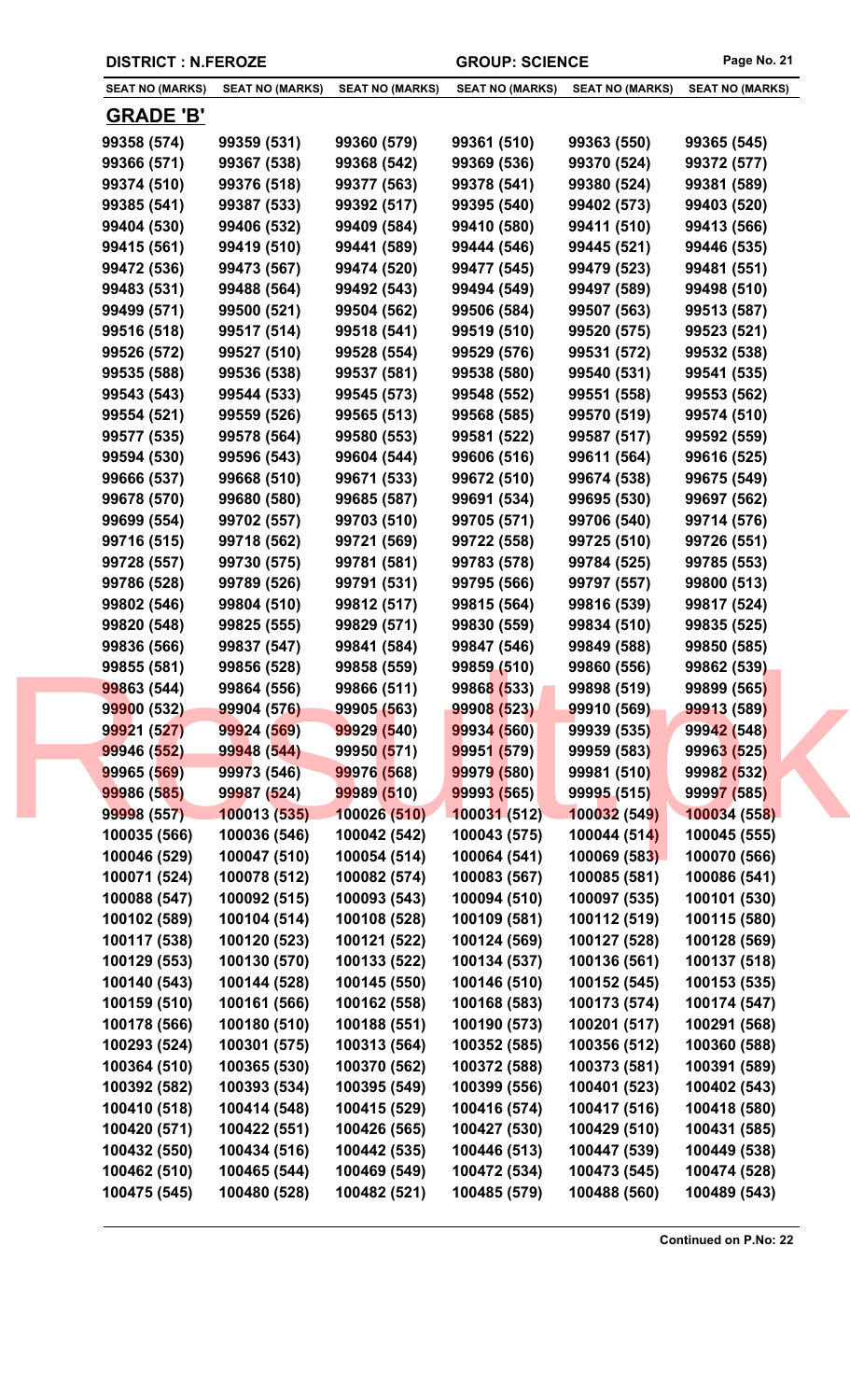|  | <b>DISTRICT : N.FEROZE</b> |                        |                             | <b>GROUP: SCIENCE</b>  |                        | Page No. 22            |
|--|----------------------------|------------------------|-----------------------------|------------------------|------------------------|------------------------|
|  | <b>SEAT NO (MARKS)</b>     | <b>SEAT NO (MARKS)</b> | <b>SEAT NO (MARKS)</b>      | <b>SEAT NO (MARKS)</b> | <b>SEAT NO (MARKS)</b> | <b>SEAT NO (MARKS)</b> |
|  | <b>GRADE 'B'</b>           |                        |                             |                        |                        |                        |
|  | 100495 (562)               | 100496 (510)           | 100501 (550)                | 100504 (567)           | 100505 (530)           | 100506 (578)           |
|  | 100507 (578)               | 100508 (583)           | 100513 (526)                | 100514 (554)           | 100515 (545)           | 100517 (538)           |
|  | 100518 (589)               | 100519 (539)           | 100520 (558)                | 100521 (561)           | 100522 (572)           | 100523 (541)           |
|  | 100524 (536)               | 100526 (533)           | 100530 (543)                | 100531 (521)           | 100535 (556)           | 100540 (548)           |
|  | 100541 (587)               | 100542 (522)           | 100545 (547)                | 100546 (540)           | 100548 (536)           | 100591 (544)           |
|  | 100593 (515)               | 100598 (537)           | 100600 (552)                | 100603 (522)           | 100605 (534)           | 100607 (567)           |
|  | 100614 (567)               | 100617 (575)           | 100618 (530)                | 100620 (578)           | 100621 (545)           | 100629 (521)           |
|  | 100631 (539)               | 100635 (556)           | 100644 (562)                | 100648 (563)           | 100651 (540)           | 100653 (589)           |
|  | 100656 (588)               | 100659 (510)           | 100660 (514)                | 100664 (519)           | 100665 (539)           | 100672 (543)           |
|  | 100673 (586)               | 100674 (533)           | 100675 (535)                | 100676 (520)           | 100680 (565)           | 100683 (555)           |
|  | 100684 (549)               | 100685 (541)           | 100686 (529)                | 100692 (537)           | 100694 (572)           | 100702 (529)           |
|  | 100713 (547)               | 100714 (522)           | 100783 (558)                | 100784 (529)           | 100785 (547)           | 100786 (532)           |
|  | 100791 (536)               | 100792 (538)           | 100799 (516)                | 100800 (551)           | 100805 (564)           | 100806 (519)           |
|  | 100812 (510)               | 100816 (561)           | 100817 (529)                | 100818 (510)           | 100820 (543)           | 100821 (584)           |
|  | 100824 (579)               | 100828 (558)           | 100833 (574)                | 100835 (526)           | 100839 (556)           | 100840 (568)           |
|  | 100848 (519)               | 100854 (563)           | 100855 (574)                | 100861 (558)           | 100863 (516)           | 100868 (539)           |
|  | 100871 (568)               | 100872 (527)           | 100874 (523)                | 100875 (550)           | 100876 (580)           | 100877 (573)           |
|  | 100878 (555)               | 100880 (542)           | 100881 (574)                | 100882 (567)           | 100889 (520)           | 100893 (545)           |
|  | 100894 (512)               | 100895 (585)           | 100896 (514)                | 100899 (511)           | 100900 (518)           | 100901 (584)           |
|  | 100903 (520)               | 100904 (574)           | 100905 (576)                | 100909 (523)           | 100914 (579)           | 100917 (513)           |
|  | 100923 (546)               | 100926 (544)           | 100927 (577)                | 100930 (516)           | 100931 (557)           | 100932 (571)           |
|  | 100938 (555)               | 100940 (574)           | 100945 (554)                | 100947 (514)           | 100948 (541)           | 100949 (532)           |
|  | 100951 (516)               | 100953 (556)           | 100954 (569)                | 100956 (565)           | 100959 (520)           | 100961 (534)           |
|  | 100963 (511)               | 100964 (523)           | 100965 (524)                | 100966 (582)           | 100972 (513)           | 100973 (549)           |
|  | 100978 (544)               | 100979 (510)           | 100987 (567)                | 100993 (528)           | 100994 (519)           | 100995 (524)           |
|  | 101002 (519)               | 101004 (544)           | 101010 (545)                | 101012 (589)           | 101013 (510)           | 101018 (582)           |
|  | 101021 (518)               | 101022 (510)           | 101023 (549)                | 101024 (550)           | 101025 (547)           | 101029 (574)           |
|  | 101031 (578)               | 101032 (567)           | 101037 (520)                | 101040 (580)           | 101043 (576)           | 101044 (513)           |
|  | 101045 (566)               | 101046 (566)           | 101047 (561)                | 101048 (572)           | 101232 (565)           | 101237 (550)           |
|  | 101240 (514)               | 101244 (540)           | 10124 <mark>7 (</mark> 546) | 101248 (532)           | 101249 (519)           | 101250 (510)           |
|  | 101251 (521)               | 101254 (563)           | 101259 (511)                | 101260 (523)           | 101261 (539)           | 101262 (540)           |
|  | 101264 (524)               | 101268 (577)           | 101269 (512)                | 101272 (569)           | 101273 (510)           | 101274 (530)           |
|  | 101275 (548)               | 101277 (529)           | 101278 (556)                | 101280 (525)           | 101281 (573)           | 101284 (582)           |
|  | 101285 (528)               | 101286 (553)           | 101288 (529)                | 101290 (569)           | 101292 (527)           | 101294 (558)           |
|  | 101295 (557)               | 101296 (525)           | 101299 (521)                | 101306 (535)           | 101311(511)            | 101312 (511)           |
|  | 101313 (551)               | 101314 (554)           | 101319 (510)                | 101321 (556)           | 101322 (541)           | 101323 (510)           |
|  | 101325 (549)               | 101328 (578)           | 101329 (510)                | 101330 (515)           | 101334 (570)           | 101337 (510)           |
|  | 101342 (510)               | 101343 (510)           | 101344 (582)                | 101346 (585)           | 101347 (553)           | 101348 (524)           |
|  | 101349 (556)               | 101354 (553)           | 101356 (534)                | 101360 (513)           | 101364 (529)           | 101367 (522)           |
|  | 101368 (568)               | 101369 (538)           | 101372 (548)                | 101373 (528)           | 101374 (574)           | 101441 (589)           |
|  | 101443 (575)               | 101445 (521)           | 101449 (574)                | 101467 (574)           | 101468 (552)           | 101482 (560)           |
|  | 101491 (516)               | 101497 (578)           | 101500 (578)                | 101513 (569)           | 101526 (586)           | 101581 (519)           |
|  | 101582 (577)               | 101585 (537)           | 101589 (568)                | 101595 (583)           | 101602 (587)           | 101607 (586)           |
|  | 101611 (576)               | 101612 (557)           | 101639 (516)                | 101641 (557)           | 101684 (526)           | 101685 (560)           |
|  | 101694 (547)               | 101695 (587)           | 101696 (567)                | 101698 (515)           | 101705 (565)           | 101764 (580)           |
|  | 101767 (558)               | 101768 (575)           | 101780 (529)                | 101782 (558)           | 101784 (510)           | 101791 (557)           |
|  | 101793 (555)               | 101797 (510)           | 101813 (533)                | 101818 (584)           | 101825 (518)           | 101826 (552)           |
|  | 101828 (560)               | 101830 (547)           | 101833 (510)                | 101836 (542)           | 101840 (512)           | 101850 (536)           |
|  | 101857 (581)               | 101859 (528)           | 101860 (526)                | 101864 (527)           | 101865 (549)           | 101866 (547)           |
|  | 101867 (560)               | 101868 (586)           | 101870 (539)                | 101872 (527)           | 101873 (510)           | 101876 (518)           |
|  | 101878 (510)               | 101880 (588)           | 101884 (572)                | 101888 (579)           | 101951 (585)           | 101956 (519)           |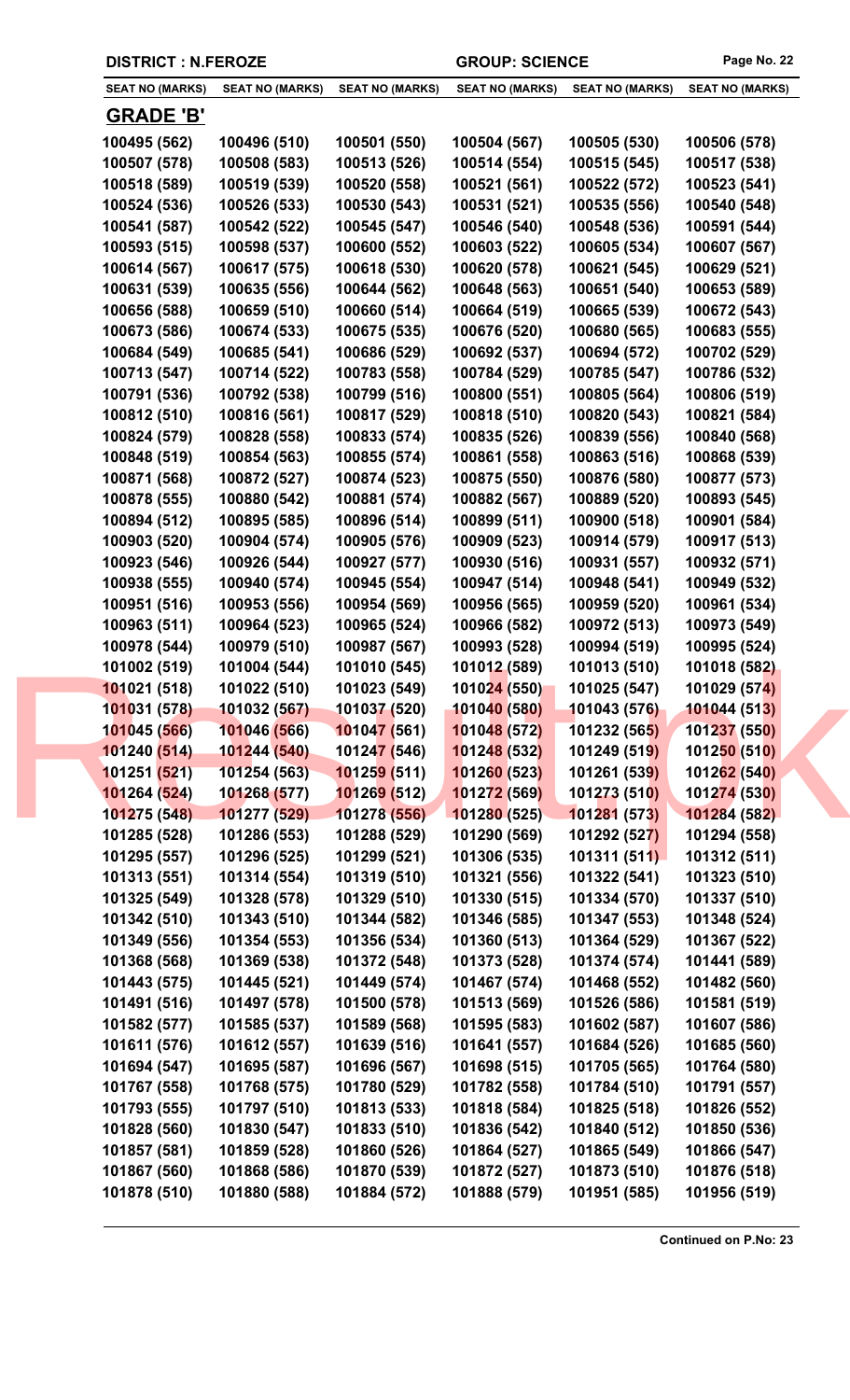| <b>DISTRICT : N.FEROZE</b> |                        |                             | <b>GROUP: SCIENCE</b>  |                        | Page No. 23            |
|----------------------------|------------------------|-----------------------------|------------------------|------------------------|------------------------|
| <b>SEAT NO (MARKS)</b>     | <b>SEAT NO (MARKS)</b> | <b>SEAT NO (MARKS)</b>      | <b>SEAT NO (MARKS)</b> | <b>SEAT NO (MARKS)</b> | <b>SEAT NO (MARKS)</b> |
| <b>GRADE 'B'</b>           |                        |                             |                        |                        |                        |
| 101970 (567)               | 101971 (570)           | 101974 (589)                | 101976 (574)           | 101977 (552)           | 101980 (535)           |
| 101981 (515)               | 101983 (588)           | 101986 (559)                | 101987 (549)           | 101988 (566)           | 101989 (542)           |
| 101998 (564)               | 102015 (550)           | 102044 (589)                | 102049 (565)           | 102052 (534)           | 102060 (555)           |
| 102062 (542)               | 102065 (552)           | 102072 (552)                | 102073 (555)           | 102080 (573)           | 102082 (566)           |
| 102088 (511)               | 102090 (529)           | 102095 (574)                | 102097 (542)           | 102100 (578)           | 102102 (557)           |
| 102103 (532)               | 102105 (520)           | 102106 (545)                | 102108 (580)           | 102111 (528)           | 102114 (574)           |
| 102117 (545)               | 102123 (525)           | 102124 (519)                | 102125 (575)           | 102127 (549)           | 102128 (510)           |
| 102129 (583)               | 102130 (529)           | 102131 (561)                | 102136 (576)           | 102145 (545)           | 102181 (520)           |
| 102183 (522)               | 102184 (558)           | 102187 (521)                | 102190 (549)           | 102191 (549)           | 102192 (526)           |
| 102193 (552)               | 102195 (586)           | 102197 (518)                | 102199 (536)           | 102202 (588)           | 102204 (524)           |
| 102205 (544)               | 102206 (547)           | 102207 (536)                | 102208 (567)           | 102209 (537)           | 102210 (566)           |
| 102212 (560)               | 102214 (510)           | 102215 (523)                | 102217 (540)           | 102223 (536)           | 102225 (510)           |
| 102228 (562)               | 102230 (538)           | 102234 (547)                | 102236 (545)           | 102243 (567)           | 102244 (561)           |
| 102248 (571)               | 102249 (551)           | 102250 (539)                | 102254 (510)           | 102257 (510)           | 102261 (536)           |
| 102262 (587)               | 102263 (514)           | 102273 (546)                | 102274 (535)           | 102275 (585)           | 102279 (512)           |
| 102282 (558)               | 102284 (560)           | 102286 (576)                | 102289 (551)           | 102293 (581)           | 102294 (510)           |
| 102296 (572)               | 102298 (511)           | 102302 (555)                | 102305 (514)           | 102306 (570)           | 102308 (526)           |
| 102312 (513)               | 102314 (578)           | 102315 (583)                | 102320 (588)           | 102322 (582)           | 160506 (552)           |
| 160507 (558)               | 160509 (531)           | 160519 (527)                | 160528 (542)           | 160571 (534)           | 160572 (579)           |
| 160616 (529)               | 160684 (521)           | 160697 (523)                | 160698 (545)           | 160699 (560)           | 160711 (563)           |
| 160713 (568)               | 160726 (551)           | 160755 (510)                | 160779 (516)           | 160805 (515)           | 160822 (570)           |
| 160824 (572)               | 160825 (518)           | 160867 (520)                | 160896 (584)           | 160923 (562)           | 160924 (551)           |
| 160925 (527)               | 160991 (561)           | 160998 (512)                | 161001 (572)           | 161012 (525)           | 161013 (550)           |
| 161019 (514)               | 161026 (510)           | 161051 (525)                | 161056 (537)           | 161058 (525)           | 161060 (521)           |
| 161081 (548)               | 161098 (517)           | 161107 (513)                | 161157 (546)           | 161194 (580)           | 161201 (510)           |
| 161276 (526)               | 161304 (528)           | 161363 (532)                | 161367 (586)           | 161369 (512)           | 161370 (575)           |
| 161378 (547)               | 161393 (538)           | 161421 (511)                | 161443 (517)           | 161452 (514)           | 161507 (588)           |
| 161516 (578)               | 161526 (564)           | 161542 (514)                | 161557 (530)           | 161560 (573)           | 161585 (585)           |
| 161614 (527)               | 161615 (548)           | 161619 (510)                | 161627 (536)           | 161666 (542)           | 161677 (510)           |
| 161683 (558)               | 161685 (524)           | 16169 <mark>2 (</mark> 510) | 161761 (510)           | 161781 (519)           | 161791 (541)           |
| 161805 (516)               |                        |                             |                        |                        |                        |
| <b>GRADE 'C'</b>           |                        |                             |                        |                        |                        |
| 88506 (485)                | 88516 (462)            | 88517 (425)                 | 88518 (452)            | 88524 (442)            | 88525 (429)            |
| 88531 (500)                | 88535 (437)            | 88536 (482)                 | 88541 (485)            | 88550 (494)            | 88552 (479)            |
| 88554 (500)                | 88555 (430)            | 88558 (492)                 | 88561 (470)            | 88565 (503)            | 88567 (466)            |
| 88571 (464)                | 88572 (472)            | 88575 (502)                 | 88583 (485)            | 88585 (503)            | 88589 (498)            |
| 88605 (472)                | 88606 (457)            | 88620 (485)                 | 88622 (426)            | 88629 (491)            | 88630 (496)            |
| 88631 (483)                | 88635 (492)            | 88643 (493)                 | 88648 (427)            | 88660 (454)            | 88663 (461)            |
| 88664 (446)                | 88707 (432)            | 88708 (425)                 | 88709 (440)            | 88710 (436)            | 88723 (458)            |
| 88724 (450)                | 88728 (462)            | 88741 (446)                 | 88744 (480)            | 88750 (479)            | 88756 (503)            |
| 88760 (498)                | 88763 (440)            | 88767 (467)                 | 88770 (467)            | 88778 (465)            | 88780 (451)            |
| 88781 (471)                | 88782 (479)            | 88783 (483)                 | 88784 (495)            | 88785 (487)            | 88789 (439)            |
| 88793 (425)                | 88802 (441)            | 88811 (468)                 | 88813 (445)            | 88826 (469)            | 88829 (501)            |
| 88831 (436)                | 88832 (429)            | 88833 (455)                 | 88835 (440)            | 88837 (468)            | 88841 (462)            |
| 88842 (450)                | 88844 (439)            | 88846 (498)                 | 88851 (471)            | 88852 (437)            | 88857 (471)            |
| 88859 (476)                | 88860 (436)            | 88863 (480)                 | 88864 (432)            | 88865 (450)            | 88868 (476)            |
| 88869 (458)                | 88871 (483)            | 88872 (457)                 | 88874 (503)            | 88875 (449)            | 88877 (451)            |
| 88879 (501)                | 88880 (459)            | 88884 (449)                 | 88888 (492)            | 88895 (492)            | 88896 (425)            |
| 88897 (461)                | 88913 (439)            | 88915 (432)                 | 88920 (500)            | 88924 (481)            | 88929 (448)            |
| 88930 (465)                | 88932 (486)            | 88934 (504)                 | 88936 (486)            | 88938 (478)            | 88940 (483)            |
| 88946 (483)                | 88947 (471)            | 88949 (496)                 | 88950 (425)            | 88953 (452)            | 88954 (431)            |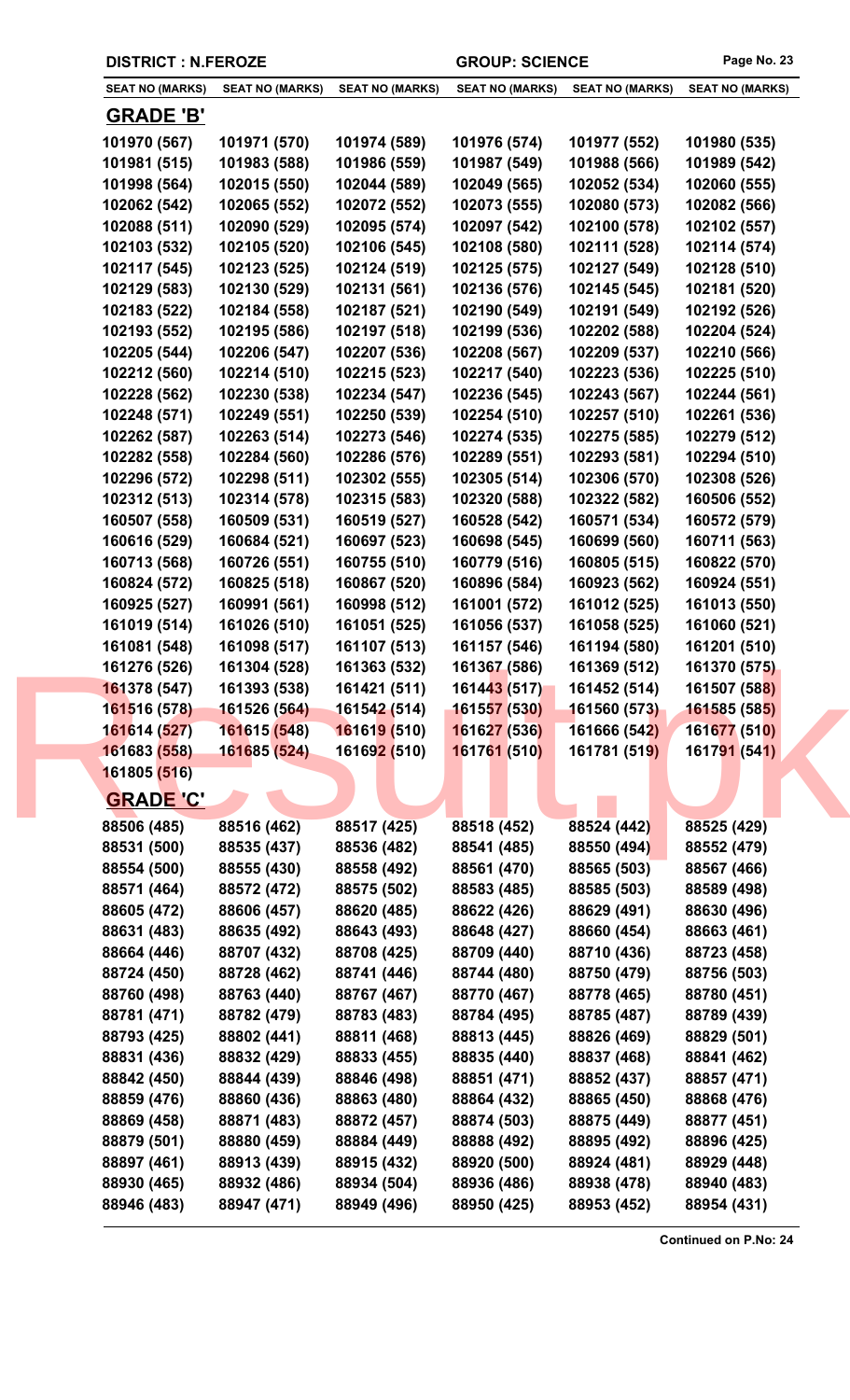| <b>DISTRICT : N.FEROZE</b> |                        |                        | <b>GROUP: SCIENCE</b>  |                        | Page No. 24            |
|----------------------------|------------------------|------------------------|------------------------|------------------------|------------------------|
| <b>SEAT NO (MARKS)</b>     | <b>SEAT NO (MARKS)</b> | <b>SEAT NO (MARKS)</b> | <b>SEAT NO (MARKS)</b> | <b>SEAT NO (MARKS)</b> | <b>SEAT NO (MARKS)</b> |
| <u>GRADE 'C'</u>           |                        |                        |                        |                        |                        |
| 88955 (481)                | 88957 (503)            | 88959 (491)            | 88960 (499)            | 88961 (501)            | 88963 (464)            |
| 88965 (474)                | 88966 (485)            | 88968 (425)            | 88974 (438)            | 88977 (445)            | 89052 (490)            |
| 89057 (448)                | 89058 (434)            | 89059 (456)            | 89060 (481)            | 89061 (499)            | 89062 (439)            |
| 89064 (494)                | 89065 (460)            | 89075 (458)            | 89076 (471)            | 89079 (452)            | 89080 (492)            |
| 89083 (445)                | 89084 (453)            | 89085 (434)            | 89087 (435)            | 89090 (425)            | 89091 (495)            |
| 89093 (438)                | 89094 (432)            | 89096 (425)            | 89223 (499)            | 89274 (494)            | 89304 (497)            |
| 89305 (453)                | 89336 (461)            | 89348 (425)            | 89369 (461)            | 89379 (453)            | 89462 (462)            |
| 89646 (470)                | 89650 (485)            | 89653 (492)            | 89656 (478)            | 89665 (500)            | 89677 (498)            |
| 89686 (475)                | 89689 (460)            | 89692 (429)            | 89696 (456)            | 89698 (433)            | 89699 (464)            |
| 89700 (487)                | 89702 (475)            | 89716 (497)            | 89717 (443)            | 89718 (486)            | 89736 (466)            |
| 89738 (470)                | 89742 (488)            | 89745 (496)            | 89751 (486)            | 89752 (487)            | 89777 (459)            |
| 89778 (450)                | 89781 (433)            | 89782 (489)            | 89783 (461)            | 89784 (499)            | 89785 (425)            |
| 89788 (455)                | 89792 (465)            | 89810 (478)            | 89811 (439)            | 89814 (451)            | 89818 (447)            |
| 89819 (500)                | 89820 (500)            | 89822 (503)            | 89826 (464)            | 89828 (475)            | 89829 (485)            |
| 89832 (500)                | 89839 (456)            | 89840 (499)            | 89841 (442)            | 89848 (503)            | 89859 (475)            |
| 89862 (454)                | 89871 (445)            | 89872 (434)            | 89878 (442)            | 89880 (452)            | 89882 (460)            |
| 89891 (473)                | 89907 (486)            | 89908 (501)            | 89909 (489)            | 89926 (448)            | 89931 (440)            |
| 89933 (492)                | 89989 (439)            | 89993 (461)            | 89994 (454)            | 89995 (452)            | 89996 (433)            |
| 89997 (475)                | 90001 (471)            | 90003 (494)            | 90005 (481)            | 90006 (486)            | 90012 (452)            |
| 90013 (483)                | 90014 (458)            | 90019 (495)            | 90021 (485)            | 90024 (500)            | 90029 (435)            |
| 90031 (439)                | 90033 (450)            | 90048 (491)            | 90072 (472)            | 90073 (483)            | 90079 (443)            |
| 90080 (475)                | 90098 (494)            | 90102 (477)            | 90103 (469)            | 90108 (493)            | 90109 (493)            |
| 90110 (496)                | 90120 (500)            | 90125 (477)            | 90129 (498)            | 90133 (500)            | 90144 (477)            |
| 90157 (433)                | 90211 (441)            | 90214 (453)            | 90218 (456)            | 90222 (503)            | 90225 (425)            |
| 90229 (463)                | 90235 (435)            | 90260 (489)            | 90282 (465)            | 90283 (496)            | 90287 (472)            |
| 90294 (434)                | 90295 (504)            | 90296 (497)            | 90297 (448)            | 90298 (470)            | 90299 (448)            |
| 90308 (466)                | 90309 (432)            | 90310 (504)            | 90311 (451)            | 90315 (472)            | 90320 (502)            |
| 90321 (501)                | 90329 (488)            | 90330 (447)            | 90337 (461)            | 90340 (494)            | 90343 (485)            |
| 90344 (457)                | 90346 (499)            | 90351(492)             | 90352 (436)            | 90360 (477)            | 90362 (437)            |
| 90363(461)                 | 90364 (425)            | 90365 (425)            | 90368 (479)            | 90372 (443)            | 90383 (454)            |
| 90384 (464)                | 90386 (497)            | 90389 (468)            | 90391(490)             | 90393 (462)            | 90395 (425)            |
| 90398 (489)                | 90400 (491)            | 90401 (475)            | 90441(492)             | 90448 (462)            | 90449 (462)            |
| 90459 (488)                | 90461 (438)            | 90463(450)             | 90466 (426)            | 90467(447)             | 90473 (426)            |
| 90475 (429)                | 90477 (453)            | 90501 (482)            | 90504 (487)            | 90505 (477)            | 90506 (492)            |
| 90509 (438)                | 90512 (488)            | 90513 (452)            | 90520 (481)            | 90522(430)             | 90528 (483)            |
| 90541 (444)                | 90555 (440)            | 90556 (502)            | 90557 (437)            | 90559 (467)            | 90561 (430)            |
| 90562 (447)                | 90563 (425)            | 90564 (456)            | 90568 (480)            | 90571 (431)            | 90572 (479)            |
| 90573 (458)                | 90574 (459)            | 90580 (489)            | 90581 (445)            | 90587 (487)            | 90595 (463)            |
| 90596 (458)                | 90600 (449)            | 90602 (473)            | 90603 (474)            | 90604 (481)            | 90606 (485)            |
| 90608 (433)                | 90658 (475)            | 90660 (463)            | 90667 (482)            | 90682 (461)            | 90683 (503)            |
| 90687 (485)                | 90719 (470)            | 90720 (487)            | 90724 (471)            | 90727 (489)            | 90729 (436)            |
| 90731 (470)                | 90732 (496)            | 90742 (485)            | 90771 (478)            | 90795 (485)            | 90798 (475)            |
| 90866 (493)                | 90874 (494)            | 90878 (496)            | 90883 (495)            | 90888 (503)            | 90892 (492)            |
| 90893 (502)                | 90901 (425)            | 90902 (442)            | 90905 (425)            | 90907 (473)            | 90937 (458)            |
| 90938 (442)                | 90940 (500)            | 90942 (486)            | 90948 (480)            | 90949 (501)            | 90957 (498)            |
| 90993 (503)                | 91100 (474)            | 91114 (486)            | 91118 (464)            | 91121 (465)            | 91128 (444)            |
| 91132 (465)                | 91140 (461)            | 91145 (498)            | 91146 (453)            | 91157 (457)            | 91158 (457)            |
| 91160 (458)                | 91161 (425)            | 91164 (435)            | 91169 (430)            | 91179 (449)            | 91181 (494)            |
| 91188 (464)                | 91194 (473)            | 91199 (501)            | 91202 (471)            | 91203 (475)            | 91207 (495)            |
| 91229 (498)                | 91245 (457)            | 91255 (494)            | 91259 (491)            | 91264 (464)            | 91265 (498)            |
| 91269 (481)                | 91274 (454)            | 91279 (452)            | 91280 (437)            | 91282 (504)            | 91284 (499)            |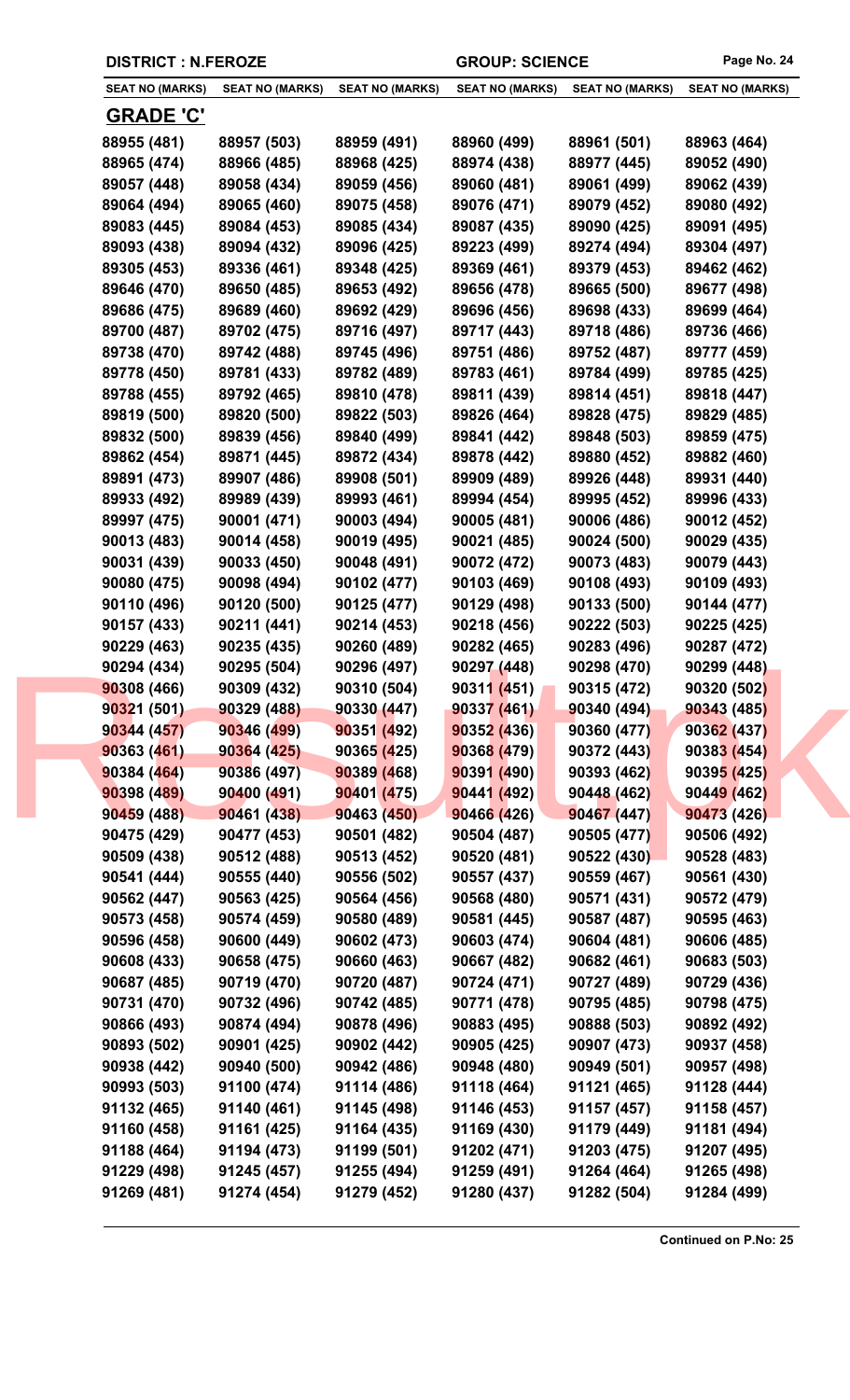| <b>DISTRICT : N.FEROZE</b> |                        |                        | <b>GROUP: SCIENCE</b>  |                        | Page No. 25            |
|----------------------------|------------------------|------------------------|------------------------|------------------------|------------------------|
| <b>SEAT NO (MARKS)</b>     | <b>SEAT NO (MARKS)</b> | <b>SEAT NO (MARKS)</b> | <b>SEAT NO (MARKS)</b> | <b>SEAT NO (MARKS)</b> | <b>SEAT NO (MARKS)</b> |
| <b>GRADE 'C'</b>           |                        |                        |                        |                        |                        |
| 91292 (481)                | 91316 (425)            | 91317 (468)            | 91318 (480)            | 91319 (456)            | 91351 (497)            |
| 91352 (443)                | 91355 (474)            | 91359 (496)            | 91369 (503)            | 91373 (456)            | 91374 (499)            |
| 91378 (463)                | 91385 (476)            | 91400 (449)            | 91403 (446)            | 91404 (470)            | 91406 (492)            |
| 91413 (433)                | 91431 (478)            | 91434 (436)            | 91435 (502)            | 91439 (460)            | 91442 (487)            |
| 91443 (490)                | 91450 (487)            | 91452 (494)            | 91456 (493)            | 91458 (462)            | 91460 (475)            |
| 91462 (494)                | 91463 (425)            | 91464 (480)            | 91466 (503)            | 91467 (497)            | 91468 (444)            |
| 91469 (429)                | 91470 (478)            | 91471 (468)            | 91472 (449)            | 91491 (465)            | 91502 (497)            |
| 91507 (498)                | 91512 (502)            | 91515 (471)            | 91532 (479)            | 91534 (467)            | 91535 (469)            |
| 91537 (425)                | 91540 (433)            | 91543 (425)            | 91546 (487)            | 91547 (491)            | 91552 (452)            |
| 91553 (501)                | 91555 (499)            | 91558 (471)            | 91562 (488)            | 91563 (476)            | 91564 (498)            |
| 91565 (434)                | 91571 (478)            | 91573 (466)            | 91574 (494)            | 91575 (457)            | 91580 (448)            |
| 91582 (439)                | 91587 (470)            | 91589 (474)            | 91590 (479)            | 91592 (489)            | 91600 (430)            |
| 91603 (462)                | 91604 (427)            | 91615 (463)            | 91616 (425)            | 91618 (459)            | 91621 (487)            |
| 91622 (425)                | 91623 (476)            | 91626 (488)            | 91627 (475)            | 91628 (484)            | 91629 (425)            |
| 91631 (425)                | 91632 (474)            | 91633 (439)            | 91635 (456)            | 91637 (504)            | 91638 (503)            |
| 91640 (454)                | 91641 (501)            | 91647 (470)            | 91651 (462)            | 91654 (459)            | 91659 (483)            |
| 91694 (483)                | 91709 (484)            | 91712 (451)            | 91713 (436)            | 91714 (487)            | 91715 (490)            |
| 91716 (446)                | 91725 (429)            | 91737 (489)            | 91746 (504)            | 91751 (493)            | 91764 (498)            |
| 91766 (443)                | 91767 (476)            | 91769 (493)            | 91804 (461)            | 91805 (442)            | 91807 (430)            |
| 91808 (457)                | 91809 (444)            | 91813 (433)            | 91817 (501)            | 91821 (450)            | 91822 (502)            |
| 91824 (502)                | 91831 (494)            | 91844 (425)            | 91846 (502)            | 91860 (458)            | 91882 (500)            |
| 91885 (461)                | 91890 (488)            | 91891 (486)            | 91904 (496)            | 91923 (501)            | 91924 (460)            |
| 91927 (472)                | 91929 (501)            | 91931 (478)            | 91932 (474)            | 91933 (469)            | 91935 (429)            |
| 91937 (450)                | 91938 (438)            | 91939 (427)            | 91941 (441)            | 91943 (454)            | 91946 (446)            |
| 91949 (467)                | 91955 (445)            | 91956 (492)            | 91957 (428)            | 91958 (455)            | 91963 (504)            |
| 91969 (470)                | 91971 (436)            | 91972 (478)            | 91973 (455)            | 91982 (443)            | 91985 (502)            |
| 91987 (466)                | 91990 (491)            | 91991 (430)            | 91998 (457)            | 92000 (484)            | 92001 (484)            |
| 92008 (491)                | 92012(425)             | 92019 (479)            | 92022 (451)            | 92024 (441)            | 92025 (482)            |
| 92028 (481)                | 92029 (499)            | 92030(495)             | 92031 (460)            | 92032 (426)            | 92033 (449)            |
| 92034 (433)                | 92041 (493)            | 92046 (485)            | 92047(451)             | 92051(430)             | 92052 (481)            |
| 92061 (428)                | 92065 (493)            | 92066 (466)            | 92067(440)             | 92068 (425)            | 92069 (445)            |
| 92070 (501)                | 92073 (448)            | 92075 (453)            | 92076 (456)            | 92077 (453)            | 92078 (437)            |
| 92083 (494)                | 92085 (484)            | 92096 (444)            | 92100 (430)            | 92102(451)             | 92106 (444)            |
| 92156 (471)                | 92157 (453)            | 92160 (437)            | 92164 (469)            | 92167 (466)            | 92168 (452)            |
| 92169 (504)                | 92172 (484)            | 92176 (492)            | 92177 (444)            | 92178(494)             | 92184 (439)            |
| 92185 (496)                | 92193 (459)            | 92195 (454)            | 92197 (494)            | 92200 (502)            | 92210 (427)            |
| 92213 (471)                | 92219 (490)            | 92251 (499)            | 92255 (475)            | 92258 (472)            | 92260 (470)            |
| 92262 (493)                | 92263 (481)            | 92265 (498)            | 92267 (492)            | 92272 (485)            | 92274 (463)            |
| 92278 (456)                | 92292 (473)            | 92298 (454)            | 92305 (500)            | 92306 (495)            | 92307 (428)            |
| 92308 (460)                | 92310 (451)            | 92312 (502)            | 92313 (478)            | 92314 (436)            | 92315 (462)            |
| 92316 (461)                | 92317 (439)            | 92323 (447)            | 92325 (431)            | 92326 (437)            | 92327 (462)            |
| 92330 (439)                | 92338 (445)            | 92344 (449)            | 92346 (433)            | 92347 (470)            | 92348 (493)            |
| 92350 (462)                | 92352 (455)            | 92357 (454)            | 92364 (481)            | 92370 (458)            | 92374 (469)            |
| 92376 (437)                | 92381 (425)            | 92387 (487)            | 92393 (432)            | 92396 (497)            | 92397 (443)            |
| 92399 (462)                | 92402 (490)            | 92404 (460)            | 92407 (438)            | 92408 (443)            | 92410 (445)            |
| 92413 (495)                | 92416 (444)            | 92419 (428)            | 92420 (503)            | 92423 (470)            | 92424 (455)            |
| 92427 (481)                | 92431 (455)            | 92433 (432)            | 92437 (452)            | 92440 (425)            | 92452 (470)            |
| 92454 (450)                | 92455 (504)            | 92456 (461)            | 92457 (444)            | 92461 (454)            | 92463 (451)            |
| 92501 (475)                | 92508 (425)            | 92509 (504)            | 92518 (452)            | 92524 (456)            | 92527 (481)            |
| 92530 (485)                | 92531 (438)            | 92536 (492)            | 92539 (473)            | 92545 (427)            | 92547 (450)            |
| 92549 (458)                | 92551 (487)            | 92552 (440)            | 92553 (434)            | 92554 (491)            | 92555 (481)            |
|                            |                        |                        |                        |                        |                        |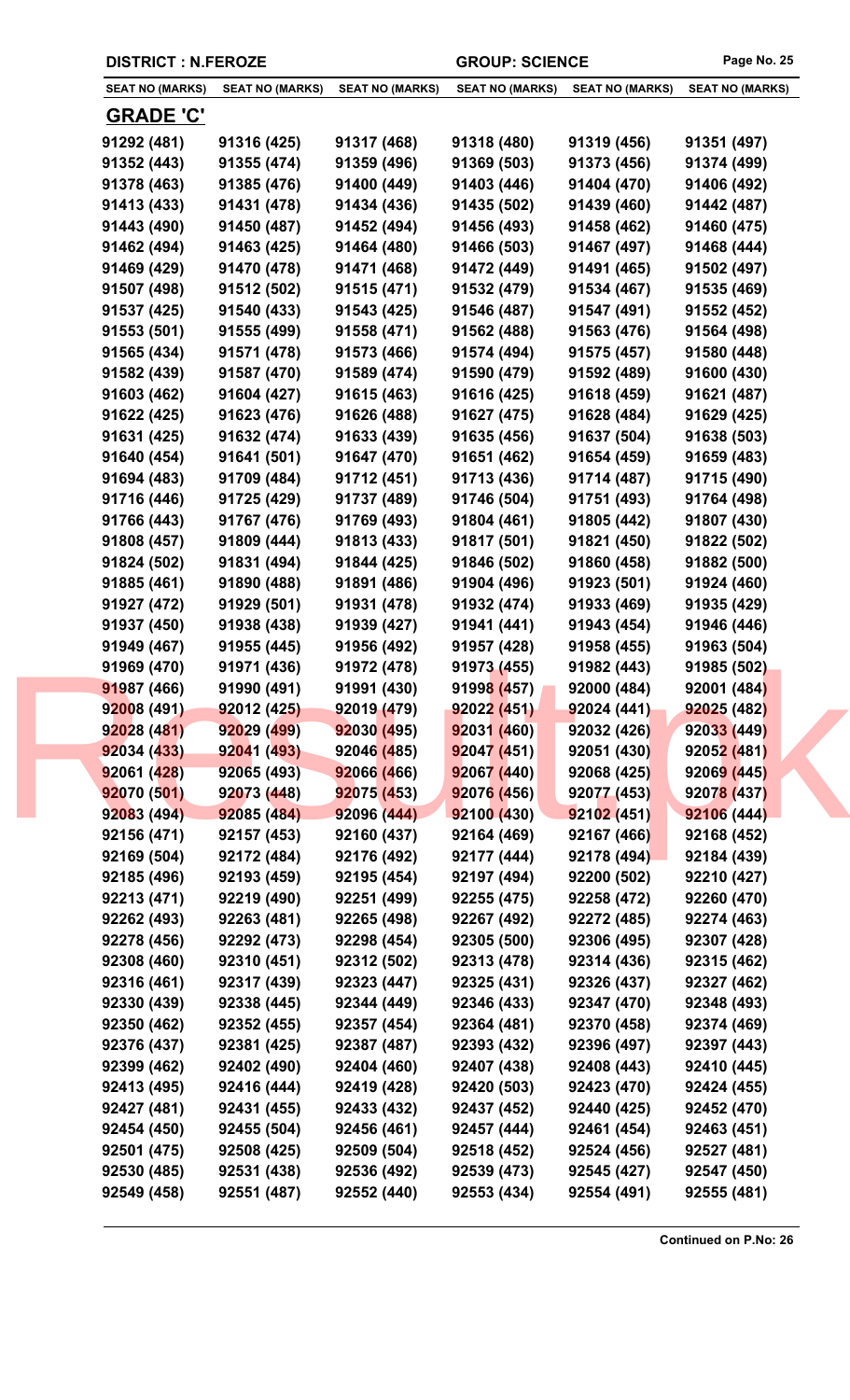| <b>DISTRICT : N.FEROZE</b> |                        |                        | <b>GROUP: SCIENCE</b>  |                        | Page No. 26            |
|----------------------------|------------------------|------------------------|------------------------|------------------------|------------------------|
| <b>SEAT NO (MARKS)</b>     | <b>SEAT NO (MARKS)</b> | <b>SEAT NO (MARKS)</b> | <b>SEAT NO (MARKS)</b> | <b>SEAT NO (MARKS)</b> | <b>SEAT NO (MARKS)</b> |
| <b>GRADE 'C'</b>           |                        |                        |                        |                        |                        |
| 92566 (479)                | 92568 (494)            | 92578 (490)            | 92581 (446)            | 92604 (480)            | 92607 (492)            |
| 92609 (481)                | 92611 (472)            | 92612 (473)            | 92613 (468)            | 92617 (497)            | 92638 (495)            |
| 92639 (486)                | 92642 (431)            | 92643 (434)            | 92803 (473)            | 92811 (454)            | 93022 (491)            |
| 93025 (454)                | 93028 (501)            | 93052 (471)            | 93055 (437)            | 93060 (454)            | 93062 (467)            |
| 93063 (496)                | 93067 (464)            | 93068 (432)            | 93071 (492)            | 93091 (455)            | 93097 (457)            |
| 93098 (503)                | 93101 (493)            | 93105 (465)            | 93137 (478)            | 93159 (491)            | 93172 (457)            |
| 93183 (490)                | 93186 (474)            | 93251 (454)            | 93273 (486)            | 93275 (468)            | 93277 (429)            |
| 93321 (493)                | 93322 (477)            | 93323 (488)            | 93324 (459)            | 93327 (500)            | 93337 (469)            |
| 93341 (475)                | 93344 (486)            | 93345 (472)            | 93346 (438)            | 93347 (475)            | 93349 (446)            |
| 93353 (492)                | 93354 (498)            | 93355 (495)            | 93356 (503)            | 93357 (432)            | 93358 (450)            |
| 93359 (440)                | 93360 (451)            | 93361 (482)            | 93366 (464)            | 93369 (474)            | 93370 (473)            |
| 93373 (427)                | 93374 (471)            | 93377 (442)            | 93378 (453)            | 93379 (441)            | 93380 (446)            |
| 93384 (429)                | 93387 (480)            | 93390 (435)            | 93391 (454)            | 93393 (444)            | 93394 (438)            |
| 93395 (425)                | 93396 (494)            | 93400 (458)            | 93401 (501)            | 93402 (434)            | 93405 (481)            |
| 93414 (490)                | 93415 (458)            | 93416 (483)            | 93462 (449)            | 93463 (484)            | 93464 (456)            |
| 93465 (443)                | 93467 (451)            | 93469 (480)            | 93470 (426)            | 93471 (461)            | 93473 (462)            |
| 93476 (451)                | 93479 (463)            | 93480 (478)            | 93481 (488)            | 93483 (451)            | 93485 (433)            |
| 93486 (464)                | 93489 (462)            | 93491 (444)            | 93492 (427)            | 93493 (465)            | 93494 (500)            |
| 93495 (503)                | 93496 (440)            | 93498 (448)            | 93499 (481)            | 93500 (496)            | 93501 (454)            |
| 93502 (460)                | 93521 (425)            | 93522 (489)            | 93523 (485)            | 93526 (475)            | 93527 (463)            |
| 93530 (441)                | 93531 (465)            | 93532 (490)            | 93536 (493)            | 93537 (497)            | 93538 (467)            |
| 93539 (499)                | 93540 (472)            | 93544 (478)            | 93546 (427)            | 93547 (498)            | 93550 (455)            |
| 93551 (449)                | 93552 (490)            | 93555 (479)            | 93556 (425)            | 93557 (489)            | 93558 (467)            |
| 93561 (502)                | 93562 (440)            | 93568 (433)            | 93569 (455)            | 93571 (487)            | 93574 (479)            |
| 93576 (489)                | 93578 (452)            | 93583 (485)            | 93587 (497)            | 93588 (500)            | 93589 (428)            |
| 93590 (488)                | 93591 (443)            | 93592 (489)            | 93597 (459)            | 93599 (470)            | 93600 (425)            |
| 93603 (490)                | 93607 (466)            | 93609 (457)            | 93610 (440)            | 93616 (497)            | 93618 (485)            |
| 93619 (454)                | 93620 (425)            | 93621 (471)            | 93622 (463)            | 93623 (448)            | 93626 (463)            |
| 93629(455)                 | 93633 (428)            | 93635 (483)            | 93639 (469)            | 93641 (492)            | 93642 (452)            |
| 93643 (440)                | 93644 (471)            | 93645 (480)            | 93647 (497)            | 93648 (443)            | 93649 (501)            |
| 93650 (490)                | 93654 (465)            | 93655(500)             | 93658 (473)            | 93659(500)             | 93661 (465)            |
| 93666 (458)                | 93667 (500)            | 93668 (429)            | 93670 (461)            | 93672 (502)            | 93673 (475)            |
| 93676 (486)                | 93679 (502)            | 93681 (430)            | 93683 (491)            | 93685 (442)            | 93687 (502)            |
| 93696 (478)                | 93697 (465)            | 93701 (497)            | 93702 (451)            | 93706 (433)            | 93707 (456)            |
| 93713 (478)                | 93714 (472)            | 93717 (490)            | 93719 (475)            | 93721 (485)            | 93723 (490)            |
| 93724 (441)                | 93725 (426)            | 93726 (457)            | 93729 (504)            | 93731 (468)            | 93733 (499)            |
| 93735 (433)                | 93736 (479)            | 93737 (504)            | 93738 (444)            | 93742 (425)            | 93743 (478)            |
| 93744 (449)                | 93745 (463)            | 93748 (481)            | 93750 (447)            | 93751 (457)            | 93752 (441)            |
| 93791 (429)                | 93793 (452)            | 93796 (479)            | 93797 (495)            | 93799 (470)            | 93800 (499)            |
| 93801 (474)                | 93802 (447)            | 93803 (454)            | 93804 (430)            | 93811 (493)            | 93815 (469)            |
| 93817 (467)                | 93823 (458)            | 93824 (476)            | 93827 (438)            | 93832 (432)            | 93834 (441)            |
| 93839 (456)                | 93840 (470)            | 93841 (479)            | 93842 (440)            | 93844 (464)            | 93848 (459)            |
| 93849 (500)                | 93850 (465)            | 93852 (495)            | 93853 (451)            | 93856 (477)            | 93858 (425)            |
| 93859 (474)                | 93860 (434)            | 93863 (426)            | 93864 (435)            | 93867 (495)            | 93876 (429)            |
| 93878 (462)                | 93884 (480)            | 93885 (487)            | 93886 (460)            | 93890 (496)            | 93892 (504)            |
| 93897 (456)                | 93900 (482)            | 93901 (452)            | 93911 (437)            | 93916 (495)            | 93918 (502)            |
| 93923 (463)                | 93927 (428)            | 93928 (485)            | 93933 (495)            | 93935 (454)            | 93936 (455)            |
| 93939 (478)                | 93945 (485)            | 93946 (435)            | 93947 (490)            | 93948 (439)            | 93951 (466)            |
| 93954 (443)                | 93955 (457)            | 93956 (429)            | 93958 (484)            | 93960 (501)            | 93962 (474)            |
| 93970 (496)                | 93976 (467)            | 94023 (475)            | 94024 (441)            | 94030 (431)            | 94031 (461)            |
| 94037 (481)                | 94038 (458)            | 94040 (485)            | 94042 (456)            | 94044 (488)            | 94045 (484)            |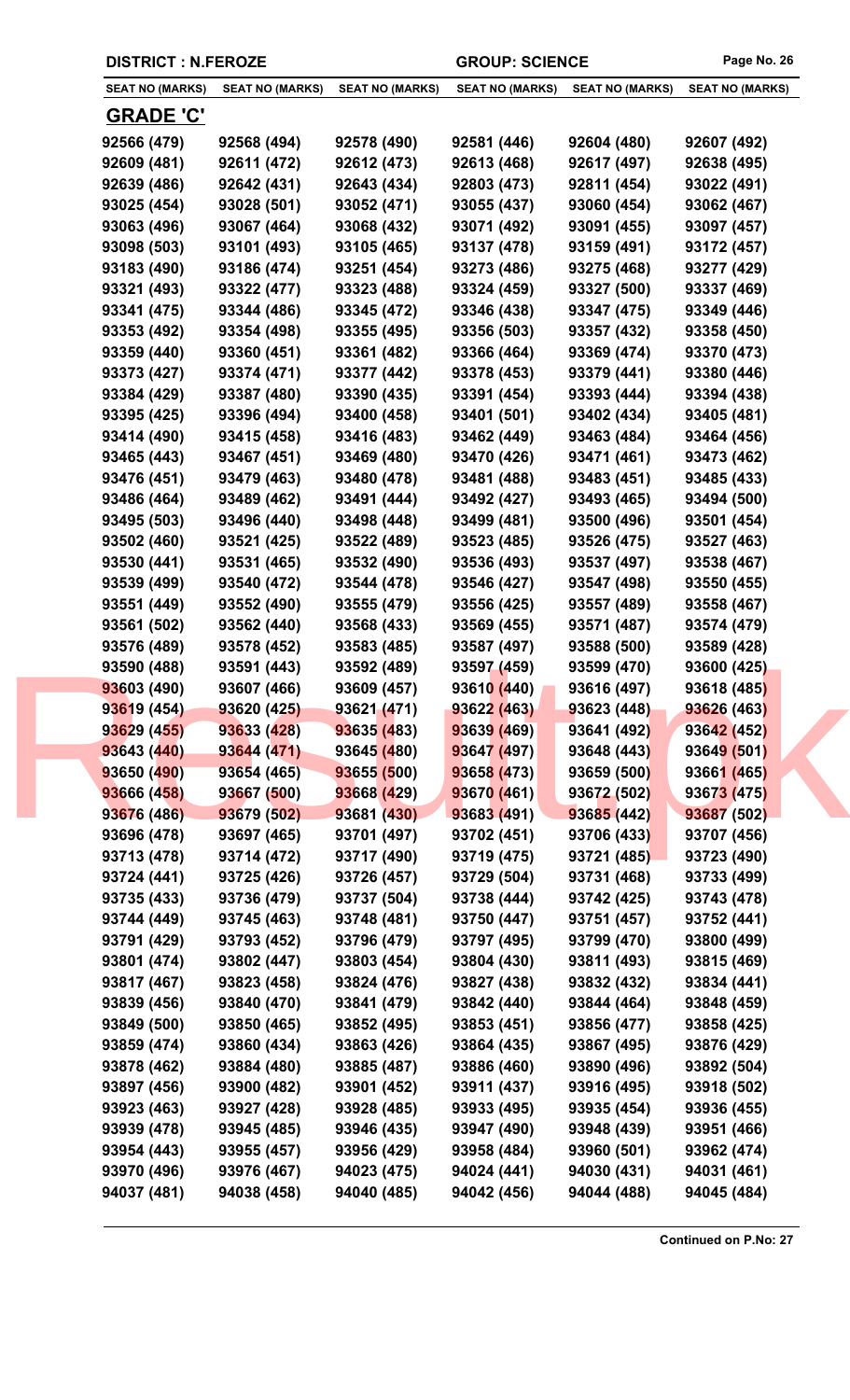|  | <b>DISTRICT : N.FEROZE</b> |                        |                        | <b>GROUP: SCIENCE</b>  |                        | Page No. 27            |
|--|----------------------------|------------------------|------------------------|------------------------|------------------------|------------------------|
|  | <b>SEAT NO (MARKS)</b>     | <b>SEAT NO (MARKS)</b> | <b>SEAT NO (MARKS)</b> | <b>SEAT NO (MARKS)</b> | <b>SEAT NO (MARKS)</b> | <b>SEAT NO (MARKS)</b> |
|  | <b>GRADE 'C'</b>           |                        |                        |                        |                        |                        |
|  | 94051 (481)                | 94054 (472)            | 94055 (451)            | 94056 (479)            | 94059 (470)            | 94060 (463)            |
|  | 94062 (425)                | 94065 (447)            | 94066 (462)            | 94068 (468)            | 94076 (482)            | 94078 (465)            |
|  | 94083 (441)                | 94085 (425)            | 94088 (428)            | 94090 (475)            | 94091 (439)            | 94096 (437)            |
|  | 94097 (469)                | 94104 (475)            | 94105 (502)            | 94109 (468)            | 94118 (497)            | 94119 (430)            |
|  | 94125 (482)                | 94127 (448)            | 94130 (491)            | 94136 (479)            | 94138 (444)            | 94139 (430)            |
|  | 94148 (447)                | 94150 (458)            | 94151 (450)            | 94153 (456)            | 94155 (443)            | 94159 (465)            |
|  | 94160 (504)                | 94161 (489)            | 94164 (450)            | 94167 (439)            | 94169 (497)            | 94172 (463)            |
|  | 94177 (429)                | 94178 (438)            | 94179 (470)            | 94181 (425)            | 94182 (425)            | 94183 (439)            |
|  | 94190 (449)                | 94194 (449)            | 94200 (445)            | 94201 (432)            | 94204 (431)            | 94205 (475)            |
|  | 94207 (495)                | 94208 (489)            | 94210 (426)            | 94211 (455)            | 94213 (479)            | 94214 (462)            |
|  | 94217 (427)                | 94222 (435)            | 94228 (446)            | 94231 (467)            | 94232 (472)            | 94233 (496)            |
|  | 94269 (477)                | 94292 (430)            | 94293 (457)            | 94294 (460)            | 94297 (494)            | 94299 (478)            |
|  | 94303 (431)                | 94304 (487)            | 94314 (490)            | 94324 (480)            | 94330 (445)            | 94342 (434)            |
|  | 94343 (443)                | 94346 (469)            | 94388 (502)            | 94389 (503)            | 94395 (494)            | 94396 (484)            |
|  | 94397 (494)                | 94400 (486)            | 94416 (494)            | 94419 (441)            | 94421 (480)            | 94429 (450)            |
|  | 94430 (487)                | 94431 (487)            | 94432 (498)            | 94434 (491)            | 94435 (491)            | 94439 (468)            |
|  | 94440 (497)                | 94445 (431)            | 94454 (499)            | 94455 (495)            | 94458 (462)            | 94470 (490)            |
|  | 94471 (504)                | 94472 (487)            | 94505 (493)            | 94510 (472)            | 94522 (471)            | 94523 (445)            |
|  | 94528 (472)                | 94535 (495)            | 94536 (499)            | 94537 (435)            | 94539 (473)            | 94543 (478)            |
|  | 94545 (458)                | 94547 (487)            | 94548 (444)            | 94549 (491)            | 94550 (458)            | 94552 (479)            |
|  | 94556 (489)                | 94562 (493)            | 94569 (460)            | 94570 (491)            | 94572 (471)            | 94577 (471)            |
|  | 94588 (445)                | 94623 (498)            | 94624 (496)            | 94627 (455)            | 94631 (451)            | 94633 (444)            |
|  | 94634 (480)                | 94637 (483)            | 94638 (479)            | 94639 (454)            | 94641 (425)            | 94646 (441)            |
|  | 94648 (500)                | 94650 (490)            | 94654 (461)            | 94657 (476)            | 94658 (443)            | 94665 (474)            |
|  | 94667 (459)                | 94668 (439)            | 94669 (503)            | 94670 (479)            | 94671 (479)            | 94674 (478)            |
|  | 94675 (453)                | 94676 (474)            | 94678 (474)            | 94681 (488)            | 94682 (478)            | 94687 (484)            |
|  | 94689 (494)                | 94693 (492)            | 94697 (488)            | 94703 (436)            | 94741 (458)            | 94745 (482)            |
|  | 94747 (500)                | 94750 (489)            | 94752 (492)            | 94755 (478)            | 94756 (448)            | 94758 (497)            |
|  | 94759 (460)                | 94760 (479)            | 94761 (491)            | 94762 (440)            | 94763 (457)            | 94765 (455)            |
|  | 94766 (431)                | 94767 (469)            | 94769 (446)            | 94770 (451)            | 94803 (492)            | 94805 (496)            |
|  | 94809 (441)                | 94814 (445)            | 94816 (461)            | 94818 (461)            | 94820 (474)            | 94828 (496)            |
|  | 94834 (467)                | 94842 (487)            | 94851 (493)            | 94852 (502)            | 94854 (491)            | 94868 (466)            |
|  | 94870 (452)                | 94873 (465)            | 94876 (470)            | 94879 (482)            | 94880 (428)            | 94882 (480)            |
|  | 94883 (503)                | 94885 (497)            | 94886 (449)            | 94887 (496)            | 94890 (428)            | 94899 (500)            |
|  | 94900 (484)                | 94902 (464)            | 94903 (444)            | 94934 (442)            | 94935 (430)            | 94938 (477)            |
|  | 94939 (478)                | 94941 (485)            | 94943 (476)            | 94944 (438)            | 94945 (488)            | 94947 (432)            |
|  | 94948 (433)                | 94953 (426)            | 94955 (491)            | 94957 (440)            | 94962 (476)            | 94963 (436)            |
|  | 94965 (454)                | 94976 (467)            | 94977 (501)            | 94978 (469)            | 94983 (459)            | 94991 (458)            |
|  | 94999 (483)                | 95000 (434)            | 95001 (462)            | 95002 (454)            | 95006 (479)            | 95007 (430)            |
|  | 95008 (449)                | 95016 (461)            | 95022 (485)            | 95031 (457)            | 95033 (486)            | 95034 (431)            |
|  | 95035 (471)                | 95037 (449)            | 95039 (459)            | 95040 (496)            | 95041 (498)            | 95042 (450)            |
|  | 95043 (443)                | 95044 (475)            | 95045 (464)            | 95046 (466)            | 95047 (427)            | 95049 (470)            |
|  | 95058 (480)                | 95060 (485)            | 95061 (496)            | 95063 (468)            | 95066 (443)            | 95069 (469)            |
|  | 95070 (449)                | 95071 (464)            | 95072 (470)            | 95081 (484)            | 95086 (494)            | 95089 (462)            |
|  | 95090 (448)                | 95096 (476)            | 95098 (457)            | 95101 (448)            | 95104 (441)            | 95112 (501)            |
|  | 95113 (471)                | 95114 (490)            | 95115 (474)            | 95117 (425)            | 95118 (455)            | 95119 (484)            |
|  | 95120 (477)                | 95122 (446)            | 95123 (464)            | 95130 (479)            | 95131 (459)            | 95133 (488)            |
|  | 95137 (461)                | 95140 (500)            | 95141 (429)            | 95143 (469)            | 95146 (501)            | 95149 (460)            |
|  | 95150 (439)                | 95153 (482)            | 95159 (427)            | 95165 (503)            | 95166 (463)            | 95168 (425)            |
|  | 95170 (462)                | 95171 (450)            | 95172 (504)            | 95175 (437)            | 95176 (454)            | 95181 (501)            |
|  | 95183 (482)                | 95188 (454)            | 95191 (449)            | 95195 (484)            | 95196 (458)            | 95198 (462)            |
|  |                            |                        |                        |                        |                        |                        |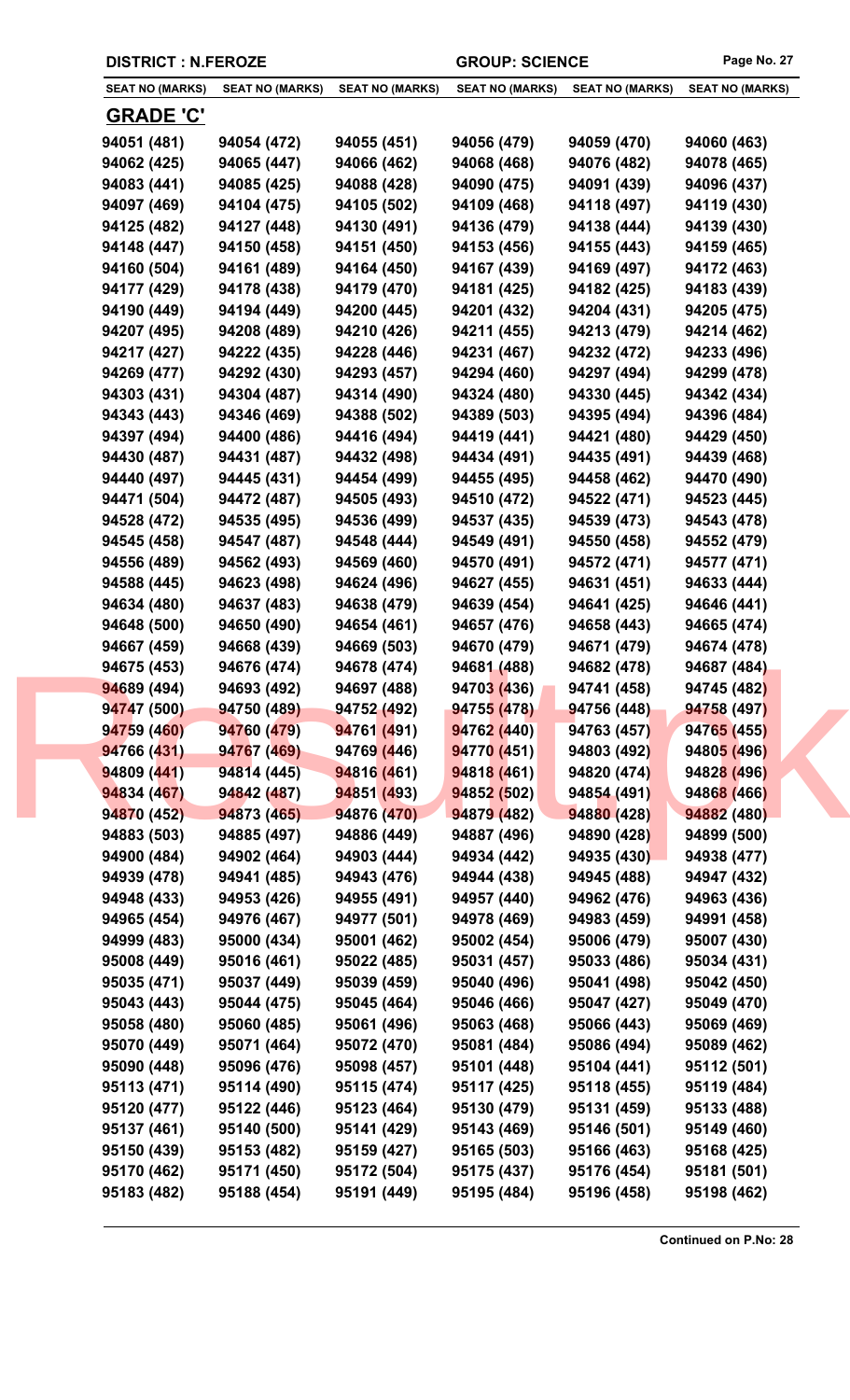|                        | <b>DISTRICT : N.FEROZE</b> |                        | <b>GROUP: SCIENCE</b>  |                        | Page No. 28            |
|------------------------|----------------------------|------------------------|------------------------|------------------------|------------------------|
| <b>SEAT NO (MARKS)</b> | <b>SEAT NO (MARKS)</b>     | <b>SEAT NO (MARKS)</b> | <b>SEAT NO (MARKS)</b> | <b>SEAT NO (MARKS)</b> | <b>SEAT NO (MARKS)</b> |
| <b>GRADE 'C'</b>       |                            |                        |                        |                        |                        |
| 95200 (444)            | 95202 (458)                | 95204 (429)            | 95207 (435)            | 95208 (460)            | 95209 (493)            |
| 95250 (475)            | 95256 (491)                | 95261 (464)            | 95271 (477)            | 95275 (491)            | 95290 (502)            |
| 95291 (453)            | 95293 (487)                | 95295 (452)            | 95297 (427)            | 95298 (455)            | 95302 (489)            |
| 95307 (449)            | 95312 (492)                | 95317 (482)            | 95321 (439)            | 95324 (457)            | 95327 (457)            |
| 95328 (426)            | 95329 (475)                | 95334 (474)            | 95337 (486)            | 95338 (495)            | 95344 (490)            |
| 95345 (453)            | 95347 (497)                | 95348 (480)            | 95349 (480)            | 95352 (499)            | 95354 (476)            |
| 95357 (497)            | 95362 (449)                | 95367 (496)            | 95374 (493)            | 95375 (432)            | 95376 (435)            |
| 95379 (467)            | 95384 (489)                | 95385 (459)            | 95386 (446)            | 95388 (485)            | 95389 (451)            |
| 95391 (464)            | 95394 (494)                | 95395 (490)            | 95396 (486)            | 95397 (484)            | 95399 (425)            |
| 95434 (503)            | 95442 (504)                | 95487 (490)            | 95492 (470)            | 95501 (426)            | 95502 (453)            |
| 95565 (466)            | 95567 (455)                | 95571 (468)            | 95572 (485)            | 95573 (484)            | 95596 (497)            |
| 95601 (465)            | 95603 (469)                | 95608 (479)            | 95609 (463)            | 95612 (462)            | 95613 (503)            |
| 95614 (474)            | 95615 (482)                | 95616 (501)            | 95617 (436)            | 95620 (465)            | 95621 (485)            |
| 95623 (496)            | 95626 (483)                | 95632 (444)            | 95633 (427)            | 95634 (480)            | 95636 (444)            |
| 95652 (476)            | 95656 (497)                | 95658 (496)            | 95660 (467)            | 95662 (464)            | 95722 (472)            |
| 95724 (489)            | 95726 (504)                | 95729 (498)            | 95730 (466)            | 95731 (484)            | 95733 (485)            |
| 95735 (447)            | 95743 (440)                | 95745 (501)            | 95751 (439)            | 95752 (469)            | 95754 (501)            |
| 95760 (485)            | 95764 (426)                | 95768 (488)            | 95770 (488)            | 95771 (497)            | 95773 (487)            |
| 95777 (440)            | 95778 (426)                | 95781 (467)            | 95782 (440)            | 95784 (488)            | 95785 (469)            |
| 95790 (425)            | 95792 (425)                | 95800 (472)            | 95801 (454)            | 95802 (435)            | 95807 (443)            |
| 95808 (484)            | 95817 (472)                | 95818 (488)            | 95821 (486)            | 95830 (499)            | 95832 (488)            |
| 95835 (467)            | 95836 (487)                | 95839 (463)            | 95840 (434)            | 95846 (464)            | 95847 (493)            |
| 95848 (497)            | 95852 (500)                | 95855 (485)            | 95860 (438)            | 95870 (467)            | 95872 (497)            |
| 95875 (440)            | 95885 (470)                | 95891 (477)            | 95895 (434)            | 95897 (472)            | 95898 (457)            |
| 95899 (495)            | 95900 (494)                | 95910 (478)            | 95912 (459)            | 95916 (493)            | 95922 (441)            |
| 95968 (486)            | 95971 (490)                | 95972 (468)            | 95989 (502)            | 95992 (502)            | 95995 (497)            |
| 95997 (480)            | 96003 (485)                | 96004 (470)            | 96005 (504)            | 96006 (500)            | 96015 (448)            |
| 96016 (441)            | 96017 (477)                | 96025 (452)            | 96029 (425)            | 96031 (490)            | 96032 (452)            |
| 96034 (489)            | 96035 (456)                | 96036 (498)            | 96039 (477)            | 96041 (494)            | 96042 (467)            |
| 96043 (449)            | 96045 (476)                | 96046 (488)            | 96050(425)             | 96051 (474)            | 96053 (432)            |
| 96054 (478)            | 96057 (447)                | 96062 (428)            | 96065 (495)            | 96070 (449)            | 96071 (490)            |
| 96072 (433)            | 96076 (502)                | 96077 (456)            | 96078 (503)            | 96080 (430)            | 96081 (466)            |
| 96082 (484)            | 96181 (426)                | 96185 (494)            | 96186 (465)            | 96189 (481)            | 96191 (498)            |
| 96192 (494)            | 96194 (441)                | 96197 (462)            | 96199 (437)            | 96202 (468)            | 96204 (504)            |
| 96206 (455)            | 96216 (497)                | 96217 (494)            | 96223 (489)            | 96225 (492)            | 96227 (441)            |
| 96229 (463)            | 96231 (467)                | 96233 (451)            | 96236 (497)            | 96239 (447)            | 96241 (429)            |
| 96242 (445)            | 96246 (456)                | 96249 (427)            | 96262 (425)            | 96264 (485)            | 96301 (487)            |
| 96306 (488)            | 96308 (486)                | 96310 (493)            | 96315 (449)            | 96316 (454)            | 96320 (468)            |
| 96321 (438)            | 96323 (480)                | 96324 (436)            | 96326 (425)            | 96328 (466)            | 96329 (480)            |
| 96357 (440)            | 96362 (491)                | 96366 (489)            | 96367 (502)            | 96369 (475)            | 96371 (450)            |
| 96374 (466)            | 96375 (498)                | 96380 (451)            | 96383 (443)            | 96384 (493)            | 96386 (458)            |
| 96392 (468)            | 96398 (463)                | 96403 (459)            | 96405 (443)            | 96411 (482)            | 96412 (501)            |
| 96413 (500)            | 96418 (504)                | 96425 (471)            | 96431 (462)            | 96433 (451)            | 96439 (493)            |
| 96441 (453)            | 96442 (425)                | 96448 (486)            | 96449 (472)            | 96451 (492)            | 96452 (461)            |
| 96463 (503)            | 96464 (484)                | 96465 (430)            | 96466 (434)            | 96473 (461)            | 96475 (472)            |
| 96477 (502)            | 96478 (437)                | 96483 (448)            | 96484 (491)            | 96485 (449)            | 96486 (474)            |
| 96488 (494)            | 96490 (442)                | 96495 (503)            | 96496 (489)            | 96497 (425)            | 96499 (479)            |
| 96501 (457)            | 96502 (470)                | 96506 (488)            | 96510 (456)            | 96511 (491)            | 96514 (459)            |
| 96515 (482)            | 96516 (427)                | 96517 (448)            | 96522 (499)            | 96523 (459)            | 96527 (425)            |
| 96531 (451)            | 96532 (449)                | 96533 (475)            | 96536 (464)            | 96540 (492)            | 96542 (428)            |
| 96544 (471)            | 96545 (458)                | 96546 (488)            | 96550 (449)            | 96551 (470)            | 96553 (486)            |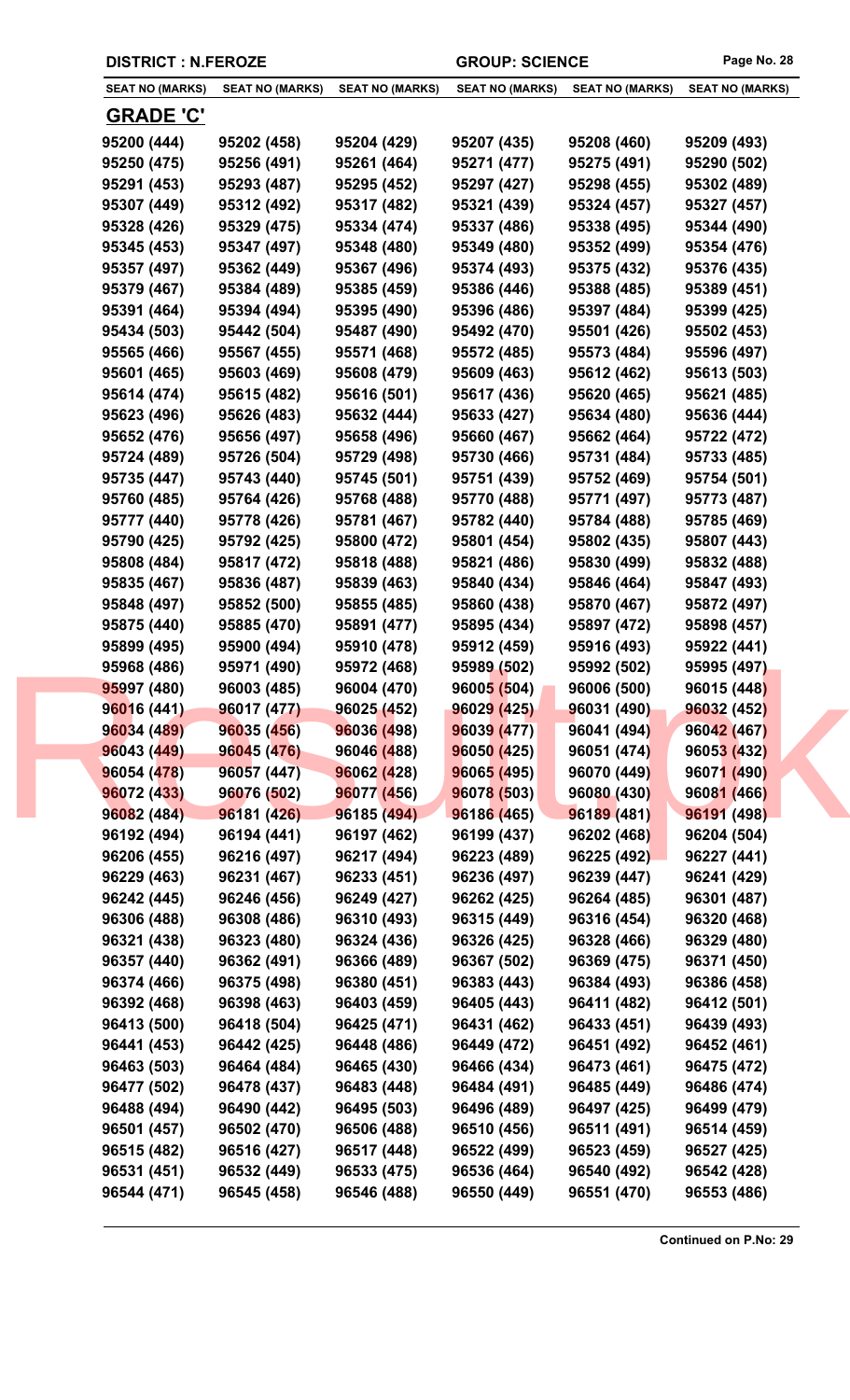| <b>DISTRICT : N.FEROZE</b> |                        |                        | <b>GROUP: SCIENCE</b>  |                        | Page No. 29            |
|----------------------------|------------------------|------------------------|------------------------|------------------------|------------------------|
| <b>SEAT NO (MARKS)</b>     | <b>SEAT NO (MARKS)</b> | <b>SEAT NO (MARKS)</b> | <b>SEAT NO (MARKS)</b> | <b>SEAT NO (MARKS)</b> | <b>SEAT NO (MARKS)</b> |
| <b>GRADE 'C'</b>           |                        |                        |                        |                        |                        |
| 96554 (462)                | 96562 (455)            | 96564 (484)            | 96574 (486)            | 96575 (443)            | 96576 (451)            |
| 96577 (425)                | 96579 (473)            | 96585 (469)            | 96588 (464)            | 96589 (482)            | 96653 (502)            |
| 96657 (473)                | 96658 (438)            | 96660 (480)            | 96661 (434)            | 96662 (438)            | 96666 (493)            |
| 96667 (435)                | 96672 (465)            | 96690 (488)            | 96700 (469)            | 96701 (479)            | 96703 (467)            |
| 96713 (466)                | 96719 (502)            | 96720 (472)            | 96725 (467)            | 96729 (476)            | 96730 (453)            |
| 96731 (499)                | 96735 (452)            | 96736 (474)            | 96739 (489)            | 96742 (458)            | 96747 (435)            |
| 96749 (476)                | 96751 (497)            | 96756 (485)            | 96762 (504)            | 96763 (462)            | 96768 (495)            |
| 96769 (466)                | 96773 (439)            | 96774 (440)            | 96817 (497)            | 96818 (473)            | 96821 (492)            |
| 96827 (427)                | 96828 (499)            | 96829 (492)            | 96844 (484)            | 96845 (502)            | 96847 (460)            |
| 96848 (489)                | 96851 (425)            | 96887 (501)            | 96897 (504)            | 96909 (467)            | 97032 (461)            |
| 97035 (479)                | 97036 (456)            | 97040 (472)            | 97044 (471)            | 97047 (439)            | 97048 (428)            |
| 97049 (449)                | 97059 (469)            | 97061 (470)            | 97063 (474)            | 97064 (494)            | 97065 (476)            |
| 97066 (497)                | 97069 (440)            | 97071 (493)            | 97072 (442)            | 97073 (487)            | 97076 (455)            |
| 97078 (425)                | 97081 (449)            | 97082 (501)            | 97086 (425)            | 97089 (448)            | 97091 (487)            |
| 97095 (434)                | 97096 (489)            | 97105 (478)            | 97108 (457)            | 97109 (469)            | 97111 (425)            |
| 97112 (443)                | 97113 (425)            | 97115 (500)            | 97116 (480)            | 97118 (484)            | 97120 (451)            |
| 97121 (443)                | 97123 (457)            | 97124 (426)            | 97127 (451)            | 97128 (481)            | 97134 (490)            |
| 97137 (484)                | 97140 (468)            | 97143 (499)            | 97144 (473)            | 97147 (425)            | 97148 (427)            |
| 97150 (503)                | 97152 (492)            | 97154 (499)            | 97158 (432)            | 97163 (476)            | 97164 (476)            |
| 97165 (456)                | 97169 (448)            | 97170 (472)            | 97171 (490)            | 97182 (482)            | 97184 (480)            |
| 97185 (467)                | 97188 (456)            | 97189 (488)            | 97190 (480)            | 97193 (495)            | 97194 (509)            |
| 97206 (478)                | 97214 (449)            | 97217 (430)            | 97218 (459)            | 97258 (458)            | 97264 (425)            |
| 97266 (489)                | 97267 (436)            | 97275 (434)            | 97278 (426)            | 97286 (484)            | 97287 (478)            |
| 97290 (481)                | 97291 (435)            | 97292 (453)            | 97293 (484)            | 97294 (430)            | 97295 (488)            |
| 97296 (470)                | 97300 (483)            | 97301 (446)            | 97307 (498)            | 97316 (501)            | 97317 (497)            |
| 97320 (463)                | 97322 (431)            | 97323 (466)            | 97324 (468)            | 97327 (451)            | 97331 (452)            |
| 97339 (463)                | 97342 (468)            | 97343 (474)            | 97344 (481)            | 97345 (492)            | 97351 (465)            |
| 97355 (496)                | 97359 (451)            | 97364 (448)            | 97366 (454)            | 97367 (433)            | 97381 (428)            |
| 97382 (445)                | 97391 (460)            | 97393 (463)            | 97395 (477)            | 97398 (467)            | 97432 (501)            |
| 97441 (462)                | 97456 (492)            | 97457 (494)            | 97464 (481)            | 97486 (446)            | 97488 (488)            |
| 97494 (439)                | 97496 (487)            | 97497 (480)            | 97499 (499)            | 97517 (503)            | 97542 (466)            |
| 97547 (482)                | 97554 (501)            | 97556 (474)            | 97558 (486)            | 97559 (499)            | 97561 (493)            |
| 97568 (468)                | 97580 (480)            | 97598 (492)            | 97603 (486)            | 97620 (490)            | 97622 (463)            |
| 97623 (453)                | 97632 (469)            | 97651 (479)            | 97652 (460)            | 97654 (495)            | 97658 (469)            |
| 97661 (479)                | 97663 (484)            | 97666 (449)            | 97670 (443)            | 97671 (444)            | 97675 (470)            |
| 97676 (467)                | 97677 (468)            | 97678 (484)            | 97682 (483)            | 97687 (476)            | 97689 (467)            |
| 97690 (487)                | 97695 (451)            | 97698 (432)            | 97714 (461)            | 97720 (486)            | 97721 (470)            |
| 97722 (433)                | 97723 (457)            | 97726 (470)            | 97729 (432)            | 97738 (496)            | 97754 (456)            |
| 97758 (488)                | 97760 (472)            | 97771 (479)            | 97773 (469)            | 97778 (502)            | 97782 (489)            |
| 97788 (436)                | 97791 (455)            | 97798 (489)            | 97799 (440)            | 97801 (484)            | 97805 (499)            |
| 97806 (495)                | 97814 (471)            | 97820 (465)            | 97823 (484)            | 97834 (499)            | 97837 (477)            |
| 97839 (463)                | 97853 (484)            | 97854 (479)            | 97858 (461)            | 97860 (455)            | 97864 (477)            |
| 97886 (487)                | 97889 (454)            | 97892 (463)            | 97894 (464)            | 97899 (487)            | 97900 (445)            |
| 97903 (441)                | 97908 (493)            | 97910 (490)            | 97911 (500)            | 97912 (475)            | 97919 (503)            |
| 97920 (509)                | 97922 (486)            | 97924 (491)            | 97929 (427)            | 97931 (473)            | 97933 (447)            |
| 97981 (455)                | 97988 (501)            | 97989 (476)            | 97992 (501)            | 97996 (501)            | 97997 (466)            |
| 98007 (446)                | 98016 (472)            | 98019 (502)            | 98021 (483)            | 98022 (459)            | 98024 (489)            |
| 98032 (491)                | 98033 (502)            | 98038 (467)            | 98040 (463)            | 98042 (501)            | 98044 (479)            |
| 98047 (458)                | 98055 (452)            | 98062 (462)            | 98064 (491)            | 98065 (502)            | 98071 (483)            |
| 98072 (426)                | 98088 (465)            | 98094 (494)            | 98098 (447)            | 98106 (491)            | 98109 (425)            |
| 98110 (466)                | 98111 (492)            | 98112 (497)            | 98113 (460)            | 98114 (502)            | 98115 (496)            |
|                            |                        |                        |                        |                        |                        |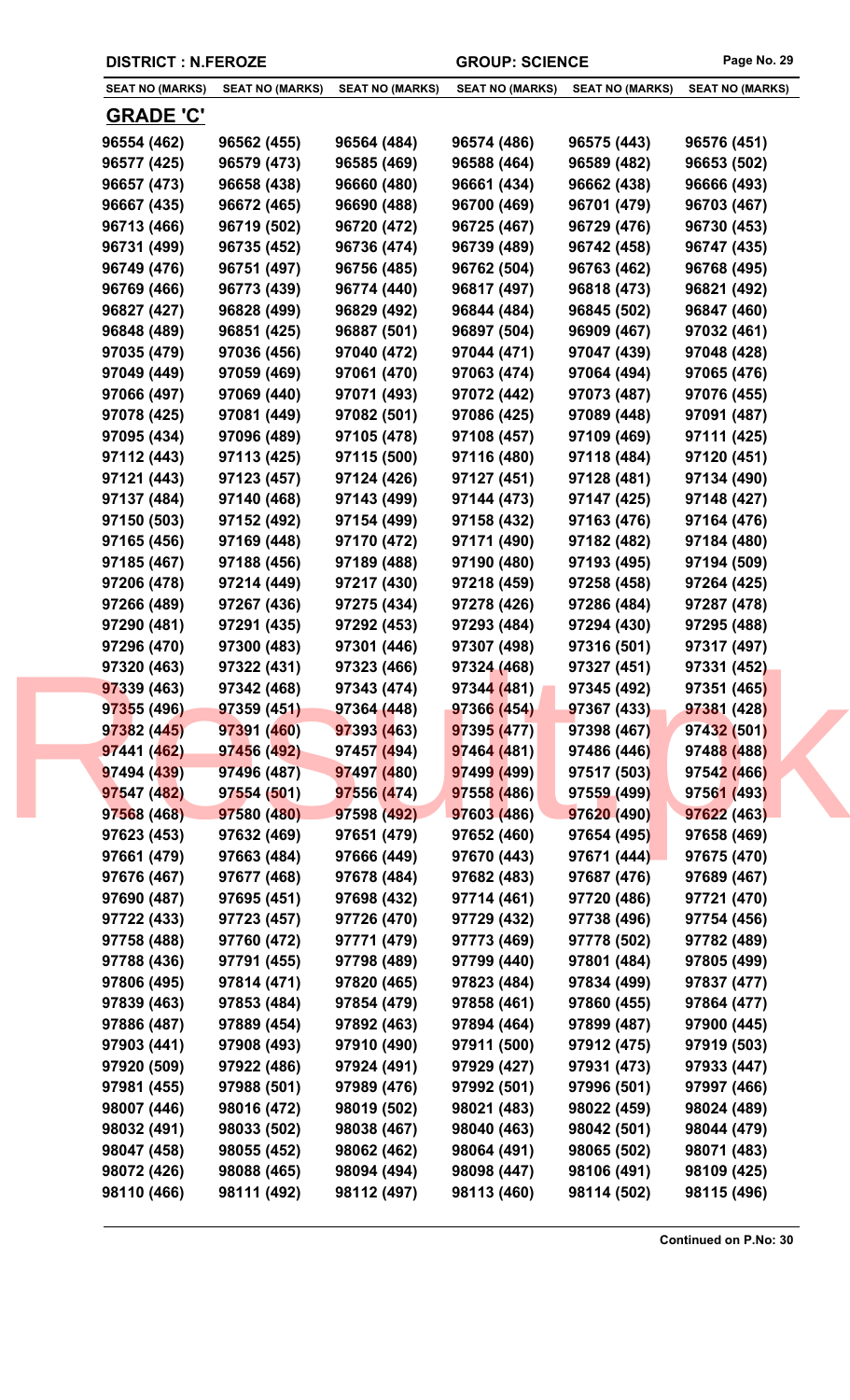| <b>DISTRICT : N.FEROZE</b> |                        |                        | <b>GROUP: SCIENCE</b>  |                        | Page No. 30            |
|----------------------------|------------------------|------------------------|------------------------|------------------------|------------------------|
| <b>SEAT NO (MARKS)</b>     | <b>SEAT NO (MARKS)</b> | <b>SEAT NO (MARKS)</b> | <b>SEAT NO (MARKS)</b> | <b>SEAT NO (MARKS)</b> | <b>SEAT NO (MARKS)</b> |
| <b>GRADE 'C'</b>           |                        |                        |                        |                        |                        |
| 98127 (475)                | 98143 (501)            | 98147 (425)            | 98148 (469)            | 98155 (498)            | 98356 (504)            |
| 98401 (475)                | 98403 (498)            | 98404 (428)            | 98410 (425)            | 98412 (504)            | 98416 (489)            |
| 98421 (433)                | 98422 (460)            | 98424 (469)            | 98441 (487)            | 98454 (427)            | 98458 (451)            |
| 98460 (493)                | 98463 (454)            | 98465 (446)            | 98466 (461)            | 98476 (473)            | 98481 (477)            |
| 98493 (497)                | 98522 (470)            | 98531 (426)            | 98532 (472)            | 98535 (437)            | 98536 (482)            |
| 98539 (465)                | 98541 (462)            | 98542 (445)            | 98543 (438)            | 98544 (455)            | 98548 (482)            |
| 98549 (485)                | 98551 (436)            | 98553 (441)            | 98556 (431)            | 98558 (490)            | 98559 (465)            |
| 98562 (489)                | 98572 (457)            | 98575 (500)            | 98583 (502)            | 98590 (478)            | 98600 (492)            |
| 98604 (492)                | 98605 (504)            | 98606 (504)            | 98612 (479)            | 98621 (498)            | 98624 (487)            |
| 98626 (474)                | 98637 (474)            | 98641 (462)            | 98647 (495)            | 98648 (465)            | 98649 (476)            |
| 98650 (428)                | 98653 (502)            | 98654 (455)            | 98655 (481)            | 98657 (472)            | 98685 (485)            |
| 98691 (483)                | 98697 (497)            | 98700 (475)            | 98704 (484)            | 98705 (477)            | 98706 (483)            |
| 98711 (467)                | 98717 (500)            | 98720 (489)            | 98721 (425)            | 98724 (475)            | 98725 (488)            |
| 98728 (501)                | 98730 (474)            | 98735 (437)            | 98737 (461)            | 98781 (449)            | 98784 (425)            |
| 98785 (496)                | 98787 (468)            | 98792 (428)            | 98793 (457)            | 98795 (482)            | 98796 (478)            |
| 98797 (427)                | 98798 (496)            | 98799 (455)            | 98800 (489)            | 98807 (469)            | 98808 (501)            |
| 98812 (454)                | 98814 (452)            | 98818 (460)            | 98821 (504)            | 98824 (446)            | 98825 (457)            |
| 98829 (474)                | 98830 (502)            | 98834 (480)            | 98836 (428)            | 98838 (467)            | 98839 (469)            |
| 98840 (478)                | 98842 (493)            | 98843 (479)            | 98844 (478)            | 98845 (479)            | 98846 (465)            |
| 98848 (426)                | 98849 (502)            | 98853 (456)            | 98854 (494)            | 98855 (490)            | 98856 (476)            |
| 98857 (439)                | 98862 (459)            | 98863 (504)            | 98866 (472)            | 98867 (485)            | 98869 (494)            |
| 98870 (430)                | 98871 (485)            | 98874 (496)            | 98875 (504)            | 98876 (469)            | 98877 (450)            |
| 98878 (450)                | 98880 (497)            | 98881 (449)            | 98884 (502)            | 98885 (454)            | 98888 (425)            |
| 98893 (452)                | 98894 (425)            | 98895 (433)            | 98897 (471)            | 98903 (468)            | 98936 (485)            |
| 98943 (450)                | 98945 (503)            | 98947 (453)            | 98952 (425)            | 98955 (498)            | 98956 (475)            |
| 98959 (455)                | 98960 (466)            | 98961 (426)            | 98984 (435)            | 98986 (496)            | 98988 (481)            |
| 98989 (434)                | 98990 (466)            | 98995 (443)            | 99011 (468)            | 99012 (485)            | 99013 (458)            |
| 99017 (444)                | 99018 (480)            | 99019 (465)            | 99021 (451)            | 99022 (476)            | 99026 (427)            |
| 99027 (449)                | 99034 (425)            | 99036 (485)            | 99038 (442)            | 99039 (446)            | 99040 (445)            |
| 99043 (476)                | 99044 (466)            | 99047 (443)            | 99049 (427)            | 99050 (475)            | 99053 (448)            |
| 99054 (469)                | 99055 (497)            | 99059 (480)            | 99060 (504)            | 99061 (470)            | 99064 (477)            |
| 99093 (484)                | 99103 (500)            | 99108 (504)            | 99109 (501)            | 99114 (463)            | 99116 (471)            |
| 99119 (427)                | 99160 (488)            | 99161 (503)            | 99198 (489)            | 99207 (484)            | 99218 (497)            |
| 99220 (504)                | 99227 (483)            | 99231 (429)            | 99232 (468)            | 99239 (461)            | 99240 (486)            |
| 99242 (460)                | 99271 (466)            | 99301 (459)            | 99306 (484)            | 99307 (504)            | 99364 (460)            |
| 99375 (477)                | 99379 (444)            | 99382 (490)            | 99384 (455)            | 99388 (473)            | 99393 (468)            |
| 99396 (452)                | 99399 (482)            | 99400 (498)            | 99401 (478)            | 99407 (445)            | 99412 (425)            |
| 99414 (486)                | 99418 (457)            | 99443 (450)            | 99448 (469)            | 99449 (459)            | 99450 (480)            |
| 99451 (486)                | 99453 (448)            | 99454 (446)            | 99458 (471)            | 99475 (488)            | 99480 (499)            |
| 99482 (445)                | 99484 (450)            | 99485 (494)            | 99486 (447)            | 99490 (483)            | 99493 (446)            |
| 99495 (463)                | 99496 (483)            | 99501 (484)            | 99502 (497)            | 99503 (496)            | 99508 (486)            |
| 99510 (426)                | 99511 (451)            | 99512 (439)            | 99515 (426)            | 99522 (487)            | 99525 (489)            |
| 99530 (493)                | 99533 (504)            | 99539 (502)            | 99546 (457)            | 99550 (489)            | 99555 (464)            |
| 99556 (445)                | 99558 (437)            | 99561 (501)            | 99562 (492)            | 99566 (475)            | 99572 (489)            |
| 99601 (503)                | 99603 (466)            | 99605 (495)            | 99609 (487)            | 99612 (498)            | 99614 (496)            |
| 99615 (498)                | 99661 (492)            | 99662 (475)            | 99665 (464)            | 99669 (484)            | 99673 (431)            |
| 99679 (485)                | 99681 (449)            | 99682 (476)            | 99689 (479)            | 99690 (475)            | 99692 (493)            |
| 99693 (437)                | 99696 (500)            | 99698 (457)            | 99701 (436)            | 99704 (479)            | 99709 (500)            |
| 99715 (443)                | 99719 (466)            | 99727 (485)            | 99729 (455)            | 99731 (455)            | 99787 (447)            |
| 99788 (449)                | 99796 (471)            | 99798 (479)            | 99801 (430)            | 99805 (502)            | 99806 (493)            |
| 99807 (466)                | 99808 (483)            | 99809 (492)            | 99810 (496)            | 99814 (447)            | 99818 (485)            |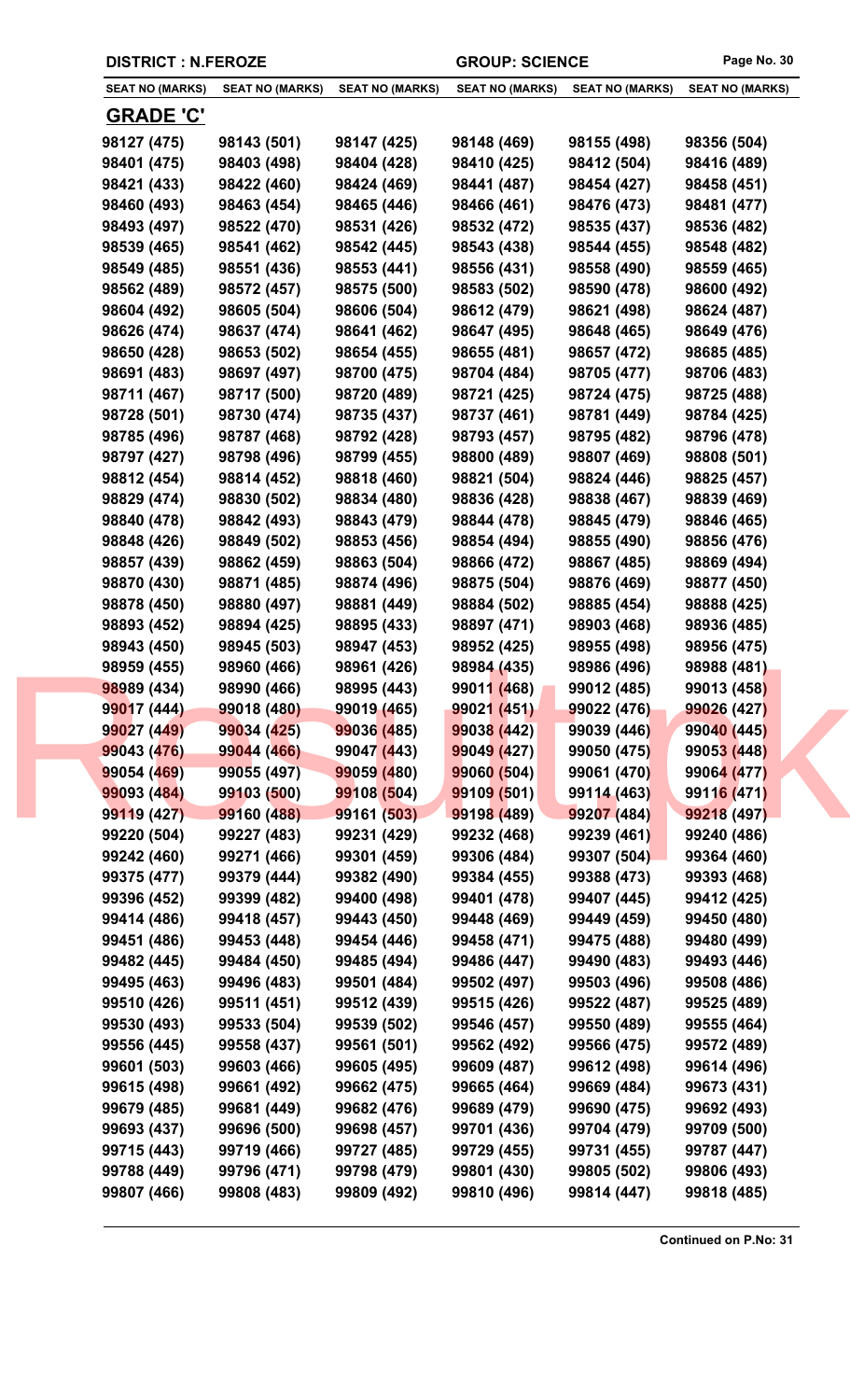| <b>DISTRICT : N.FEROZE</b>   |                              |                              | <b>GROUP: SCIENCE</b>        |                              | Page No. 31                  |
|------------------------------|------------------------------|------------------------------|------------------------------|------------------------------|------------------------------|
| <b>SEAT NO (MARKS)</b>       | <b>SEAT NO (MARKS)</b>       | <b>SEAT NO (MARKS)</b>       | <b>SEAT NO (MARKS)</b>       | <b>SEAT NO (MARKS)</b>       | <b>SEAT NO (MARKS)</b>       |
| <b>GRADE 'C'</b>             |                              |                              |                              |                              |                              |
| 99821 (473)                  | 99822 (504)                  | 99826 (425)                  | 99828 (498)                  | 99831 (499)                  | 99832 (448)                  |
| 99833 (498)                  | 99840 (451)                  | 99853 (502)                  | 99867 (499)                  | 99869 (452)                  | 99891 (493)                  |
| 99895 (425)                  | 99911 (486)                  | 99912 (485)                  | 99915 (425)                  | 99920 (493)                  | 99930 (461)                  |
| 99933 (499)                  | 99943 (453)                  | 99944 (454)                  | 99945 (486)                  | 99955 (487)                  | 99958 (443)                  |
| 99960 (473)                  | 99962 (493)                  | 99967 (438)                  | 99969 (499)                  | 99970 (430)                  | 99972 (472)                  |
| 99975 (483)                  | 99977 (442)                  | 99980 (499)                  | 99983 (475)                  | 99984 (456)                  | 99985 (483)                  |
| 99992 (434)                  | 100001 (485)                 | 100005 (486)                 | 100006 (504)                 | 100017 (493)                 | 100024 (490)                 |
| 100025 (499)                 | 100039 (459)                 | 100048 (452)                 | 100049 (437)                 | 100051 (475)                 | 100058 (449)                 |
| 100061 (468)                 | 100062 (478)                 | 100067 (452)                 | 100072 (494)                 | 100073 (499)                 | 100084 (447)                 |
| 100095 (459)                 | 100099 (467)                 | 100100 (447)                 | 100105 (483)                 | 100106 (489)                 | 100107 (501)                 |
| 100113 (501)                 | 100116 (432)                 | 100132 (473)                 | 100135 (425)                 | 100141 (481)                 | 100143 (480)                 |
| 100158 (430)                 | 100170 (459)                 | 100181 (442)                 | 100183 (476)                 | 100186 (450)                 | 100187 (457)                 |
| 100191 (444)                 | 100196 (437)                 | 100199 (475)                 | 100200 (484)                 | 100204 (438)                 | 100206 (487)                 |
| 100302 (466)                 | 100351 (465)                 | 100353 (473)                 | 100371 (437)                 | 100407 (448)                 | 100412 (474)                 |
| 100421 (456)                 | 100439 (485)                 | 100443 (467)                 | 100445 (493)                 | 100455 (464)                 | 100457 (479)                 |
| 100458 (450)                 | 100459 (497)                 | 100460 (495)                 | 100461 (470)                 | 100463 (480)                 | 100464 (469)                 |
| 100467 (455)                 | 100477 (486)                 | 100478 (457)                 | 100483 (487)                 | 100502 (470)                 | 100509 (500)                 |
| 100510 (469)                 | 100511 (478)                 | 100516 (495)                 | 100532 (504)                 | 100533 (439)                 | 100534 (484)                 |
| 100536 (432)                 | 100538 (438)                 | 100539 (500)                 | 100544 (486)                 | 100549 (443)                 | 100551 (449)                 |
| 100594 (439)                 | 100596 (495)                 | 100597 (481)                 | 100601 (500)                 | 100602 (473)                 | 100604 (460)                 |
| 100606 (425)                 | 100609 (495)                 | 100610 (461)                 | 100612 (493)                 | 100613 (470)                 | 100619 (485)                 |
| 100623 (500)                 | 100625 (483)                 | 100630 (468)                 | 100634 (503)                 | 100636 (433)                 | 100637 (478)                 |
| 100638 (450)                 | 100640 (504)                 | 100641 (471)                 | 100646 (425)                 | 100647 (493)                 | 100657 (448)                 |
| 100661 (495)                 | 100662 (470)                 | 100663 (493)                 | 100666 (487)                 | 100667 (503)                 | 100668 (443)                 |
| 100670 (458)                 | 100671 (483)                 | 100678 (491)                 | 100682 (461)                 | 100687 (431)                 | 100688 (445)                 |
| 100689 (426)                 | 100690 (468)                 | 100695 (501)                 | 100696 (455)                 | 100697 (451)                 | 100698 (494)                 |
| 100699 (486)                 | 100700 (480)                 | 100703 (471)                 | 100704 (497)                 | 100706 (483)                 | 100707 (445)                 |
| 100708 (502)                 | 100710 (447)                 | 100711 (499)                 | 100716 (466)                 | 100781 (489)                 | 100782 (491)                 |
| 100797 (488)                 | 100801 (440)                 | 100802 (499)                 | 100810 (464)                 | 100831 (442)                 | 100832 (469)                 |
| 100842 (479)                 | 100846 (486)                 | 10084 <mark>7 (</mark> 460)  | 100849 (432)                 | 100850 (461)                 | 100851 (441)                 |
| 100859 (467)                 | 100860 (465)                 | 100864 (445)                 | 100865 (482)                 | 100867 (492)                 | 100870 (502)                 |
| 100887 (489)                 | 100888 (477)                 | 100890 (495)                 | 100907(461)                  | 100910 (491)                 | 100915 (477)                 |
| 100918 (481)                 | 100929 (492)                 | 100935 (481)                 | 100937 (454)                 | 100939 (480)                 | 100950 (455)                 |
| 100955 (436)                 | 100960 (425)                 | 100962 (499)                 | 100968 (495)                 | 100969 (493)                 | 100971 (446)                 |
| 100974 (440)                 | 100975 (427)                 | 100980 (486)                 | 100982 (426)                 | 100983 (482)                 | 100984 (478)                 |
| 100985 (433)                 | 100986 (432)                 | 100988 (499)                 | 100992 (448)                 | 100996 (487)                 | 101003 (455)                 |
| 101005 (452)                 | 101006 (464)                 | 101007 (467)                 | 101008 (490)                 | 101009 (425)                 | 101011 (497)                 |
| 101014 (471)                 | 101015 (455)                 | 101016 (495)                 | 101017 (456)                 | 101020 (492)                 | 101026 (461)                 |
| 101027 (473)                 | 101028 (440)                 | 101038 (485)                 | 101039 (454)                 | 101041 (483)                 | 101042 (463)                 |
| 101049 (473)                 | 101052 (463)                 | 101053 (492)                 | 101231 (474)                 | 101233 (472)                 | 101234 (502)                 |
| 101236 (437)                 | 101239 (447)                 | 101241 (485)                 | 101242 (458)                 | 101245 (465)                 | 101246 (483)                 |
| 101252 (460)                 | 101255 (431)                 | 101256 (478)                 | 101257 (456)                 | 101258 (495)                 | 101263 (460)                 |
| 101266 (483)                 | 101271 (431)                 | 101282 (426)                 | 101283 (468)                 | 101287 (492)                 | 101289 (487)                 |
| 101293 (499)<br>101304 (475) | 101297 (500)<br>101305 (466) | 101298 (457)<br>101307 (470) | 101300 (499)<br>101308 (484) | 101301 (490)<br>101309 (482) | 101302 (496)<br>101310 (500) |
| 101315 (499)                 | 101316 (439)                 | 101317 (429)                 | 101318 (479)                 | 101320 (468)                 | 101324 (485)                 |
| 101326 (465)                 | 101331 (469)                 | 101332 (482)                 | 101333 (441)                 | 101335 (463)                 | 101336 (464)                 |
| 101338 (449)                 | 101339 (477)                 | 101340 (501)                 | 101341 (436)                 | 101350 (479)                 | 101351 (503)                 |
| 101353 (503)                 | 101357 (455)                 | 101358 (465)                 | 101363 (461)                 | 101365 (485)                 | 101366 (425)                 |
| 101375 (504)                 | 101376 (503)                 | 101378 (481)                 | 101379 (465)                 | 101498 (489)                 | 101588 (501)                 |
| 101638 (459)                 | 101640 (475)                 | 101699 (503)                 | 101761 (493)                 | 101772 (476)                 | 101777 (468)                 |
|                              |                              |                              |                              |                              |                              |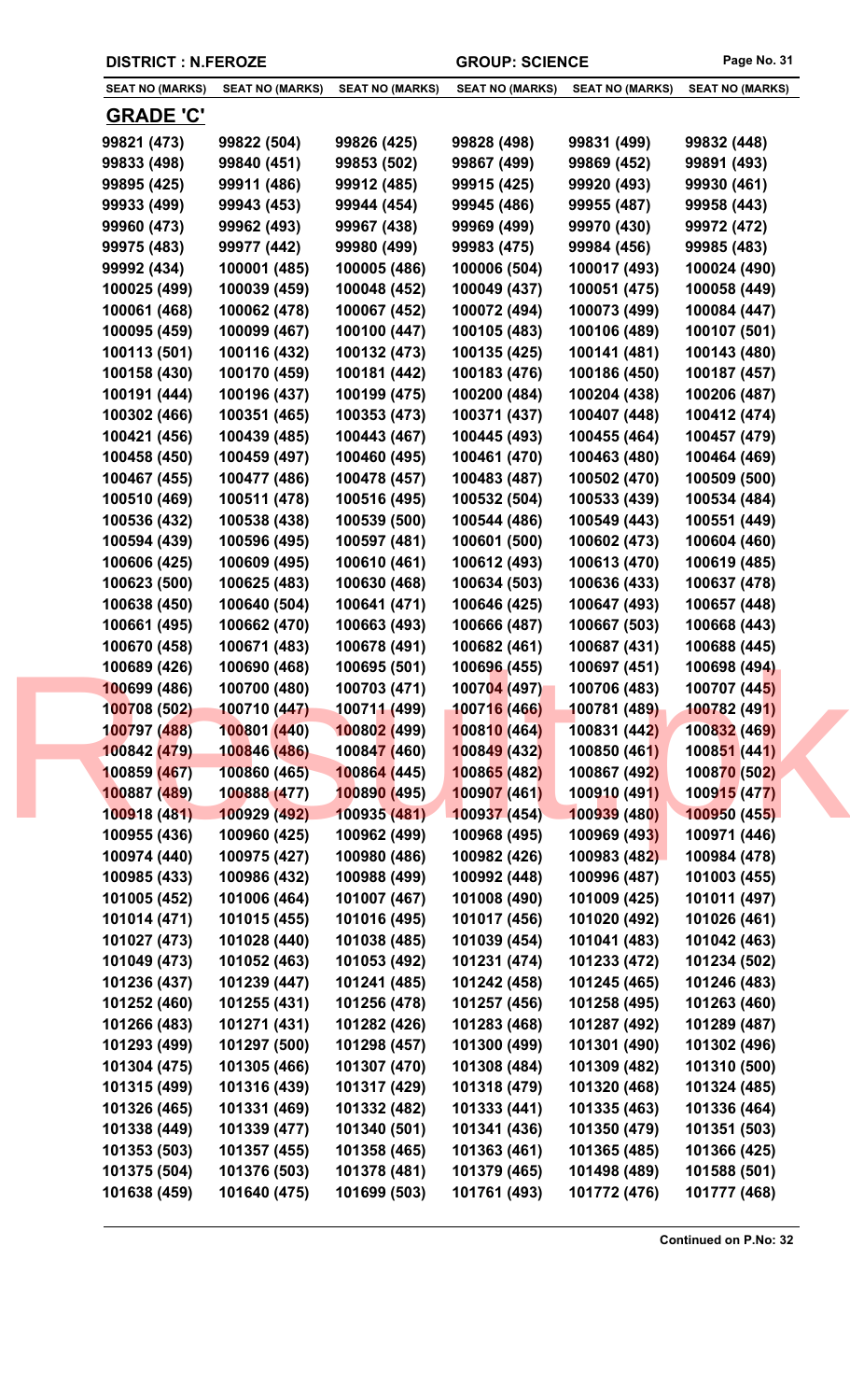|  | <b>DISTRICT : N.FEROZE</b>   |                              |                              | <b>GROUP: SCIENCE</b>        |                              | Page No. 32                  |
|--|------------------------------|------------------------------|------------------------------|------------------------------|------------------------------|------------------------------|
|  | <b>SEAT NO (MARKS)</b>       | <b>SEAT NO (MARKS)</b>       | <b>SEAT NO (MARKS)</b>       | <b>SEAT NO (MARKS)</b>       | <b>SEAT NO (MARKS)</b>       | <b>SEAT NO (MARKS)</b>       |
|  | <b>GRADE 'C'</b>             |                              |                              |                              |                              |                              |
|  | 101778 (459)                 | 101788 (456)                 | 101792 (483)                 | 101796 (488)                 | 101798 (462)                 | 101801 (479)                 |
|  | 101803 (469)                 | 101804 (466)                 | 101811 (457)                 | 101812 (436)                 | 101819 (445)                 | 101842 (468)                 |
|  | 101847 (495)                 | 101856 (492)                 | 101861 (472)                 | 101869 (458)                 | 101871 (460)                 | 101879 (500)                 |
|  | 101881 (501)                 | 101882 (471)                 | 101883 (480)                 | 101885 (502)                 | 101886 (452)                 | 101887 (465)                 |
|  | 101889 (486)                 | 101890 (467)                 | 101891 (479)                 | 101966 (448)                 | 101969 (438)                 | 101973 (447)                 |
|  | 101985 (484)                 | 102041 (484)                 | 102042 (502)                 | 102047 (481)                 | 102055 (489)                 | 102057 (450)                 |
|  | 102058 (485)                 | 102063 (439)                 | 102069 (495)                 | 102070 (492)                 | 102071 (466)                 | 102074 (434)                 |
|  | 102077 (441)                 | 102083 (456)                 | 102087 (455)                 | 102089 (466)                 | 102094 (432)                 | 102099 (436)                 |
|  | 102109 (487)                 | 102122 (485)                 | 102126 (485)                 | 102132 (493)                 | 102135 (458)                 | 102182 (485)                 |
|  | 102186 (452)                 | 102189 (492)                 | 102194 (477)                 | 102198 (486)                 | 102203 (428)                 | 102213 (485)                 |
|  | 102218 (495)                 | 102219 (473)                 | 102220 (457)                 | 102222 (440)                 | 102224 (443)                 | 102226 (426)                 |
|  | 102229 (441)                 | 102231 (443)                 | 102232 (490)                 | 102233 (477)                 | 102237 (490)                 | 102238 (462)                 |
|  | 102239 (504)                 | 102241 (447)                 | 102245 (445)                 | 102246 (427)                 | 102247 (467)                 | 102265 (489)                 |
|  | 102266 (445)                 | 102268 (455)                 | 102269 (485)                 | 102270 (429)                 | 102272 (458)                 | 102277 (425)                 |
|  | 102283 (501)                 | 102285 (461)                 | 102290 (443)                 | 102291 (487)                 | 102295 (501)                 | 102316 (425)                 |
|  | 102317 (472)                 | 102326 (486)                 | 102327 (477)                 | 102333 (483)                 | 102335 (460)                 | 160501 (460)                 |
|  | 160502 (447)                 | 160503 (502)                 | 160504 (457)                 | 160505 (459)                 | 160510 (457)                 | 160517 (502)                 |
|  | 160522 (447)                 | 160524 (485)                 | 160526 (469)                 | 160527 (477)                 | 160529 (479)                 | 160561 (430)                 |
|  | 160588 (425)                 | 160589 (453)                 | 160590 (456)                 | 160591 (425)                 | 160606 (462)                 | 160607 (425)                 |
|  | 160637 (477)                 | 160639 (475)                 | 160640 (433)                 | 160656 (449)                 | 160666 (436)                 | 160683 (466)                 |
|  | 160712 (450)                 | 160714 (482)                 | 160715 (436)                 | 160740 (458)                 | 160743 (429)                 | 160745 (480)                 |
|  | 160751 (472)                 | 160752 (482)                 | 160753 (438)                 | 160777 (451)                 | 160778 (451)                 | 160780 (461)                 |
|  | 160783 (440)                 | 160803 (434)                 | 160806 (451)                 | 160821 (468)                 | 160826 (425)                 | 160830 (431)                 |
|  | 160881 (437)                 | 160882 (498)                 | 160883 (486)                 | 160913 (449)                 | 160922 (486)                 | 160926 (479)                 |
|  | 160927 (463)                 | 160945 (425)                 | 160968 (425)                 | 160969 (426)                 | 160970 (458)                 | 160971 (438)                 |
|  | 160973 (436)                 | 160975 (470)                 | 160978 (457)                 | 160979 (487)                 | 160992 (451)                 | 160993 (463)                 |
|  | 160994 (456)                 | 160996 (445)                 | 160999 (452)                 | 161002 (496)                 | 161004 (503)                 | 161011 (448)                 |
|  | 161016 (454)                 | 161018 (437)                 | 161031 (503)                 | 161032 (461)                 | 161052 (432)                 | 161053 (499)                 |
|  | 161055 (462)                 | 161057 (469)                 | 161059 (430)                 | 161061 (465)                 | 161071 (476)                 | 161072 (425)                 |
|  | 161082 (483)                 | 161092 (451)                 | 16109 <mark>3 (</mark> 467)  | 161094 (485)                 | 161095 (483)                 | 161101 (455)                 |
|  | 161102 (447)                 | 161104 (425)                 | 161108 (432)                 | 161112 (481)                 | 161115 (442)                 | 161116 (459)                 |
|  | 161131 (425)                 | 161156 (462)                 | 161187 (498)                 | 161190 (489)                 | 161191 (501)                 | 161193 (469)                 |
|  | 161195 (452)                 | 161196 (498)                 | 161197 (497)                 | 161198 (434)                 | 161199 (431)                 | 161200 (493)                 |
|  | 161221 (425)                 | 161237 (428)                 | 161238 (439)                 | 161239 (438)                 | 161240 (449)                 | 161262 (433)                 |
|  | 161264 (471)                 | 161265 (470)                 | 161266 (425)                 | 161268 (492)                 | 161273 (457)                 | 161275 (483)                 |
|  | 161301 (428)                 | 161302 (501)<br>161368 (458) | 161361 (455)<br>161371 (437) | 161362 (503)<br>161372 (476) | 161364 (455)<br>161375 (491) | 161365 (492)<br>161379 (462) |
|  | 161366 (471)<br>161381 (461) | 161391 (463)                 | 161392 (500)                 | 161423 (457)                 | 161424 (440)                 | 161444 (429)                 |
|  | 161448 (458)                 | 161450 (455)                 | 161451 (441)                 | 161453 (432)                 | 161454 (491)                 | 161455 (463)                 |
|  | 161456 (425)                 | 161476 (452)                 | 161477 (461)                 | 161491 (496)                 | 161492 (495)                 | 161493 (467)                 |
|  | 161541 (442)                 | 161556 (444)                 | 161559 (494)                 | 161561 (467)                 | 161582 (498)                 | 161583 (494)                 |
|  | 161607 (427)                 | 161608 (465)                 | 161609 (470)                 | 161610 (466)                 | 161611 (486)                 | 161613 (425)                 |
|  | 161616 (473)                 | 161618 (471)                 | 161620 (429)                 | 161622 (480)                 | 161646 (483)                 | 161658 (500)                 |
|  | 161676 (493)                 | 161678 (443)                 | 161679 (436)                 | 161680 (473)                 | 161682 (470)                 | 161684 (493)                 |
|  | 161691 (463)                 | 161694 (436)                 | 161712 (454)                 | 161713 (498)                 | 161714 (470)                 | 161762 (432)                 |
|  | 161763 (503)                 | 161764 (456)                 | 161804 (498)                 |                              |                              |                              |
|  | <b>GRADE 'D'</b>             |                              |                              |                              |                              |                              |
|  | 88505 (397)                  | 88528 (383)                  | 88616 (418)                  | 88712 (403)                  | 88736 (415)                  | 88794 (378)                  |
|  | 88807 (417)                  | 88810 (400)                  | 88914 (405)                  | 88971 (404)                  | 88978 (392)                  | 88979 (402)                  |
|  | 89066 (419)                  | 89070 (388)                  | 89072 (373)                  | 89073 (414)                  | 89081 (412)                  | 89086 (403)                  |
|  | 89088 (377)                  | 89089 (410)                  | 89097 (340)                  | 89101 (409)                  | 89102 (364)                  | 89644 (416)                  |
|  |                              |                              |                              |                              |                              |                              |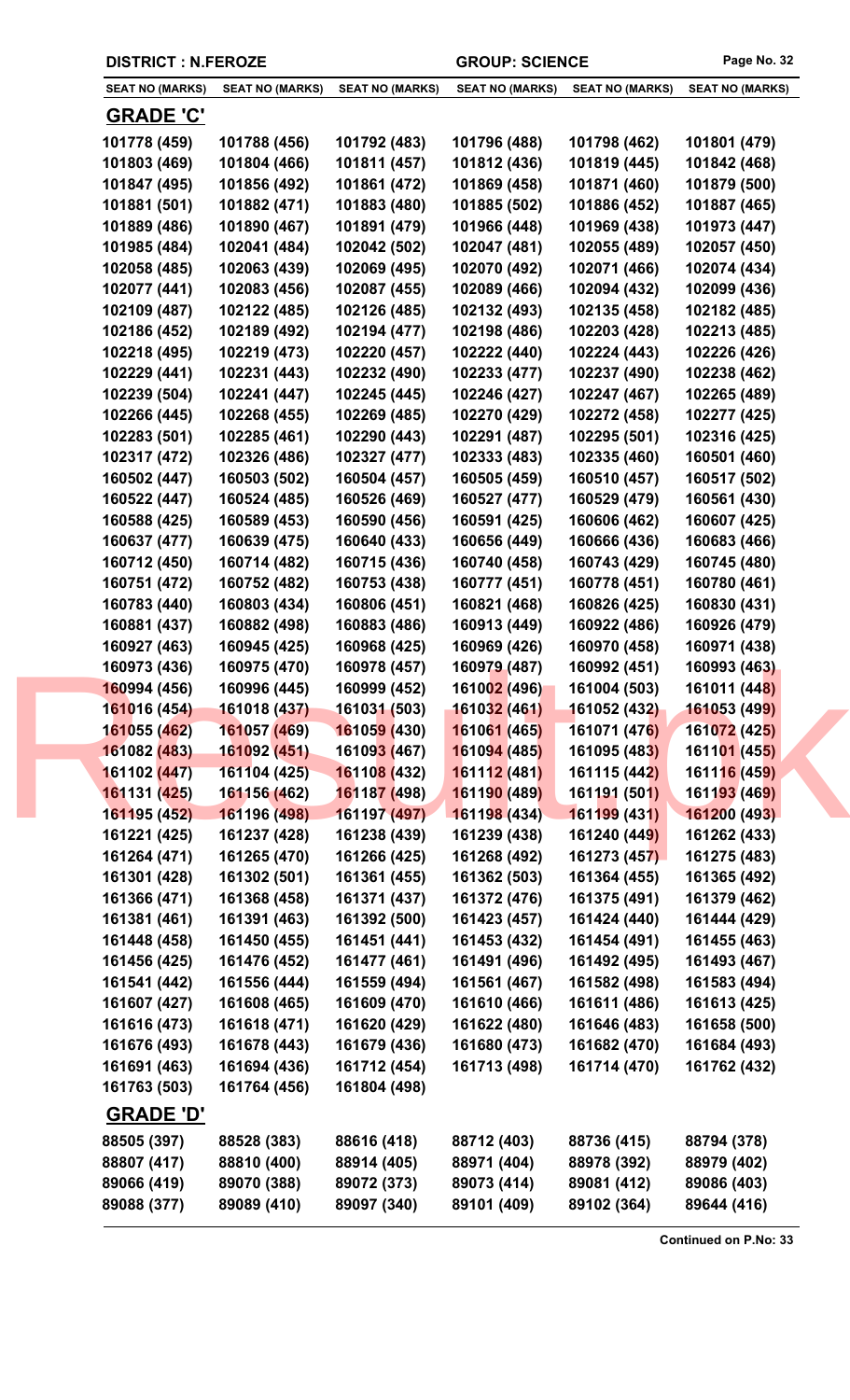| <b>DISTRICT : N.FEROZE</b> |                            |                            | <b>GROUP: SCIENCE</b>      |                            | Page No. 33                |
|----------------------------|----------------------------|----------------------------|----------------------------|----------------------------|----------------------------|
| <b>SEAT NO (MARKS)</b>     | <b>SEAT NO (MARKS)</b>     | <b>SEAT NO (MARKS)</b>     | <b>SEAT NO (MARKS)</b>     | <b>SEAT NO (MARKS)</b>     | <b>SEAT NO (MARKS)</b>     |
| <u>GRADE 'D'</u>           |                            |                            |                            |                            |                            |
| 89657 (393)                | 89660 (405)                | 89670 (367)                | 89680 (421)                | 89704 (381)                | 89731 (375)                |
| 89732 (389)                | 89766 (395)                | 89779 (380)                | 89780 (414)                | 89892 (417)                | 89919 (403)                |
| 89925 (417)                | 89930 (418)                | 89999 (375)                | 90004 (394)                | 90015 (397)                | 90034 (401)                |
| 90037 (397)                | 90212 (391)                | 90234 (403)                | 90281 (411)                | 90331 (412)                | 90332 (416)                |
| 90357 (407)                | 90396 (413)                | 90450 (416)                | 90469 (408)                | 90519 (417)                | 90526 (412)                |
| 90552 (394)                | 90560 (418)                | 90565 (371)                | 90570 (393)                | 90593 (399)                | 90609 (392)                |
| 90675 (413)                | 90769 (407)                | 90792 (369)                | 90861 (403)                | 90931 (407)                | 90933 (417)                |
| 91281 (376)                | 91291 (395)                | 91382 (407)                | 91386 (415)                | 91414 (419)                | 91585 (413)                |
| 91586 (400)                | 91588 (400)                | 91612 (386)                | 91617 (409)                | 91625 (395)                | 91660 (375)                |
| 91801 (411)                | 91802 (414)                | 91818 (416)                | 91900 (410)                | 91922 (411)                | 91930 (391)                |
| 91940 (397)                | 91948 (382)                | 91951 (413)                | 91954 (419)                | 91966 (376)                | 91970 (408)                |
| 91976 (391)                | 91977 (407)                | 91979 (359)                | 91992 (419)                | 92016 (411)                | 92038 (407)                |
| 92044 (385)                | 92056 (397)                | 92058 (351)                | 92059 (413)                | 92072 (411)                | 92081 (394)                |
| 92084 (377)                | 92086 (393)                | 92087 (401)                | 92093 (409)                | 92094 (399)                | 92098 (386)                |
| 92099 (373)                | 92108 (358)                | 92113 (365)                | 92180 (383)                | 92196 (403)                | 92207 (384)                |
| 92257 (418)                | 92261 (411)                | 92275 (418)                | 92291 (406)                | 92293 (399)                | 92294 (375)                |
| 92295 (380)                | 92302 (411)                | 92309 (405)                | 92351 (404)                | 92358 (382)                | 92359 (390)                |
| 92367 (343)                | 92369 (410)                | 92372 (344)                | 92373 (358)                | 92375 (394)                | 92377 (382)                |
| 92382 (352)                | 92384 (400)                | 92389 (413)                | 92392 (397)                | 92395 (384)                | 92406 (394)                |
| 92409 (388)                | 92412 (417)                | 92425 (415)                | 92430 (389)                | 92432 (414)                | 92434 (358)                |
| 92435 (398)                | 92436 (414)                | 92441 (370)                | 92442 (344)                | 92443 (417)                | 92444 (412)                |
| 92446 (390)                | 92447 (376)                | 92449 (367)                | 92450 (399)                | 92458 (401)                | 92464 (403)                |
| 92506 (391)                | 92525 (387)                | 93053 (396)                | 93056 (415)                | 93061 (401)                | 93064 (390)                |
| 93065 (404)                | 93066 (415)                | 93115 (404)                | 93135 (386)                | 93340 (410)                | 93383 (402)                |
| 93385 (417)                | 93386 (416)                | 93388 (398)                | 93468 (401)                | 93529 (393)                | 93535 (389)                |
| 93566 (404)                | 93579 (419)                | 93601 (358)                | 93604 (413)                | 93612 (419)                | 93614 (380)                |
| 93628 (415)                | 93630 (393)                | 93665 (419)                | 93669 (418)                | 93675 (411)                | 93680 (408)                |
| 93688 (411)                | 93705 (408)                | 93716 (399)                | 93727 (405)                | 93728 (395)                | 93740 (401)                |
| 93807 (417)                | 93808 (412)                | 93814 (382)                | 93821 (408)                | 93829 (399)                | 93830 (368)                |
| 93835 (414)                | 93847 (419)                | 93854 (419)                | 93861 (362)                | 93871 (403)                | 93891 (408)                |
| 93899 (366)                | 93907 (380)                | 93950 (417)                | 93964 (388)                | 93966 (407)                | 93972 (399)                |
| 94013 (378)                | 94014 (374)                | 94015 (386)                | 94016 (397)                | 94019 (399)                | 94021 (397)                |
| 94022 (387)                | 94052 (416)                | 94063 (418)                | 94089 (385)                | 94094 (378)                | 94095 (382)                |
| 94100 (419)                | 94108 (393)                | 94128 (378)                | 94129 (409)                | 94143 (402)                | 94144 (400)                |
| 94166 (407)                | 94174 (410)                | 94175 (363)                | 94193 (402)                | 94218 (414)                | 94223 (411)                |
| 94283 (394)                | 94309 (374)                | 94319 (400)                | 94325 (381)                | 94345 (412)                | 94408 (418)                |
| 94452 (376)                | 94456 (387)                | 94463 (406)                | 94541 (415)                | 94573 (367)                | 94622 (423)                |
| 94628 (413)                | 94629 (418)                | 94630 (386)                | 94632 (402)                | 94640 (385)                | 94645 (405)                |
| 94662 (413)                | 94688 (417)                | 94696 (421)                | 94757 (406)                | 94768 (405)                | 94821 (371)                |
| 94853 (409)                | 94855 (408)                | 94856 (400)                | 94859 (371)                | 94860 (399)                | 94871 (377)                |
| 94872 (358)<br>94954 (393) | 94884 (414)<br>94956 (399) | 94896 (414)<br>94975 (389) | 94932 (381)<br>94988 (394) | 94933 (415)<br>94990 (407) | 94946 (420)<br>94993 (405) |
| 94996 (415)                | 95005 (392)                | 95015 (404)                | 95059 (412)                | 95121 (357)                | 95128 (389)                |
| 95135 (403)                | 95151 (401)                | 95152 (369)                | 95154 (417)                | 95173 (413)                | 95174 (393)                |
| 95182 (414)                | 95187 (416)                | 95190 (392)                | 95193 (401)                | 95199 (419)                | 95206 (378)                |
| 95210 (400)                | 95326 (372)                | 95341 (405)                | 95566 (424)                | 95569 (400)                | 95574 (403)                |
| 95576 (416)                | 95624 (408)                | 95625 (380)                | 95631 (416)                | 95648 (418)                | 95655 (386)                |
| 95664 (411)                | 95742 (411)                | 95744 (388)                | 95748 (416)                | 95753 (418)                | 95797 (405)                |
| 95806 (416)                | 95838 (409)                | 95861 (412)                | 95871 (400)                | 95873 (395)                | 95889 (419)                |
| 95890 (390)                | 95894 (410)                | 95904 (405)                | 95905 (398)                | 95921 (377)                | 95984 (378)                |
| 96018 (394)                | 96063 (419)                | 96064 (414)                | 96069 (354)                | 96075 (405)                | 96079 (395)                |
|                            |                            |                            |                            |                            |                            |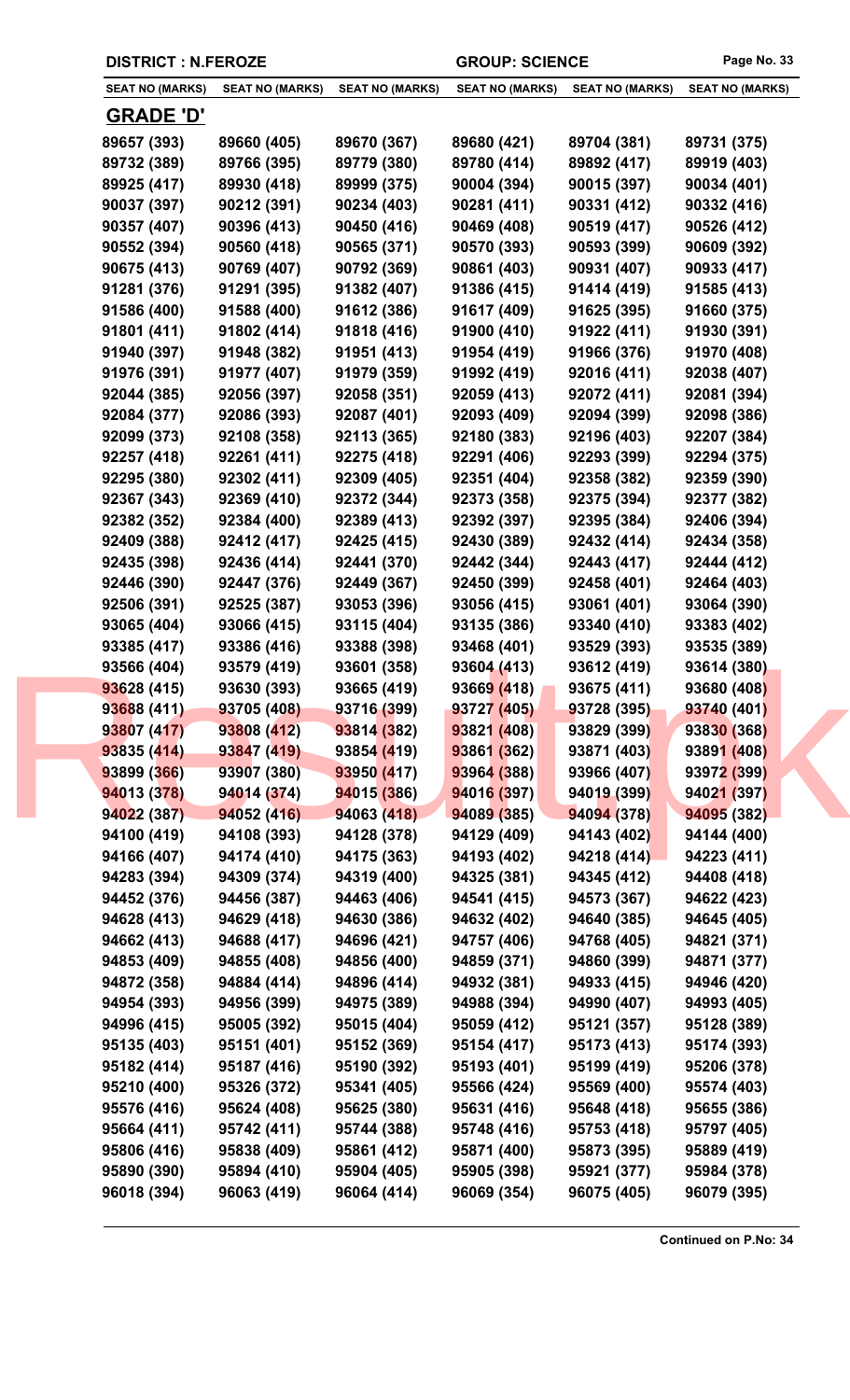## **FAILURE CANDIDATES**

| <b>GRADE 'E'  N I L</b> |  | --- |
|-------------------------|--|-----|
|                         |  |     |

| 160921 (417) | 160942 (413) | 160946 (420) | 160962 (41 |
|--------------|--------------|--------------|------------|
| 160972 (374) | 160974 (374) | 160976 (408) | 160977 (41 |
| 161015 (410) | 161017 (381) | 161091 (371) | 161100 (38 |
| 161109 (414) | 161113 (383) | 161114 (380) | 161171 (41 |
| 161188 (392) | 161189 (394) | 161192 (405) | 161222 (38 |
| 161251 (404) | 161267 (397) | 161269 (411) | 161272 (39 |
| 161445 (393) | 161447 (403) | 161471 (399) | 161472 (41 |
| 161475 (398) | 161494 (418) | 161506 (412) | 161558 (41 |
| 161604 (413) | 161606 (354) | 161612 (387) | 161621 (37 |
| 161656 (409) | 161657 (385) | 161667 (414) | 161711 (40 |
| 161801 (383) | 161802 (368) |              |            |
|              |              |              |            |

| 99111 (399)  | 99163 (418)  | 99215 (381)  | 99288 (399)  | 99308 (367)  | 99383 (415)  |  |
|--------------|--------------|--------------|--------------|--------------|--------------|--|
| 99390 (410)  | 99442 (376)  | 99478 (409)  | 99489 (413)  | 99573 (407)  | 99595 (415)  |  |
| 99600 (399)  | 99613 (375)  | 99664 (403)  | 99667 (415)  | 99792 (384)  | 99799 (389)  |  |
| 99811 (413)  | 99813 (408)  | 99824 (396)  | 99903 (417)  | 99918 (415)  | 99936 (392)  |  |
| 99966 (383)  | 99990 (400)  | 99996 (381)  | 100007 (391) | 100053 (371) | 100081 (402) |  |
| 100305 (392) | 100354 (395) | 100394 (409) | 100406 (408) | 100453 (391) | 100527 (412) |  |
| 100528 (407) | 100537 (388) | 100547 (412) | 100550 (365) | 100615 (418) | 100622 (378) |  |
| 100624 (406) | 100643 (397) | 100645 (418) | 100658 (405) | 100669 (388) | 100691 (409) |  |
| 100701 (416) | 100705 (406) | 100809 (416) | 100843 (413) | 100862 (417) | 100866 (407) |  |
| 100902 (371) | 100936 (416) | 100946 (390) | 100970 (417) | 100976 (395) | 100981 (395) |  |
| 100990 (411) | 100991 (359) | 101034 (405) | 101238 (351) | 101243 (376) | 101276 (418) |  |
| 101352 (389) | 101362 (403) | 101377 (404) | 101587 (410) | 101846 (415) | 102043 (407) |  |
| 102050 (401) | 102092 (405) | 102216 (387) | 102242 (387) | 102260 (403) | 102264 (403) |  |
| 102281 (411) | 102292 (408) | 102318 (412) | 160508 (401) | 160516 (408) | 160518 (412) |  |
| 160520 (414) | 160521 (394) | 160525 (408) | 160636 (397) | 160638 (411) | 160658 (424) |  |
| 160681 (411) | 160682 (354) | 160696 (418) | 160739 (400) | 160754 (413) | 160776 (417) |  |
| 160781 (392) | 160801 (389) | 160802 (415) | 160804 (387) | 160823 (405) | 160829 (372) |  |
| 160831 (410) | 160832 (401) | 160861 (398) | 160863 (411) | 160864 (407) | 160911 (385) |  |
| 160921 (417) | 160942 (413) | 160946 (420) | 160962 (418) | 160966 (406) | 160967 (404) |  |
| 160972 (374) | 160974 (374) | 160976 (408) | 160977 (419) | 161000 (412) | 161003 (408) |  |
| 161015 (410) | 161017 (381) | 161091 (371) | 161100 (389) | 161103 (385) | 161105 (408) |  |
| 161109 (414) | 161113 (383) | 161114 (380) | 161171 (416) | 161173 (407) | 161186 (409) |  |
| 161188 (392) | 161189 (394) | 161192 (405) | 161222 (381) | 161236 (411) | 161241 (406) |  |
| 161251 (404) | 161267 (397) | 161269 (411) | 161272 (393) | 161322 (423) | 161422 (416) |  |
| 161445 (393) | 161447 (403) | 161471 (399) | 161472 (412) | 161473 (372) | 161474 (357) |  |
| 161475 (398) | 161494 (418) | 161506 (412) | 161558 (415) | 161581 (370) | 161584 (409) |  |
| 161604 (413) | 161606 (354) | 161612 (387) | 161621 (371) | 161625 (378) | 161626 (381) |  |
| 161656 (409) | 161657 (385) | 161667 (414) | 161711 (402) | 161715 (381) | 161717 (384) |  |
| 161801 (383) | 161802 (368) |              |              |              |              |  |
|              |              |              |              |              |              |  |

**DISTRICT : N.FEROZE GROUP: SCIENCE Page No. 34**

**SEAT NO (MARKS)**

**GRADE 'D'**

**SEAT NO (MARKS) SEAT NO (MARKS) SEAT NO (MARKS) SEAT NO (MARKS) SEAT NO (MARKS)**

**96203 (391) 96218 (401) 96222 (400) 96224 (406) 96226 (381) 96230 (400) 96238 (419) 96251 (394) 96252 (405) 96305 (401) 96322 (354) 96325 (343) 96327 (366) 96330 (393) 96351 (404) 96353 (384) 96359 (373) 96361 (393) 96365 (382) 96379 (411) 96389 (416) 96393 (389) 96422 (398) 96428 (406) 96434 (383) 96447 (394) 96456 (394) 96457 (406) 96460 (379) 96462 (384) 96507 (414) 96508 (399) 96518 (398) 96529 (411) 96565 (412) 96568 (419) 96586 (368) 96691 (413) 96711 (386) 96734 (414) 96770 (417) 96830 (400) 96831 (409) 97034 (409) 97037 (375) 97039 (384) 97042 (410) 97050 (395) 97054 (413) 97056 (378) 97060 (406) 97079 (406) 97083 (382) 97090 (385) 97092 (409) 97106 (397) 97119 (399) 97122 (395) 97125 (407) 97129 (405) 97130 (372) 97261 (410) 97268 (413) 97269 (390) 97280 (395) 97305 (417) 97318 (372) 97334 (368) 97341 (395) 97349 (381) 97435 (399) 97450 (410) 97470 (406) 97557 (369) 97560 (381) 97732 (418) 97819 (415) 97835 (418) 97887 (413) 97902 (401) 98073 (403) 98078 (416) 98462 (407) 98534 (415) 98538 (359) 98540 (418) 98640 (419) 98718 (412) 98782 (398) 98789 (388) 98790 (394) 98815 (386) 98831 (380) 98872 (374) 98873 (386) 98900 (406) 98942 (418) 98992 (419) 99014 (384) 99016 (357) 99024 (411) 99028 (361) 99029 (398) 99030 (400) 99031 (412) 99032 (384) 99046 (415) 99048 (381)**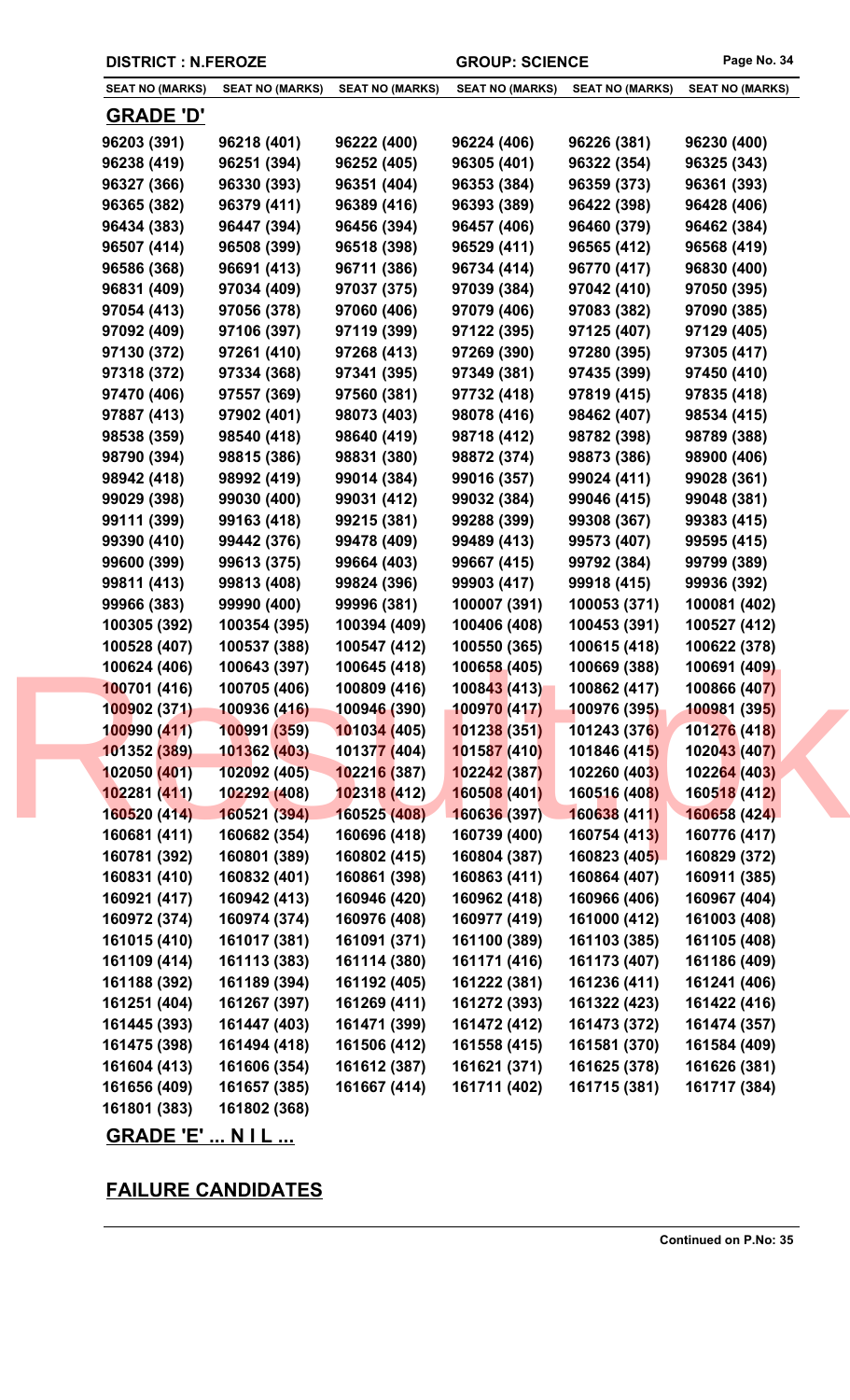|                            | <b>DISTRICT : N.FEROZE</b> |                            |                            | <b>GROUP: SCIENCE</b>      |                            |
|----------------------------|----------------------------|----------------------------|----------------------------|----------------------------|----------------------------|
| SEAT NO (MARKS)            | <b>SEAT NO (MARKS)</b>     | <b>SEAT NO (MARKS)</b>     | <b>SEAT NO (MARKS)</b>     | <b>SEAT NO (MARKS)</b>     | <b>SEAT NO (MARKS)</b>     |
| <u>FAILURE CANDIDATES</u>  |                            |                            |                            |                            |                            |
| 88510 (525)                | 88519 (494)                | 88569 (551)                | 88579 (316)                | 88588 (541)                | 88624 (494)                |
| 88652 (348)                | 88656 (485)                | 88657 (450)                | 88659 (447)                | 88661 (497)                | 88662 (506)                |
| 88702 (433)                | 88706 (302)                | 88725 (373)                | 88731 (351)                | 88769 (409)                | 88773 (400)                |
| 88797 (458)                | 88798 (211)                | 88800 (376)                | 88805 (359)                | 88812 (390)                | 88870 (393)                |
| 88892 (334)                | 88894 (328)                | 88912 (392)                | 88916 (332)                | 88917 (374)                | 88935 (430)                |
| 88973 (370)                | 88975 (465)                | 88976 (334)                | 88980 (307)                | 88981 (355)                | 89071 (402)                |
| 89074 (359)                | 89078 (221)                | 89092 (357)                | 89098 (291)                | 89242 (454)                | 89326 (379)                |
| 89380 (442)                | 89486 (484)                | 89647 (392)                | 89648 (351)                | 89659 (388)                | 89667 (580)                |
| 89678 (203)                | 89701 (347)                | 89703 (350)                | 89715 (360)                | 89737 (403)                | 89747 (402)                |
| 89748 (323)                | 89787 (313)                | 89789 (360)                | 89790 (350)                | 89791 (355)                | 89808 (426)                |
| 89836 (374)                | 89837 (163)                | 89860 (222)                | 89863 (429)                | 89873 (238)                | 89881 (364)                |
| 89901 (334)                | 89920 (337)                | 89928 (420)                | 89991 (389)                | 89992 (353)                | 90030 (283)                |
| 90085 (487)                | 90092 (399)                | 90301 (338)                | 90306 (424)                | 90319 (419)                | 90324 (398)                |
| 90326 (404)                | 90335 (475)                | 90336 (506)                | 90358 (403)                | 90385 (378)                | 90397 (348)                |
| 90464 (422)                | 90502 (410)                | 90511 (302)                | 90517 (347)                | 90524 (195)                | 90525 (286)                |
|                            |                            |                            |                            |                            |                            |
| 90542 (398)                | 90543 (476)                | 90544 (329)                | 90547 (387)                | 90550 (496)                | 90567 (383)                |
| 90575 (420)                | 90578 (291)                | 90579 (425)                | 90582 (261)                | 90586 (367)                | 90590 (331)                |
| 90592 (463)                | 90601 (243)                | 90605 (359)                | 90633 (439)                | 90651 (469)                | 90665 (366)                |
| 90711 (403)                | 90714 (636)                | 90716 (414)                | 90862 (446)                | 90877 (450)                | 90946 (462)                |
| 90958 (630)                | 91011 (553)                | 91014 (637)                | 91111 (500)                | 91143 (460)                | 91147 (432)                |
| 91159 (370)                | 91165 (466)                | 91172 (412)                | 91174 (363)                | 91212 (425)                | 91261 (489)                |
| 91266 (392)                | 91313 (385)                | 91315 (457)                | 91371 (449)                | 91383 (370)                | 91384 (482)                |
| 91390 (411)                | 91391 (278)                | 91396 (377)                | 91401 (446)                | 91407 (446)                | 91411 (447)                |
| 91412 (437)                | 91459 (413)                | 91461 (475)                | 91499 (500)                | 91544 (448)                | 91556 (370)                |
| 91570 (376)                | 91577 (298)                | 91611 (429)                | 91636 (380)                | 91718 (170)                | 91731 (546)                |
| 91760 (429)                | 91762 (453)                | 91763 (402)                | 91768 (418)                | 91770 (434)                | 91806 (366)                |
| 91819 (340)                | 91836 (454)                | 91936 (300)                | 91942 (329)                | 91944 (401)                | 91945 (431)                |
| 91950 (378)                | 91952 (367)                | 91959 (413)                | 91960 (578)                | 91964 (372)                | 91965 (386)                |
| 91968 (494)                | 91975 (305)                | 91978 (333)                | 91980 (279)                | 91983 (290)                | 91984 (394)                |
| 91988 (366)                | 91989 (434)                | 91993 (324)                | 91997 (399)                | 92005 (497)                | 92014 (129)                |
| 92021 (431)                | 92035 (382)                | 92037 (379)                | 92055(414)                 | 92062 (312)                | 92063 (368)                |
| 92064 (325)                | 92071 (372)                | 92091 (267)                | 92092 (324)                | 92095 (121)                | 92097 (396)                |
| 92103 (519)                | 92105 (292)                | 92109 (342)                | 92110 (350)                | 92111(358)                 | 92112 (347)                |
| 92114 (386)                | 92159 (365)                | 92175 (410)                | 92183 (346)                | 92225(332)                 | 92226 (327)                |
| 92264 (408)                | 92296 (378)                | 92299 (191)                | 92300 (361)                | 92301 (294)                | 92311 (414)                |
| 92322 (343)                | 92331 (363)                | 92332 (515)                | 92335 (404)                | 92336 (442)                | 92337 (541)                |
| 92341 (368)                | 92342 (361)                | 92353 (327)                | 92355 (358)                | 92356 (343)                | 92361 (81)                 |
| 92362 (283)                | 92363 (370)                | 92371 (342)                | 92378 (340)                | 92379 (293)                | 92380 (346)                |
| 92385 (320)                | 92388 (338)                | 92398 (306)                | 92400 (343)                | 92405 (409)                | 92415 (445)                |
| 92417 (367)                | 92418 (353)                | 92428 (437)                | 92429 (332)                | 92438 (368)                | 92439 (357)                |
| 92445 (253)                | 92448 (352)                | 92459 (361)                | 92460 (267)                | 92522 (433)                | 92601 (400)                |
| 92637 (396)                | 92779 (442)                | 93057 (352)                | 93058 (396)                | 93059 (390)                | 93069 (381)                |
| 93110 (266)                | 93111 (444)                | 93211 (381)                | 93214 (393)                | 93215 (371)                | 93292 (408)                |
| 93325 (393)                | 93326 (333)                | 93330 (400)                | 93335 (461)                | 93336 (465)                | 93342 (400)                |
| 93364 (416)                | 93365 (403)                | 93372 (425)                | 93375 (396)                | 93376 (388)                | 93381 (430)                |
|                            |                            | 93420 (371)                | 93421 (331)                | 93541 (417)                | 93563 (389)                |
|                            |                            |                            |                            |                            |                            |
| 93404 (352)                | 93408 (345)                |                            |                            |                            |                            |
| 93611 (348)                | 93613 (405)                | 93615 (410)                | 93625 (384)                | 93718 (356)                | 93805 (399)                |
| 93810 (322)                | 93831 (167)                | 93845 (419)                | 93855 (430)                | 93857 (478)                | 93866 (360)                |
| 93912 (476)<br>94020 (317) | 93925 (428)<br>94025 (445) | 93942 (332)<br>94039 (408) | 93963 (372)<br>94046 (357) | 93967 (478)<br>94067 (379) | 93971 (501)<br>94069 (440) |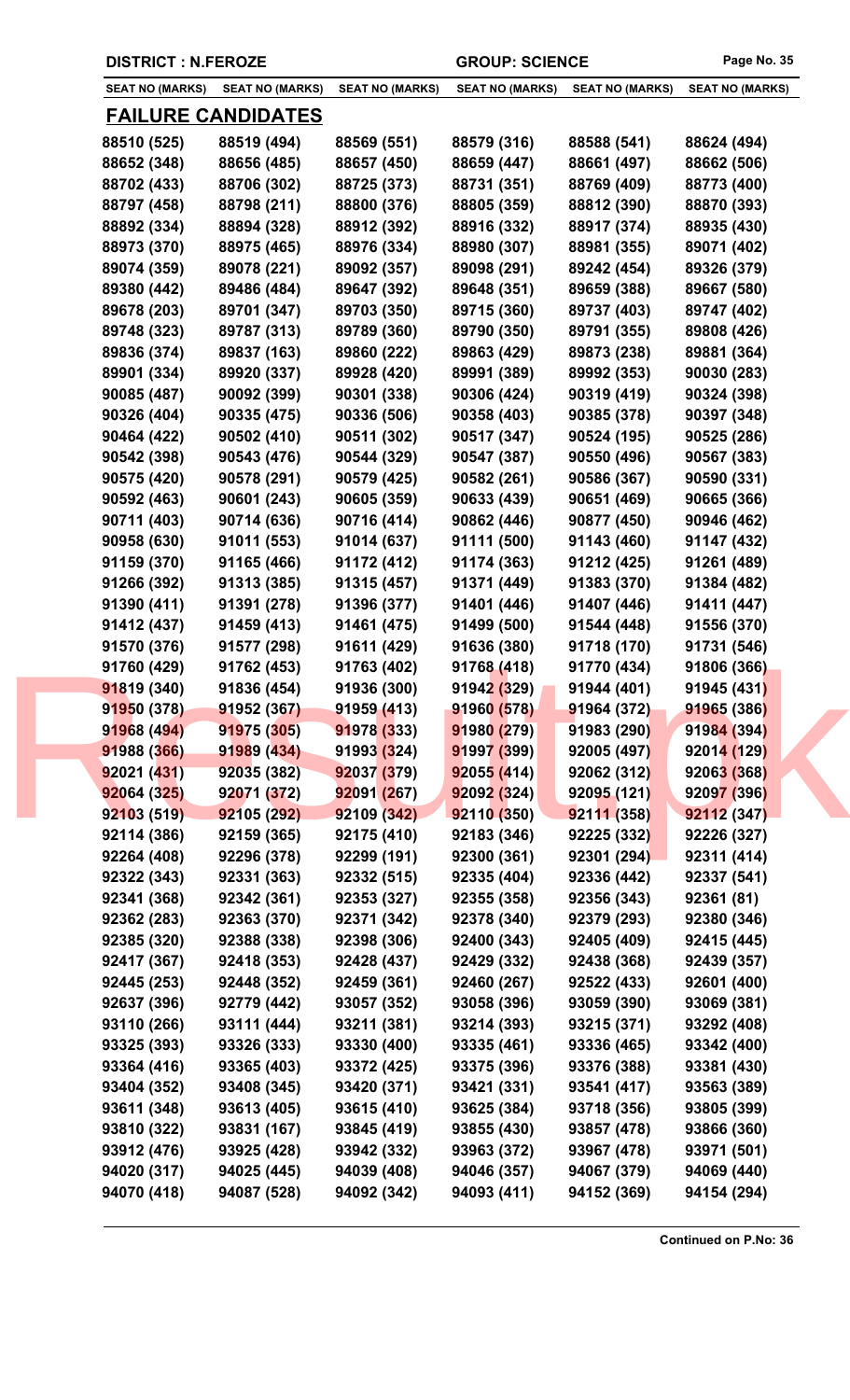|                           | <b>DISTRICT : N.FEROZE</b>   |                              | <b>GROUP: SCIENCE</b>  |                        | Page No. 36                  |
|---------------------------|------------------------------|------------------------------|------------------------|------------------------|------------------------------|
| <b>SEAT NO (MARKS)</b>    | <b>SEAT NO (MARKS)</b>       | <b>SEAT NO (MARKS)</b>       | <b>SEAT NO (MARKS)</b> | <b>SEAT NO (MARKS)</b> | <b>SEAT NO (MARKS)</b>       |
| <u>FAILURE CANDIDATES</u> |                              |                              |                        |                        |                              |
| 94156 (374)               | 94158 (347)                  | 94165 (415)                  | 94168 (355)            | 94170 (364)            | 94176 (330)                  |
| 94185 (388)               | 94186 (444)                  | 94187 (415)                  | 94191 (436)            | 94192 (326)            | 94195 (407)                  |
| 94198 (418)               | 94199 (545)                  | 94202 (470)                  | 94203 (451)            | 94209 (338)            | 94236 (328)                  |
| 94301 (366)               | 94334 (552)                  | 94344 (521)                  | 94351 (114)            | 94587 (323)            | 94643 (339)                  |
| 94651 (431)               | 94656 (336)                  | 94664 (386)                  | 94690 (373)            | 94695 (355)            | 94698 (380)                  |
| 94743 (375)               | 94801 (340)                  | 94815 (490)                  | 94817 (449)            | 94819 (392)            | 94824 (367)                  |
| 94857 (290)               | 94858 (390)                  | 94881 (353)                  | 94888 (437)            | 94895 (407)            | 94950 (413)                  |
| 94969 (361)               | 94992 (305)                  | 95011 (268)                  | 95012 (397)            | 95018 (456)            | 95077 (392)                  |
| 95078 (466)               | 95079 (173)                  | 95082 (377)                  | 95087 (454)            | 95092 (456)            | 95095 (460)                  |
| 95102 (337)               | 95103 (428)                  | 95105 (431)                  | 95108 (395)            | 95110 (433)            | 95111 (371)                  |
| 95116 (404)               | 95136 (371)                  | 95148 (570)                  | 95156 (438)            | 95160 (372)            | 95161 (456)                  |
| 95162 (423)               | 95164 (429)                  | 95169 (411)                  | 95203 (302)            | 95263 (436)            | 95267 (389)                  |
| 95273 (416)               | 95279 (547)                  | 95289 (280)                  | 95340 (438)            | 95350 (350)            | 95356 (448)                  |
| 95387 (373)               | 95490 (387)                  | 95592 (363)                  | 95602 (398)            | 95604 (423)            | 95606 (322)                  |
| 95619 (389)               | 95657 (344)                  | 95725 (379)                  | 95737 (354)            | 95761 (345)            | 95767 (341)                  |
| 95769 (386)               | 95772 (437)                  | 95780 (364)                  | 95783 (356)            | 95786 (366)            | 95788 (359)                  |
| 95789 (360)               | 95793 (383)                  | 95795 (386)                  | 95796 (436)            | 95805 (382)            | 95812 (483)                  |
| 95813 (420)               | 95814 (402)                  | 95829 (360)                  | 95837 (420)            | 95842 (442)            | 95853 (435)                  |
| 95876 (401)               | 95882 (356)                  | 95886 (387)                  | 95896 (391)            | 95911 (317)            | 95917 (428)                  |
| 95986 (378)               | 95991 (378)                  | 96028 (387)                  | 96037 (325)            | 96038 (323)            | 96190 (349)                  |
| 96213 (377)               | 96215 (407)                  | 96250 (382)                  | 96304 (358)            | 96318 (361)            | 96360 (329)                  |
| 96387 (365)               | 96396 (364)                  | 96399 (350)                  | 96404 (377)            | 96406 (418)            | 96440 (449)                  |
| 96446 (479)               | 96461 (329)                  | 96479 (352)                  | 96505 (446)            | 96513 (338)            | 96525 (500)                  |
| 96526 (340)               | 96528 (471)                  | 96534 (411)                  | 96537 (415)            | 96538 (421)            | 96543 (301)                  |
| 96548 (390)               | 96557 (485)                  | 96569 (387)                  | 96580 (382)            | 96582 (430)            | 96584 (459)                  |
| 96587 (279)               | 96590 (395)                  | 96656 (486)                  | 96670 (364)            | 96688 (416)            | 96718 (343)                  |
| 96737 (442)               | 96741 (365)                  | 96745 (445)                  | 96898 (382)            | 97046 (352)            | 97051 (322)                  |
| 97055 (331)               | 97070 (352)                  | 97074 (442)                  | 97075 (433)            | 97080 (472)            | 97085 (432)                  |
| 97088 (416)               | 97094 (359)                  | 97104 (217)                  | 97110 (349)            | 97126 (314)            | 97133 (383)                  |
| 97142 (439)               | 97155 (317)                  | 97156 (409)                  | 97161 (407)            | 97177 (405)            | 97191 (396)                  |
| 97362 (258)               | 97377 (473)                  | 97380 (513)                  | 97387 (413)            | 97388 (478)            | 97389 (586)                  |
| 97392 (407)               | 97394 (448)                  | 97399 (504)                  | 97401 (382)            | 97402 (428)            | 97403 (442)                  |
| 97404 (403)               | 97406 (502)                  | 97407 (423)                  | 97408 (410)            | 97411 (491)            | 97412 (442)                  |
| 97413 (443)               | 97573 (268)                  | 97574 (576)                  | 97613 (489)            | 97648 (383)            | 97649 (495)                  |
| 97680 (513)               | 97685 (485)                  | 97745 (385)                  | 97772 (219)            | 97873 (582)            | 97885 (485)                  |
| 97890 (466)               | 97898 (388)                  | 97904 (436)                  | 97905 (330)            | 97907 (432)            | 97916 (633)                  |
| 97925 (394)               | 98080 (460)                  | 98095 (392)                  | 98227 (521)            | 98455 (328)            | 98456 (391)                  |
| 98464 (383)               | 98497 (442)                  | 98537 (378)                  | 98561 (385)            | 98567 (409)            | 98573 (312)                  |
| 98578 (379)               | 98591 (562)                  | 98607 (443)                  | 98610 (315)            | 98633 (465)            | 98634 (418)                  |
| 98645 (308)               | 98729 (354)                  | 98733 (309)                  | 98791 (414)            | 98803 (435)            | 98820 (480)                  |
| 98847 (402)               | 98890 (422)                  | 98891 (419)                  | 98899 (411)            | 98901 (424)            | 98902 (367)                  |
| 98922 (349)               | 98929 (395)                  | 98941 (379)                  | 98944 (392)            | 98993 (371)            | 98994 (360)                  |
| 99020 (364)               | 99025 (366)                  | 99033 (386)                  | 99037 (381)            | 99065 (316)            | 99087 (428)                  |
| 99115 (343)               | 99159 (556)                  | 99167 (368)                  | 99197 (491)            | 99261 (466)            | 99285 (493)                  |
| 99286 (310)               | 99303 (158)                  | 99304 (154)                  | 99391 (422)            | 99394 (415)            | 99452 (386)                  |
| 99471 (442)               | 99514 (349)                  | 99534 (248)                  | 99576 (505)            | 99579 (460)            | 99591 (393)                  |
| 99593 (390)               | 99602 (360)                  | 99607 (345)                  | 99694 (427)            | 99717 (374)            | 99720 (377)                  |
|                           |                              | 99819 (372)                  | 99931 (560)            | 99978 (395)            | 100002 (388)                 |
| 99732 (422)               |                              |                              |                        |                        |                              |
| 100011 (393)              | 99794 (329)                  |                              | 100021 (481)           | 100023 (536)           |                              |
| 100028 (366)              | 100012 (381)<br>100029 (497) | 100014 (468)<br>100103 (421) | 100177 (380)           | 100185 (411)           | 100027 (463)<br>100195 (389) |